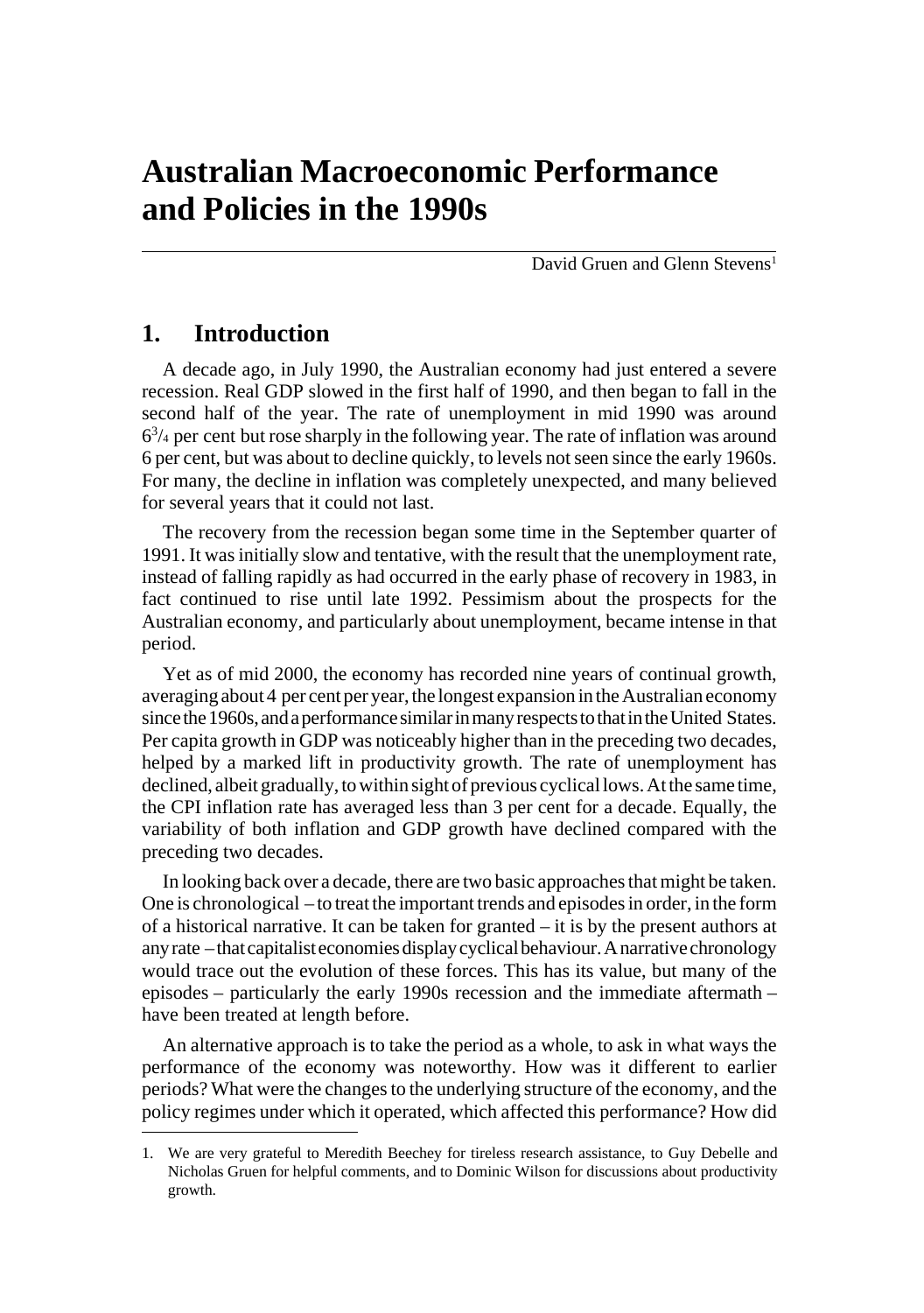the external forces affecting the economy differ in the 1990s from those of the 1980s and 1970s? What was the nature of the policy debate, how was it different to those in earlier periods, and why?

The latter approach is the one attempted here. Necessarily, the treatment has to be reasonably selective, but it is a more interesting approach, mostly because the 1990s outcomes tell a pretty good story.

Section 2 of the paper contains a recounting of the key macroeconomic features of the 1990s, with sections on output and productivity growth, inflation, the labour market, the balance of payments, and financial trends. Section 3 covers the policy debates, with sections on monetary policy, the current account and fiscal policy. Section 4 offers some concluding observations.

# **2. Features of Macroeconomic Performance in the 1990s**

## **2.1 Growth**

Table 1 offers some decade average comparisons for key macroeconomic variables. Dating things by calendar decades is, of course, completely arbitrary, but as it happens, these decade average figures are a reasonable basis for comparison. Each calendar decade includes one large recession. These were in 1960–61, 1974, 1982–83, and 1990–91. Each decade had a lengthy period of expansion, punctuated by a mid-cycle pause. There was a noticeable slowing in growth in 1965 (and again in 1972). The 1970s included a secondary slowdown in 1976–77, which some classified as a recession. $2$  The 1950s also had a mid-cycle pause/recession around 1957. The mid-cycle episodes in 1986 and 1996 were milder affairs, in terms of GDP at least.

Growth averaged 3.5 per cent in the 1990s as a whole. This was slightly higher than in the 1980s, lower than the 1960s by a good margin and a little lower than the

|                                                   | <b>Table 1: Key Macroeconomic Indicators</b> |        |        |        |        |
|---------------------------------------------------|----------------------------------------------|--------|--------|--------|--------|
|                                                   | 1950s                                        | 1960s  | 1970s  | 1980s  | 1990s  |
| Real GDP growth                                   | 4.2                                          | 5.3    | 3.5    | 3.3    | 3.5    |
| Standard deviation of GDP growth                  |                                              |        |        |        |        |
| - Four-quarter-ended                              | 2.3                                          | 2.8    | 2.1    | 2.6    | 1.9    |
| – Quarterly                                       | na                                           | 2.5    | 1.4    | 1.1    | 0.7    |
| Per capita GDP growth                             | 1.8                                          | 3.3    | 1.8    | 1.7    | 2.3    |
| CPI inflation                                     | 6.1                                          | 2.5    | 10.1   | 8.3    | 2.3    |
| - Excluding interest                              | na                                           | na     | na     | 8.1    | 2.8    |
| Standard deviation of CPI inflation (quarterly)   | 1.9                                          | 0.5    | 1.2    | 0.8    | 0.6    |
| Unemployment rate                                 | 2.2                                          | 2.2    | 4.2    | 7.6    | 8.9    |
| Current account balance <sup>(a)</sup> (% of GDP) | $-2.2$                                       | $-3.0$ | $-1.8$ | $-4.7$ | $-4.4$ |
| Excludes RBA gold transactions.<br>(a)            |                                              |        |        |        |        |

2. See Table 2 in Boehm and Summers (1999).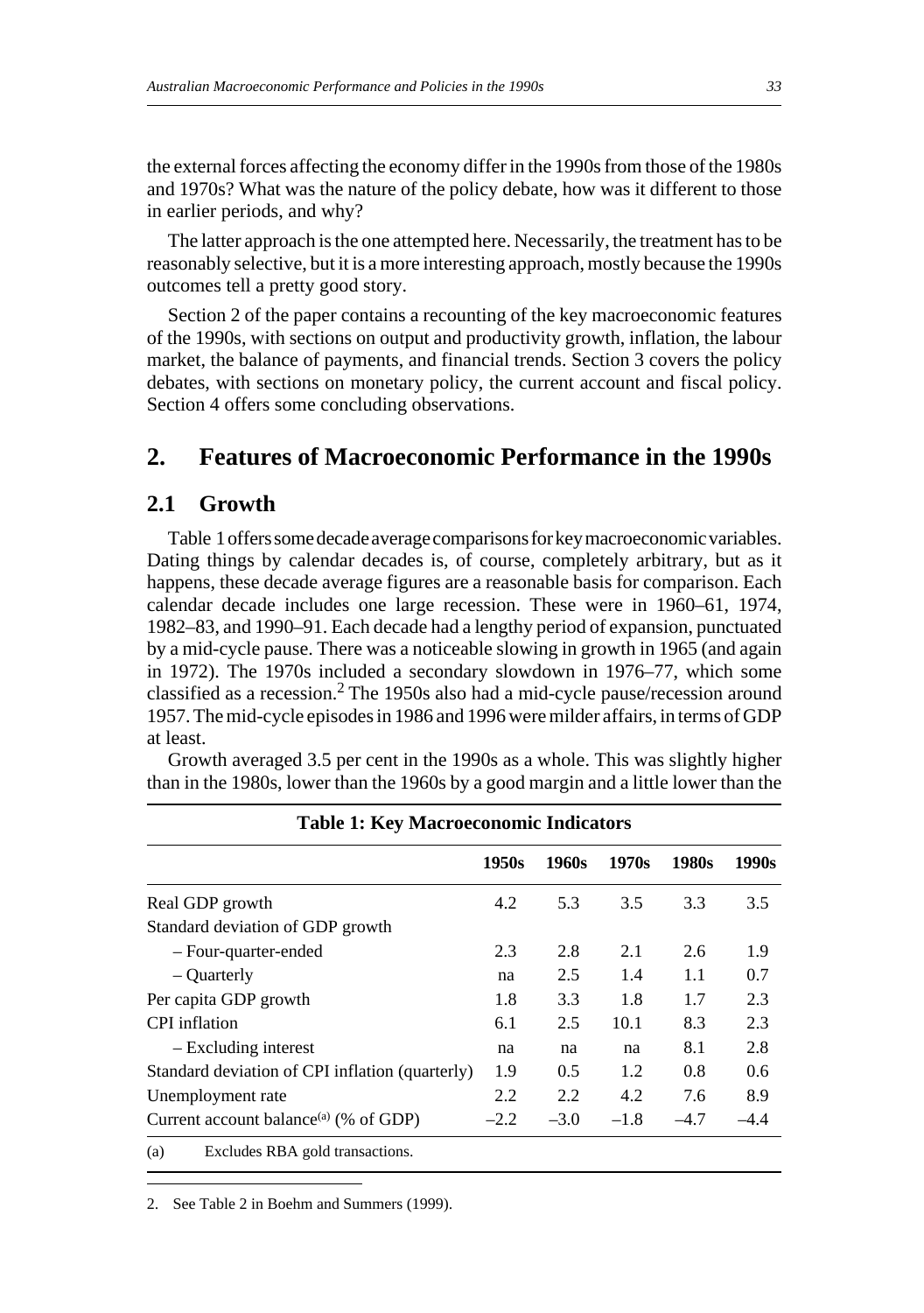

#### **Figure 1: Real Gross Domestic Product**  $1950 = 100$ ,  $\log$  scale

Note: Annual data until September 1959. Trend growth rates in each decade are shown.

1950s. On this basis, comparing the 1990s with the 1980s, there is not much in it in terms of average output growth.<sup>3</sup> The bigger difference is in the inflation performance, to be taken up below. Before that, however, two things about growth rate a mention.

First, since population growth in the 1990s slowed, as immigration declined and birth rates dropped, per capita growth was noticeably faster than in the 1980s. In fact, per capita GDP growth in Australia was the fastest since the 1960s, something that Australia shares only with Ireland among OECD countries. This reflects the quite noticeable pick-up in productivity growth; the share of the working-age population in work declined slightly in net terms over the decade, whereas it had risen through the 1980s. The acceleration in productivity growth is also taken up below.

Second, GDP growth was much less volatile in the 1990s than in any of the preceding three decades. Table 1 shows the standard deviations of quarterly and

<sup>3.</sup> One issue is how such growth rates might be computed. The average growth rates in Table 1 are computed between the fourth quarter of 1989 and the fourth quarter of 1999, for the 1990s, with corresponding calculations for earlier periods. An alternative is to fit a log-linear trend through the levels, and compute the slope of the trend. Doing this yields alternative growth estimates shown in Figure 1, where the 1990s growth rate is well above the 1970s, and in per capita terms the 1990s growth was easily superior to performance in any post-war decade except for the 1960s.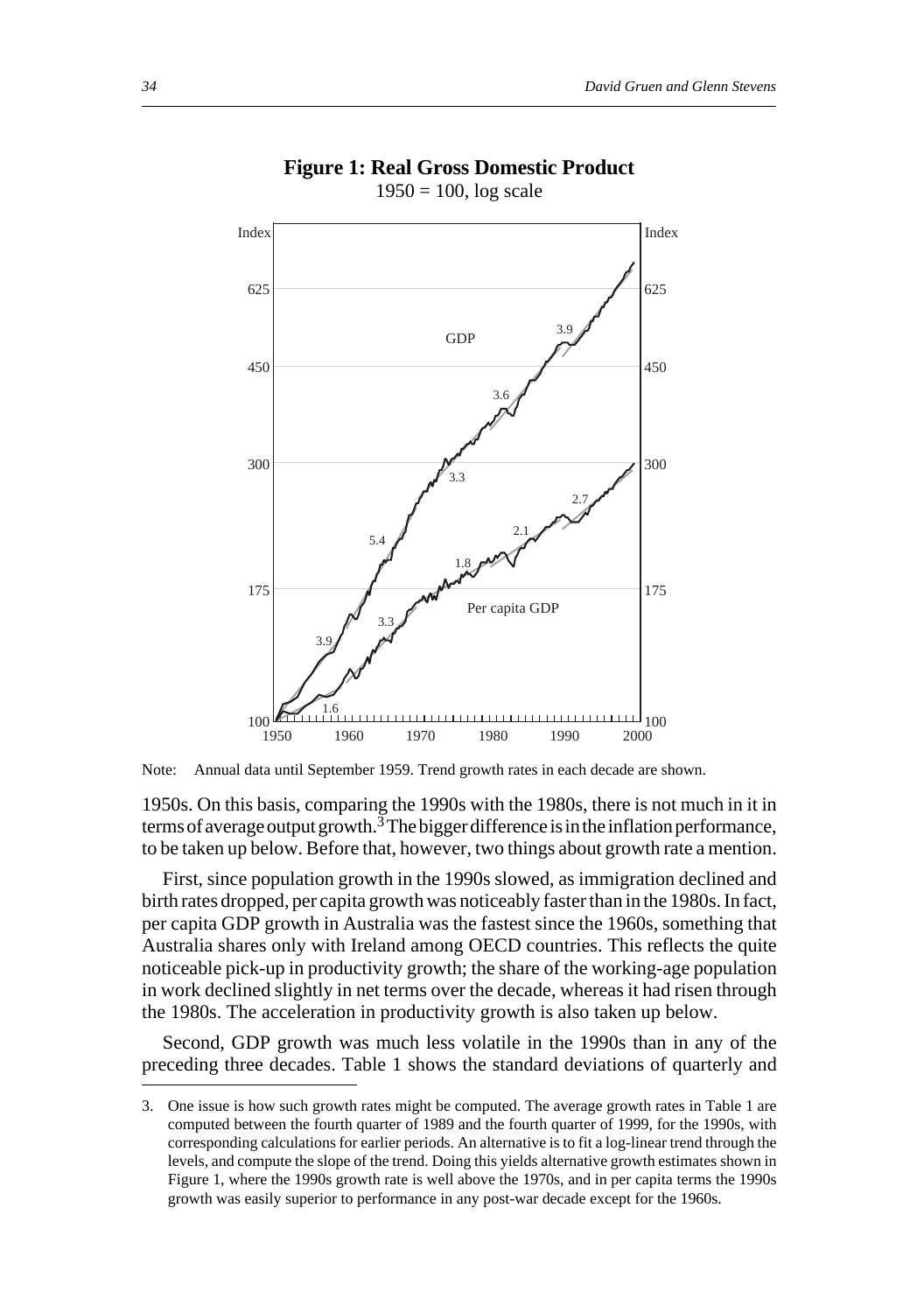annual rates of GDP growth, by decade. Volatility had been declining each decade, but it fell noticeably in the 1990s, which was the only decade of the past four in which the standard deviation of the quarterly GDP growth rate was lower than its mean. It is intriguing to contemplate why that occurred. Several hypotheses might be advanced.4

One is that the weight in total output of activities which are inherently more stable has increased. Services, for example, often thought to be relatively stable, are now a higher share of the economy than they were, whereas agriculture, highly volatile due to climatic events, has steadily declined in share, to be only a few per cent of GDP by the end of the 1990s. However, an examination of the data on GDP by industry reveals that the standard deviation of growth rates declined in the 1990s, as compared with the 1980s, in fourteen of the eighteen major categories. Among the expenditure components, volatility also declined in most cases. The decline in volatility of overall growth does not, therefore, appear to be due only to compositional effects.

A second hypothesis, which the authors find plausible, is that the shocks hitting the economy were smaller than they have been in the past. Such shocks could be external, or they could be internal, possible policy-induced. Some candidates are shown in Table 2.

Among external shocks, the most common is large shifts in the terms of trade. The standard deviation of the terms of trade in the 1990s is indeed considerably smaller

|                                                                                         | 1980s | 1990s       |
|-----------------------------------------------------------------------------------------|-------|-------------|
| US real GDP $-$ quarterly growth                                                        | 1.0   | 0.6         |
| World GDP – annual growth <sup>(a)</sup>                                                | 1.3   | 0.9         |
| Australian terms of trade                                                               | 6.6   | 3.9         |
| Real short-term interest rates (cash rate less Treasury<br>underlying inflation)        | 2.7   | $1.8^{(c)}$ |
| Real 10-year bond rate (nominal 10-year bond less<br>Treasury underlying inflation)     | 1.6   | 1.2         |
| Fiscal impact (change in ratio of general government underlying<br>cash balance to GDP) | 1.2   | 1.6         |
| (change in ratio of general government structural balance to $GDP$ ) <sup>(b)</sup>     | 1.5   | 1.3         |
| <b>Real TWI</b>                                                                         | 13.5  | 7.0         |
| Real US short-term rate (Fed funds less core inflation)                                 | 1.3   | 1.3         |

#### **Table 2: Standard Deviations of Selected Variables** Per cent

(a) Source: IMF

(b) Source: OECD

(c) Over the period 1993–99, the standard deviation of real short-term interest rates was 0.7.

<sup>4.</sup> One possibility is that this phenomenon reflects, in part, better measurement. If the true variance of the economy is constant, better measurement could reduce the degree of random error in the measurement of growth rates, and lead to less variability in the movements between successive quarterly estimates of the level of GDP.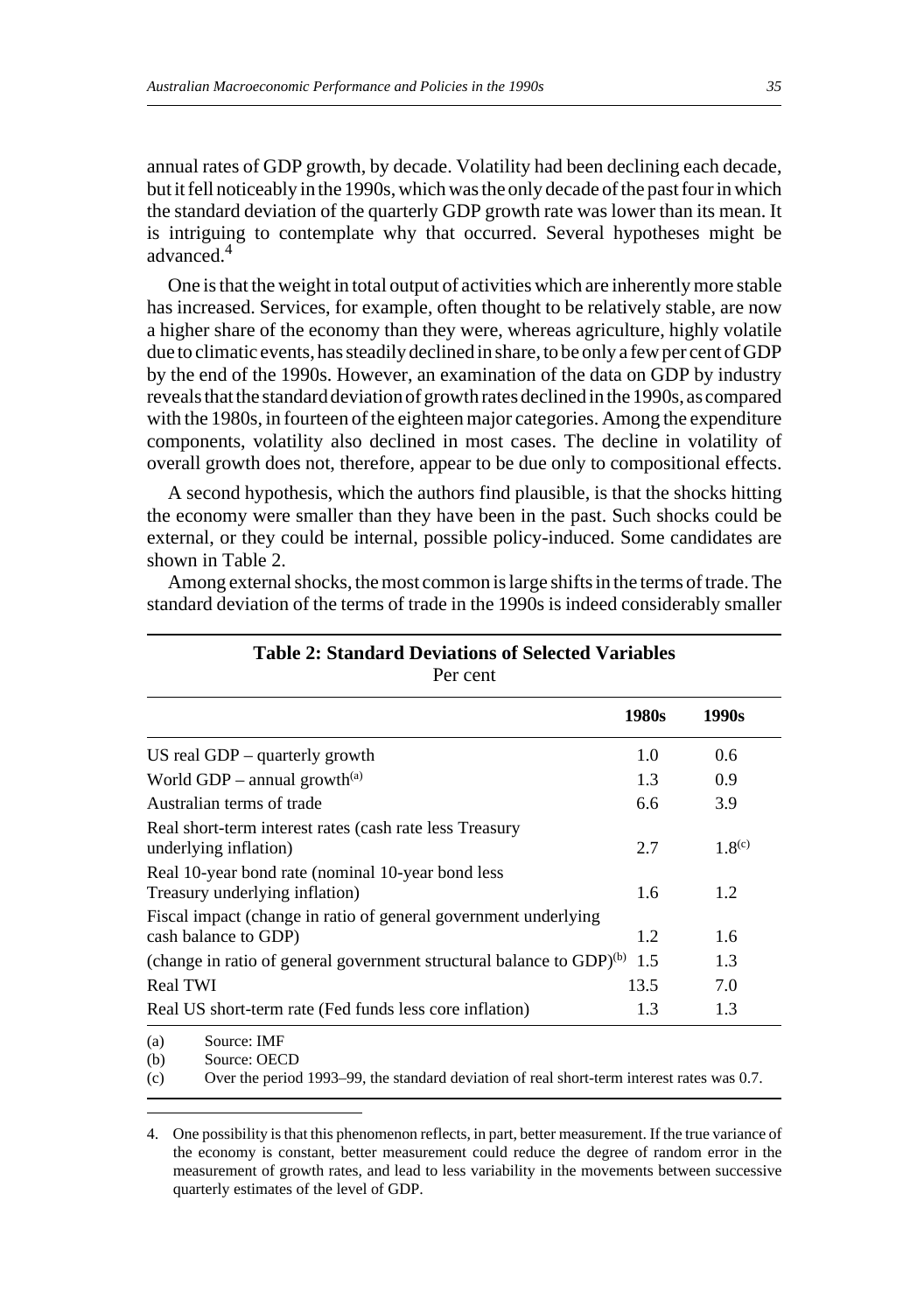than in the 1980s, and in fact smaller than in any of the three preceding decades.<sup>5</sup> So this class of shock, which has historically been one of the most important factors driving fluctuations in the Australian economy, was a smaller source of instability in the  $1990s$ .<sup>6</sup>

This may well be related to greater stability in the US economy, which also saw a decline in GDP volatility in the 1990s, as Table 2 shows. The strong correlation between the Australian and US GDP data – much closer than between Australian GDP and world GDP – suggests that the smoother course of the US economy in the 1990s may have been particularly important in contributing to the smoother outcomes in Australia.7

Other shocks to be considered would be policy-induced shocks. It can be observed that the variance of the real short-term interest rate and of the real 10-year bond rate declined in the 1990s. So it is apparent that monetary policy impulses have been smaller in the 1990s. In the low-inflation period after the end of 1992, the variance of short-term interest rates was even lower. The variance of the fiscal impact, as defined by the change in the general government underlying cash balance, rose somewhat in the 1990s, while the variance of the change in the OECD's estimate of the structural balance fell.

One of the difficulties in drawing strong conclusions from such partial statistics is that the various shocks interact. For example, the exchange rate moved down sharply in the mid 1980s in what, with the benefit of hindsight, appears to be a one-time shift to a lower mean. This was associated with a large decline in the terms of trade – larger than anything which occurred in the 1990s. Instability in the foreign exchange market associated with this move, compounded by the difficulties in articulating a well-developed monetary policy framework after monetary targeting had to be abandoned, meant that aggressive interest rate responses to exchange rate fluctuations were required on occasion. In the 1990s, policy was not faced with the same situation. The terms of trade shocks were smaller, and the size of 'warranted' and actual movements in the exchange rate were considerably smaller. Hence the likelihood of complications was smaller to begin with.

At the same time, however, a more fully articulated and better understood regime for monetary policy paid dividends in the face of shocks. During the Asian crisis, for example, which saw a very substantial decline in the exchange rate, a macroeconomic policy regime which was more credible allowed monetary policy more latitude than

<sup>5.</sup> It is worth noting here that while the terms of trade swings in the 1980s are well remembered as having caused significant adjustment problems for the Australian economy, those in the 1970s were considerably larger. Large but temporary terms of trade increases, such as in the early 1970s, bring their own problems, just as do declines.

<sup>6.</sup> Econometric evidence suggests that terms of trade shocks have had little impact on economic activity in the floating rate era (Gruen and Shuetrim 1994). The exchange rate movements that accompany them, however, can have an impact on domestic inflation, and therefore induce policy responses which do affect activity.

<sup>7.</sup> Simon (2000) documents the decline in volatility of US growth rates, and concludes after a VAR analysis that this reflects smaller shocks in the US economy, particularly aggregate demand shocks.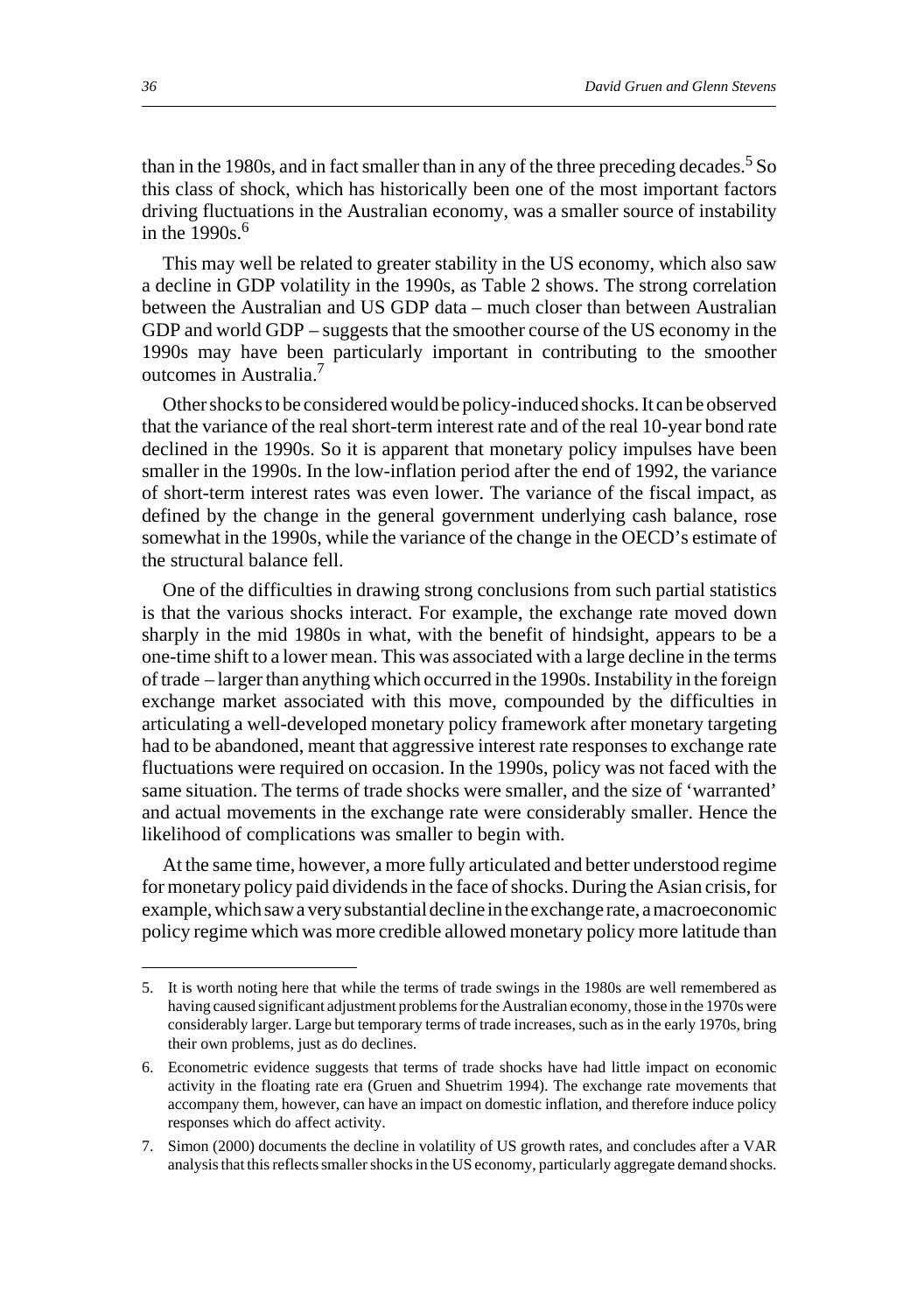it had enjoyed during the events of the 1980s. The net result of all this is that individual monetary policy changes have become smaller. The 25 or occasional 50 basis point movements in interest rates which have recently become the standard currency in monetary policy adjustments are in another league entirely from the 100 or even 200 basis point movements which were common in the late 1980s and early 1990s.

A final possible hypothesis for explaining the economy's greater stability is the improvements in supply structure which have occurred under the general heading of 'microeconomic reform'. These are taken up in detail in Peter Forsyth's paper in this volume, but in brief things like deregulation in the financial sector, widespread tariff reductions, privatisation/corporatisation of government businesses in telecommunications, air transport, utilities, and liberalisation in labour markets have had profound effects on the economy.

Elementary economic analysis suggests that, in themselves, the improvements in supply elasticity would be expected, for a given variance of demand disturbances, to result in *more* measured volatility in output (and correspondingly less in prices) than would be the case otherwise. But they would also mean that temporary demand disturbances would elicit less aggressive responses from demand management policies since they would be less likely to result in persistent inflationary pressure. So it is plausible that supply-side reforms have also contributed, indirectly, to the diminished activism of monetary policy noted above, and hence to more stable economic activity. It is not possible to be definitive on this without much more complex analysis.

## **2.2 Productivity**

After the disappointing performance of the previous two decades, productivity growth in the 1990s returned to rates last seen in the 1960s. Figure 2 shows more precise measures of productivity, specifically labour and multifactor productivity growth in the market sector of the economy since the mid 1960s. The market sector, which accounts for about two-thirds of the economy, excludes those industries for which output is derived directly from inputs.

Measured productivity growth varies over the business cycle, as inputs are used more intensively during expansions than contractions. To control for this effect, the trend lines in the figure show the average rates of labour and multifactor productivity growth over economic expansions (that is, from troughs to peaks in output). <sup>8</sup> Growth rates of both labour and multifactor productivity in the 1990s expansion are closer

<sup>8.</sup> There are some data issues that slightly complicate the analysis. The multifactor productivity data from the ABS are available at an annual frequency from 1964/65 to 1998/99. The labour productivity data are available at an annual frequency from 1964/65 to the present, and at a quarterly frequency from 1978:Q1 to the present. The trend lines are calculated, as closely as the data allow, from GDP troughs to peaks. We also include a break in productivity growth in 1973/74 to allow for the world-wide productivity slowdown at that time, even though there was no decline in Australian GDP at that time. Of course, the data begin some way into the 1960s economic expansion, and end in 1999 when the expansion is continuing.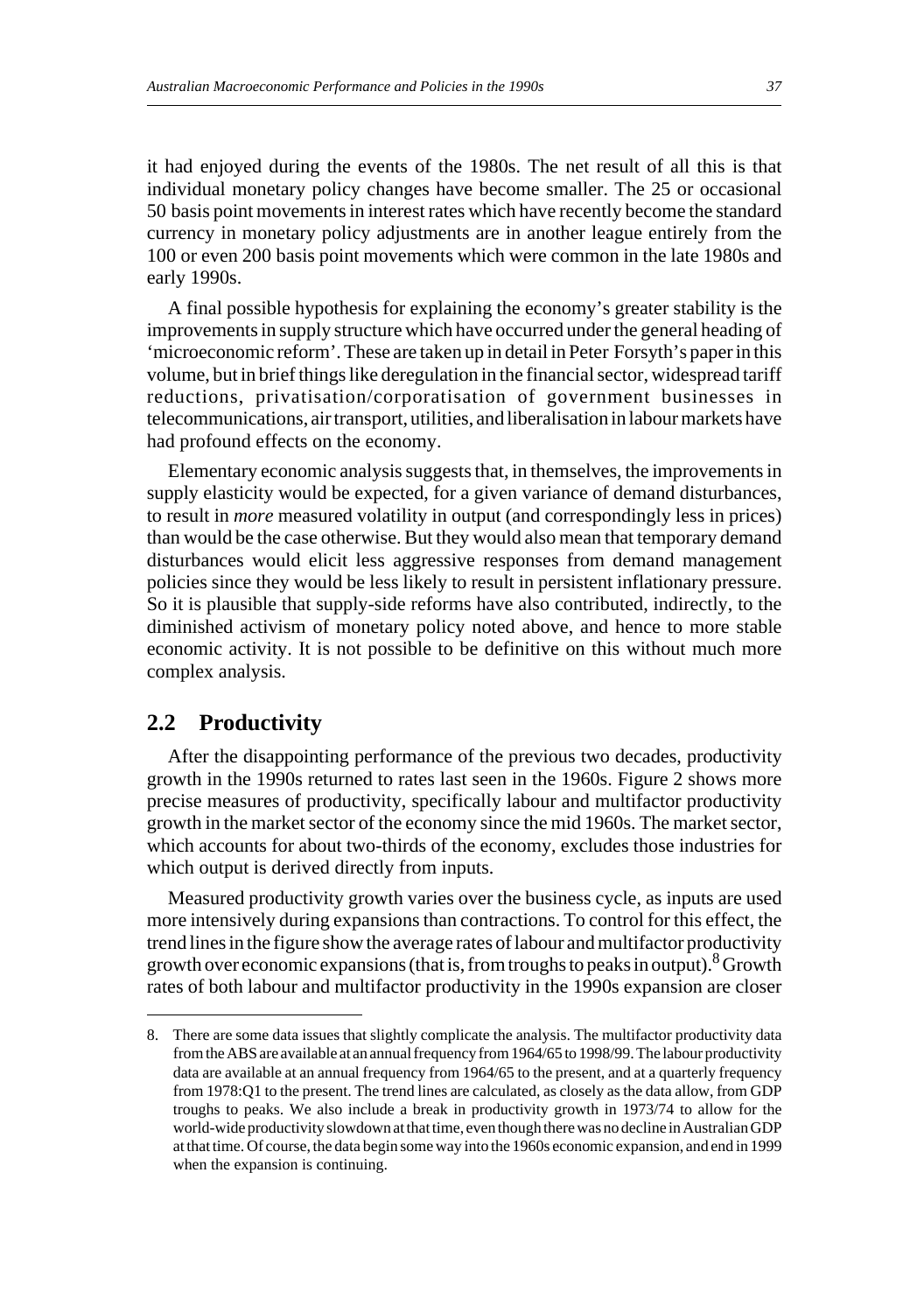to the rates seen in the 1960s than in the 1970s or 1980s. Estimated multifactor productivity growth is faster in the 1990s than in the previous three decades.<sup>9</sup>

Focusing on the two most recent economic expansions, labour productivity growth accelerated from 1.4 to 2.9 per cent per annum. Labour productivity growth



 $1998/99 = 100$ ,  $log scale$ 



Note: Trend growth rates over economic expansions are shown.

<sup>9.</sup> John Quiggin (personal communication) argues that productivity growth (particularly labour productivity growth) in the market sector in the 1990s has been artificially boosted by the treatment of the property and business services (PBS) sector. This sector is not part of the market sector, but most of its output is used as input for the market sector. It has seen very strong 5.7 per cent per annum trend growth in hours worked in the 1990s expansion, and its output is calculated assuming no productivity growth. As there has undoubtedly been some productivity growth in this sector, inputs into the market sector will have been understated, and market-sector productivity growth will have been overstated. One response to this problem is to calculate productivity growth for a broader segment of the economy that includes the PBS sector. Doing this for the non-farm economy reveals that labour productivity growth in the 1990s expansion was slower than for the market sector, but the relative productivity performance in the 1970s, 1980s and 1990s expansions in the non-farm economy was the same as for the market sector. For the non-farm economy, the relevant numbers for annual trend labour productivity growth are 2.0 per cent (1970s expansion), 0.8 per cent (1980s) and 2.2 per cent (1990s). Using ABS estimates for capital stock (extrapolated to the end of the 1990s) and assuming a Cobb-Douglas production function with labour hours worked and capital stock as inputs yields estimates for annual trend multifactor productivity growth in the three expansions of 0.9 per cent (1970s expansion), 0.8 per cent (1980s) and 1.8 per cent (1990s) implying, as for the market sector, that multifactor productivity growth was particularly strong in the 1990s expansion.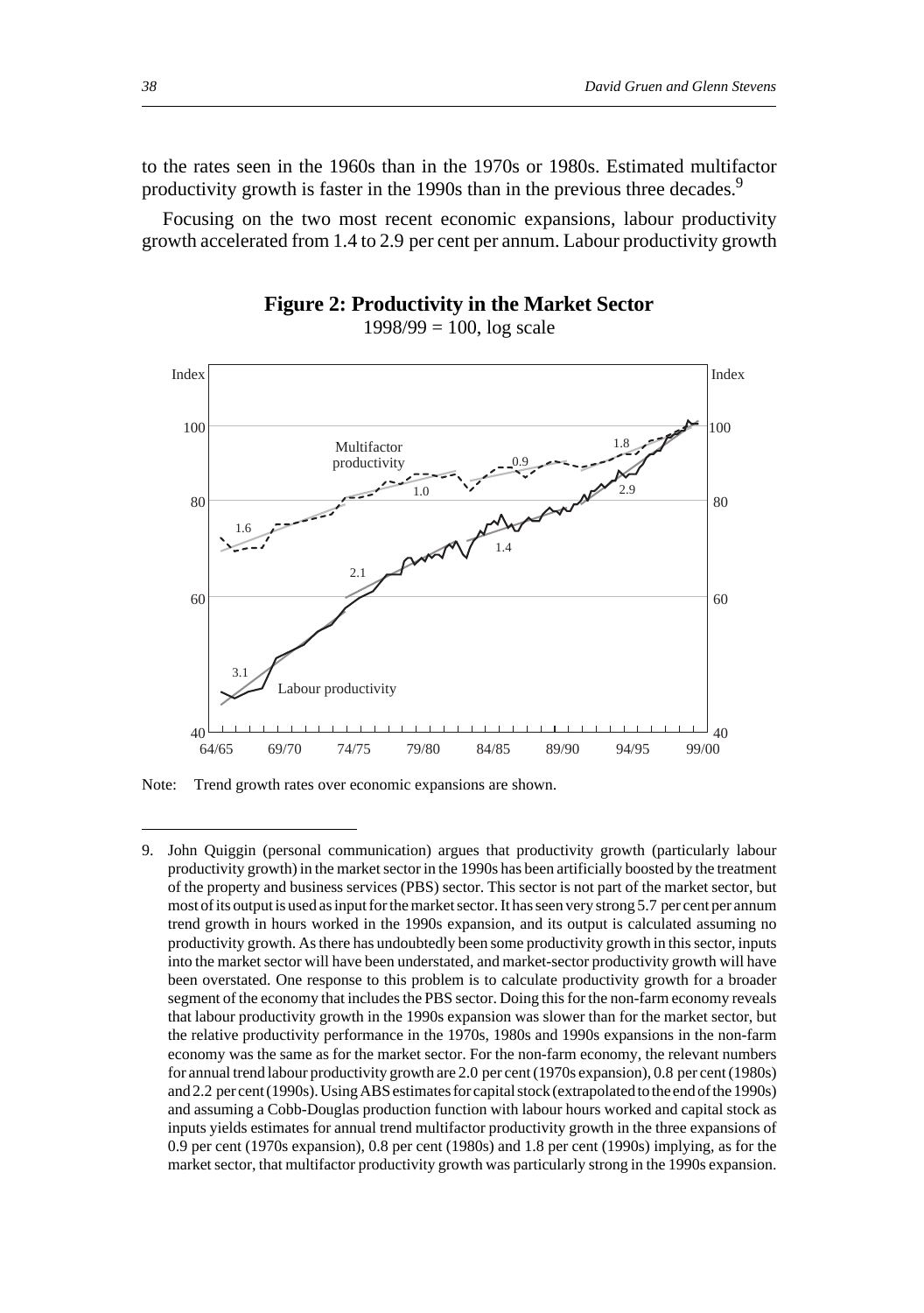in the 1980s was probably slower than it would otherwise have been because of the Prices and Incomes Accords negotiated between the trade union movement and the Federal Government at the time. Those Accords held down real wage growth, and thereby generated faster growth in employment but as a consequence labour productivity growth was slower (Chapman 1990, Stevens 1992).

We can, in principle, abstract from this factor-substitution effect by examining multifactor productivity growth, which controls for different rates of growth of factor inputs. Multifactor productivity growth in the market sector accelerated from 0.9 to 1.8 per cent per annum between the 1980s and 1990s expansions, suggesting that there was a genuine pick-up in the rate of technological progress in the 1990s.<sup>10</sup>

It is of interest to see which parts of the economy account for the pick-up in productivity growth in the 1990s. Although data for multifactor productivity by industry sector are not available, Figure 3 shows labour productivity growth by industry for the two most recent economic expansions. Faster labour productivity growth in the 1990s is a widespread phenomenon – it occurs for most of the industries in the market sector of the Australian economy.

Interestingly, the sectors which account for the bulk of the aggregate productivity pick-up in the 1990s are not those one might have expected. The utilities (electricity, gas and water) sector experienced very rapid productivity growth in the 1990s, but no faster than the  $1980s$ <sup>11</sup>. The mining and communications sectors also saw rapid productivity growth in the 1990s, but with minimal pick-up from the 1980s. The pick-up in labour productivity growth between the two expansions appears instead to be largely a phenomenon of the non-traded sector of the economy. The three sectors that make the largest contribution to the labour productivity pick-up – together accounting for more than 100 per cent of it despite contributing only 40 per cent of hours worked in the market sector – are wholesale trade, retail trade and construction.<sup>12</sup>

<sup>10.</sup> It is not possible to eliminate all measurement issues from the estimation of multifactor productivity (mfp). For example, the ABS currently makes no allowance for improvements in labour quality in its estimates of mfp. The experience of the US, where allowance is made, suggests however that this refinement would make only a small difference (see, for example, the estimates of the contribution of improved labour quality to output growth in DeLong (this volume, Table 1, p 17)). Dowrick (2000) discusses some further reasons why estimates of market-sector multifactor productivity growth might be biased. He also presents an econometric analysis suggesting an improvement in annual trend mfp growth in the Australian market sector of 1.4 percentage points between the period 1974–1989 and the 1990s, i.e., somewhat larger than our estimate of a 0.9 percentage point improvement between the 1980s and 1990s expansions.

<sup>11.</sup> There was considerable structural change and deregulation in this sector, and the rapid labour productivity growth in the 1990s is partly accounted for by job shedding, with the share of hours worked falling from  $2^{1/2}$  per cent of market-sector hours in the 1980s to  $1^{1/2}$  per cent in the 1990s.

<sup>12.</sup> The pick-up may be overstated because at least part of the falls in measured productivity in the 1980s in these sectors is probably spurious. Falling measured labour productivity in retailing in the 1980s probably had a lot to do with the deregulation of shopping hours at that time (Lowe 1995). This effect would have had less impact on measured labour productivity in the 1990s because the lengthening of retail shopping hours had largely run its course by early in the decade. In the wholesale trade and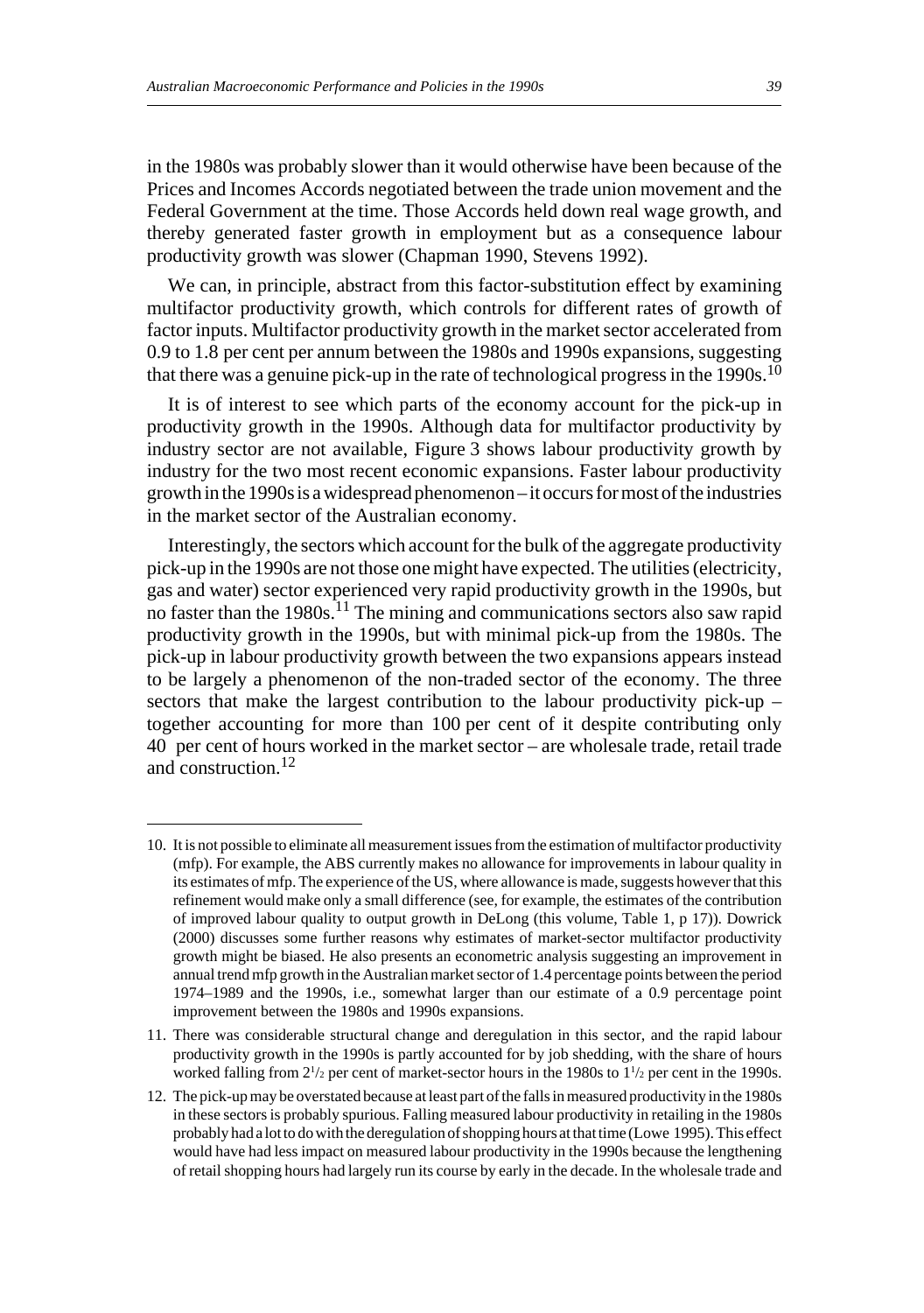

**Figure 3: Labour Productivity Growth in the 1980s and 1990s** Annual trend growth rates

(a) Due to data limitations, labour productivity growth in these sectors over the 1980s expansion is calculated from 1984:Q4, not 1983:Q1.

Overall then, labour productivity growth in the 1990s expansion appears to have been very strong, with the pick-up from the 1980s fairly widespread across the industry sectors of Australian economy, but particularly strong in the non-traded sector.

#### *2.2.1 Is it the 'new economy'?*

How does the 1990s acceleration of productivity in Australia compare with that in the United States? Much has been written about a 'new economy' in the US – the idea that the rising importance of computers, information technology, and the

construction sectors, alternative sources of data (the Wholesale and Construction Industry Surveys) suggest some rise in labour productivity in these sectors over the 1980s, rather than the falls implied by the data used here (which are quarterly output data from the national accounts and labour input data from the Labour Force Survey). These alternative sources of data are however less useful for the 1990s. The latest published Wholesale Industry Survey is for the 1991/92 financial year. The latest Construction Industry Survey, for 1998/99, could be used to compare outcomes with the previous survey for 1988/89, but the ABS cautions that the industry output data from this survey are very imprecise. So again, the pick-up in productivity in these two industries between the economic expansions in the two decades may be overstated.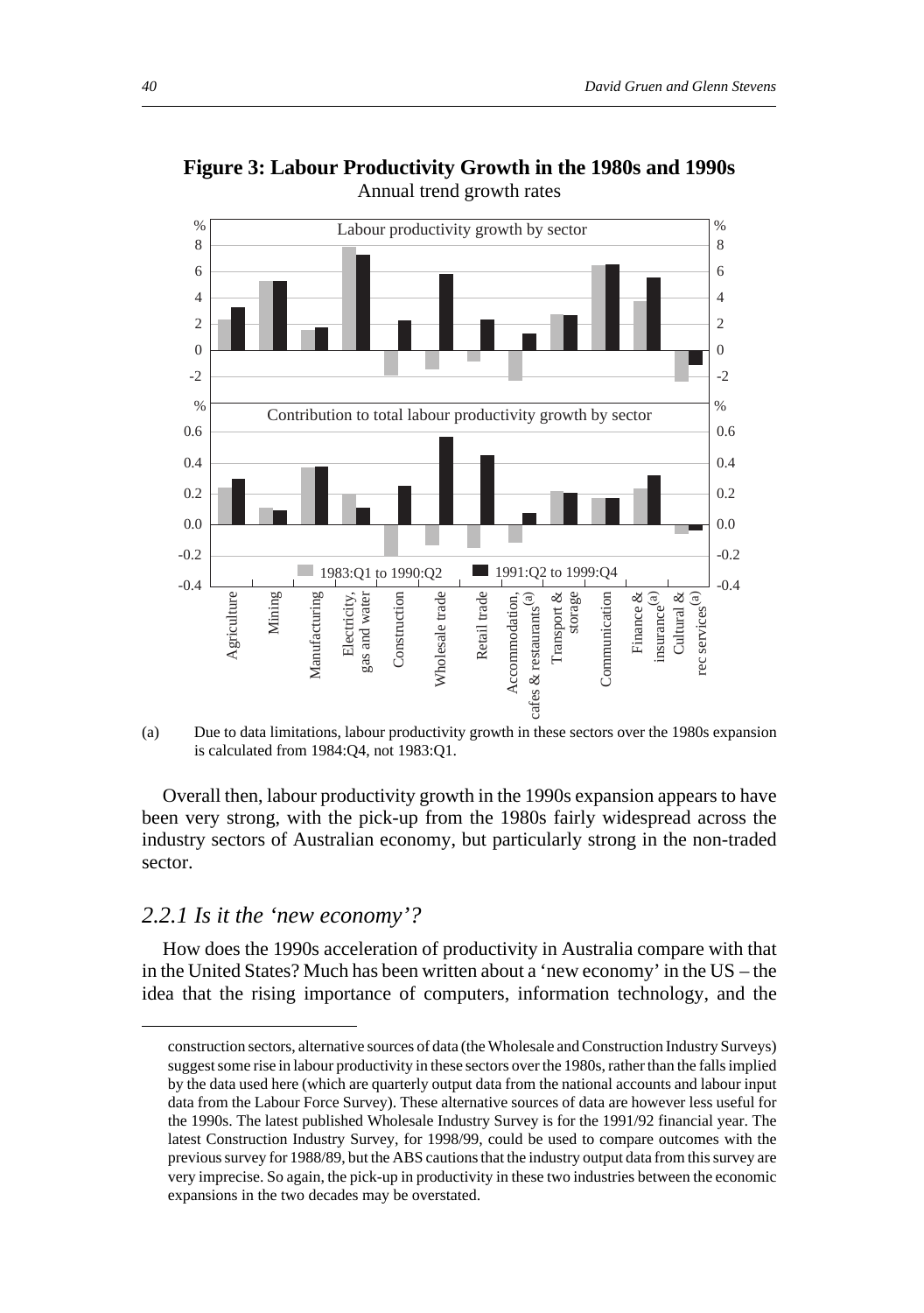internet is generating a new economic order leading, among other things, to an acceleration in US productivity growth.

Figure 4 shows a comparison of labour productivity in the market sectors of the Australian and US economies over the past thirty-five years. The Australian panel simply repeats the data shown above in Figure 2. Labour productivity growth has been more rapid in Australia than the US over most of this period. This observation is of course consistent with the idea that the US is a technology leader and that Australia has been, and remains, in a process of gradual catch-up.

Focusing on the 1990s expansion in the US, there is very little evidence of a pick-up in market sector productivity growth until the second half of the 1990s. Furthermore, a significant part of this pick-up can be accounted for by extremely rapid productivity growth in the *production* of computers. Beyond that, however, there is controversy about how much the *use* of computers and computer-related technology has contributed to US productivity growth.<sup>13</sup>



#### **Figure 4: Labour Productivity**

13. Oliner and Sichel (2000) argue that computer usage has contributed significantly. They estimate that the production of computers and the use of information technology together account for two-thirds of the one percentage point pick-up in US labour productivity growth between the first and second halves of the 1990s. Gordon (2000) agrees that the production of computers, and more broadly, the manufacture of durable goods (which includes the production of computer peripherals and telecommunications equipment) has contributed to the pick-up in US aggregate labour productivity growth. But he argues that there has been no improvement in trend labour productivity growth in the second half of the 1990s for the other 88 per cent of the US market economy, i.e., that part outside durable-goods manufacturing. Since Oliner and Sichel work with measured productivity growth, while Gordon attempts to partition it between cycle and trend, much of the controversy revolves around tricky issues to do with how much of the improvement in measured labour productivity growth is an improvement in trend and how much is cyclical.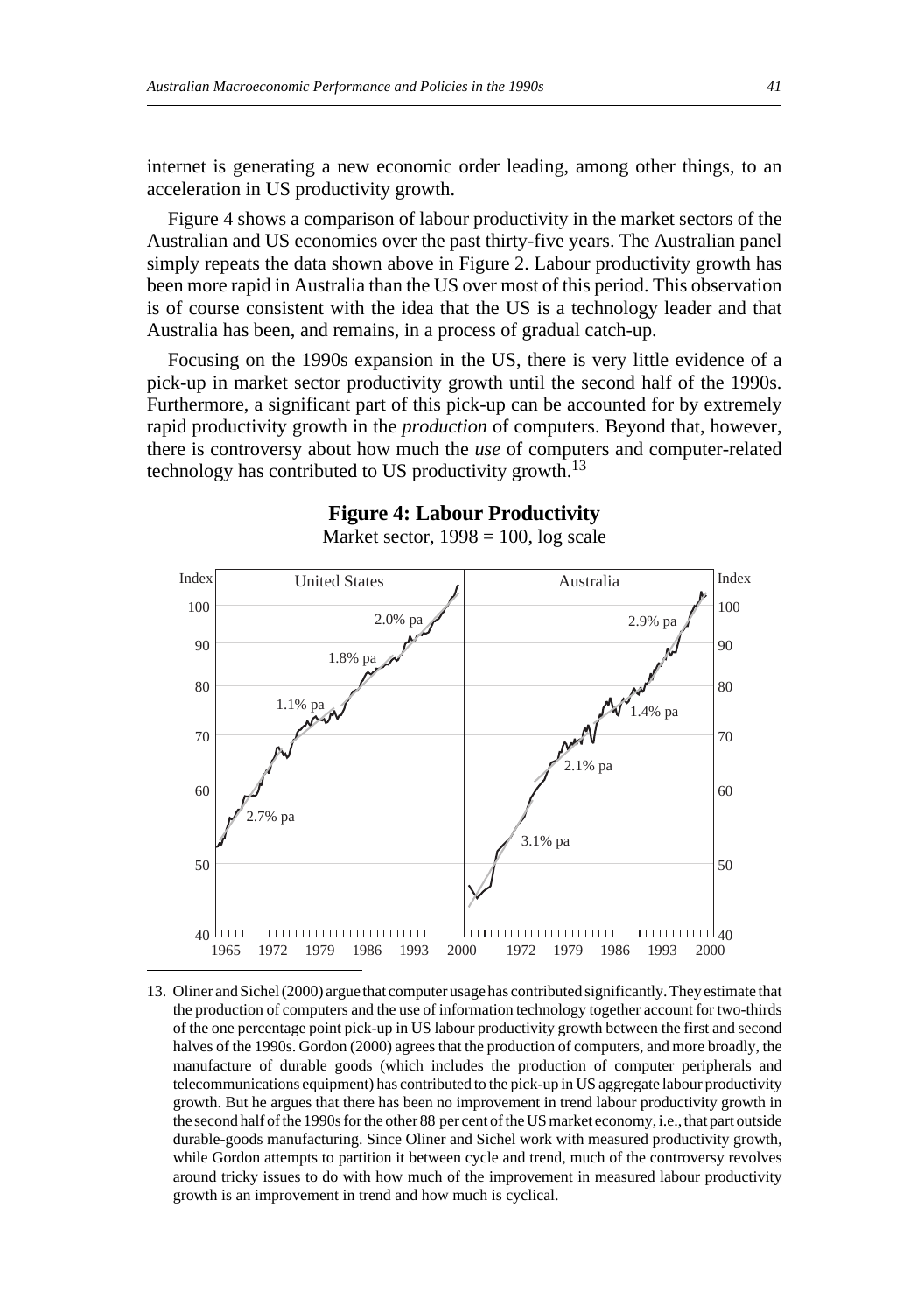There are two things that are strikingly different about the 1990s productivity pick-up in Australia compared to that in the US. The first is that the Australian pick-up occurs over the whole of the 1990s expansion rather than the past four years, as in the US (Table 3). The second is that the productivity pick-up appears much more broadly based across the sectors of the Australian economy than it is in the United States.

|                      |               | <b>Table 3: Labour Productivity Growth</b> |                         |                                                           |
|----------------------|---------------|--------------------------------------------|-------------------------|-----------------------------------------------------------|
|                      | Market sector | Pick-up from<br>1980s expansion            | Manufacturing<br>sector | Contribution of<br>manufacturing to<br>pick-up from 1980s |
|                      |               | Per cent per annum                         |                         | Per cent                                                  |
| Australia            |               |                                            |                         |                                                           |
| 1980s expansion      | 1.4           |                                            | 1.6                     |                                                           |
| 1990s expansion      | 2.9           | 1.6                                        | 1.8                     | 3                                                         |
| Late $1990s$         | 3.2           | 1.8                                        | 2.6                     | 12                                                        |
| <b>United States</b> |               |                                            |                         |                                                           |
| 1980s expansion      | 1.8           |                                            | 2.9                     |                                                           |
| 1990s expansion      | 2.0           | 0.1                                        | 4.1                     | 184                                                       |
| Late $1990s$         | 2.7           | 0.9                                        | 5.3                     | 55                                                        |

Notes: Numbers are derived by fitting trends to (log) labour productivity over the periods shown. The expansions are defined from GDP trough to peak, and therefore differ slightly between the two countries. For Australia (US), the 1980s expansion is 83:Q1–90:Q2 (82:Q3–90:Q2), while the 1990s expansion is 91:Q2–99:Q4 (91:Q1–99:Q4). Late 1990s (95:Q4–99:Q4) is the period identified by Gordon (2000) of faster trend labour productivity growth in the US market sector. Numbers differ in some cases due to rounding.

As we have seen previously in Figure 3, there has been a mild pick-up in labour productivity growth in the Australian manufacturing sector between the 1980s and 1990s expansions. But this pick-up accounts for very little of the overall pick-up in labour productivity growth in the market sector of the Australian economy (Table 3). By contrast, much if not all of the aggregate pick-up in labour productivity growth in the US market sector between the two expansions is accounted for by the pick-up in the US manufacturing sector.

The productivity accelerations in Australia and the US in the 1990s are therefore very different in kind. Australia produces very few computers, computer peripherals, or telecommunications equipment. In contrast to the US, therefore, productivity growth in Australia has been affected hardly at all by the very rapid productivity growth in the production of these goods. But there has been a big acceleration in productivity across the wider Australian economy, which appears to have occurred particularly in the non-traded sector. The 1990s Australian experience appears to be one of more rapidly approaching the technological frontier, rather than benefiting directly from the rapid productivity growth in the production of the component parts of the new economy.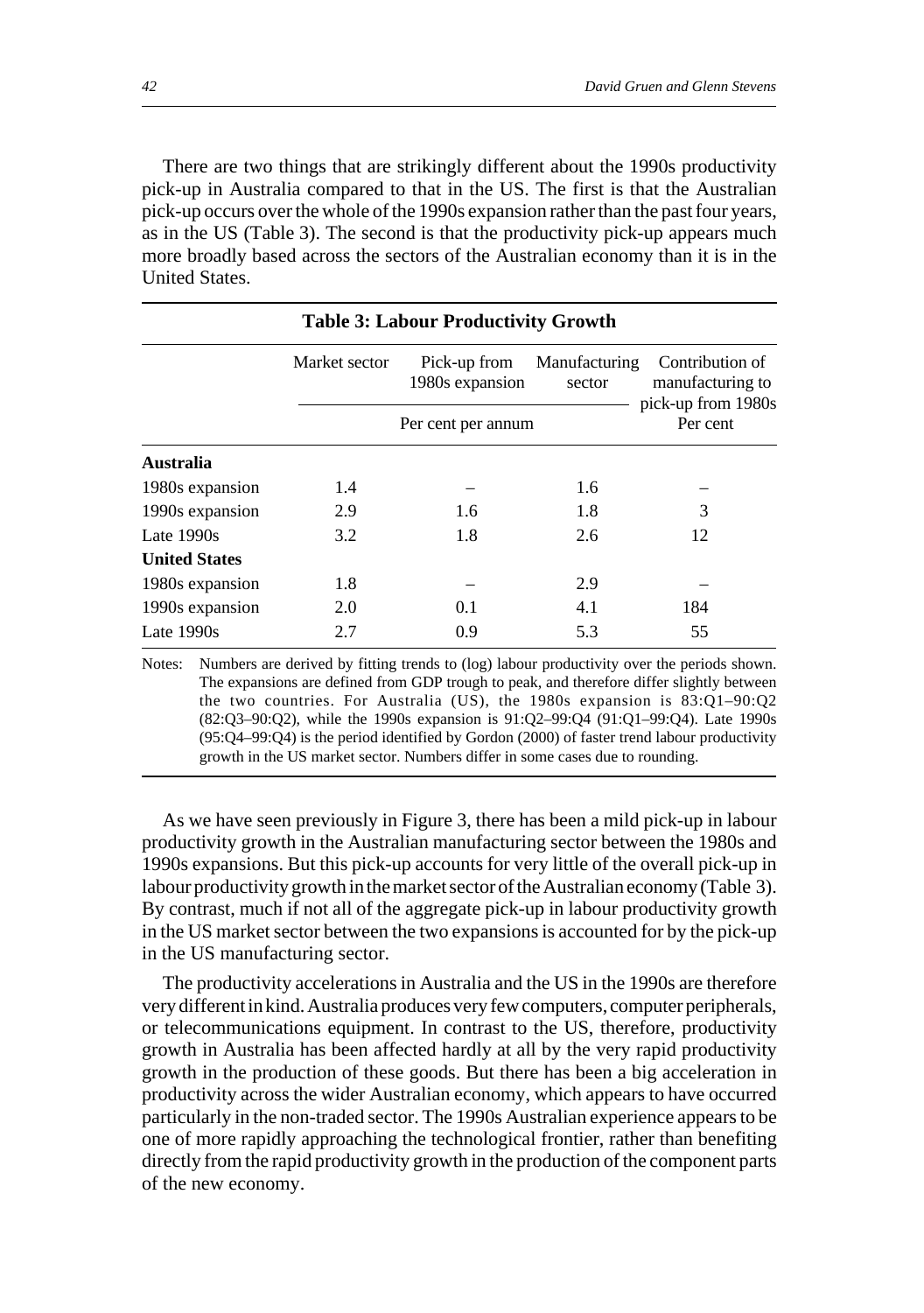An important question for Australia is how much it matters to miss out on the monopoly profits that are expected to be generated in the new-economy sectors of the US. For one thing, it remains to be seen how large these monopoly profits will be, before they are eroded away by new entrants. If past waves of technological innovation are a guide, moreover, many of the dividends from the productivity gains in the new economy are likely to ultimately accrue elsewhere – to other sectors of the US economy and to other countries. The rapid productivity growth across broad sectors of the Australian economy in the 1990s is, after all, probably an example of this process in action.

### **2.3 Prices**

The 1990s marked a major break from the lamentable inflation performance of the 1970s and 1980s (Figure 5). CPI inflation peaked at around 18 per cent (and over 20 per cent in underlying terms) in Australia by early 1975, after the oil shock and the wage break-out of 1973 and 1974 – although even before this dual shock, it had reached 10 per cent. Macroeconomic policies generally articulated a goal of disinflation thereafter, and successive cyclical peaks were indeed lower – about 11 per cent in the early 1980s, and 9 per cent in 1985. But by the end of the 1980s inflation was still around 7 per cent, and had averaged 9 per cent over two decades. Inflation expectations remained stubbornly high.



**Figure 5: Consumer Price Inflation**

(a) Adjusted for the introduction of Medicare in 1984.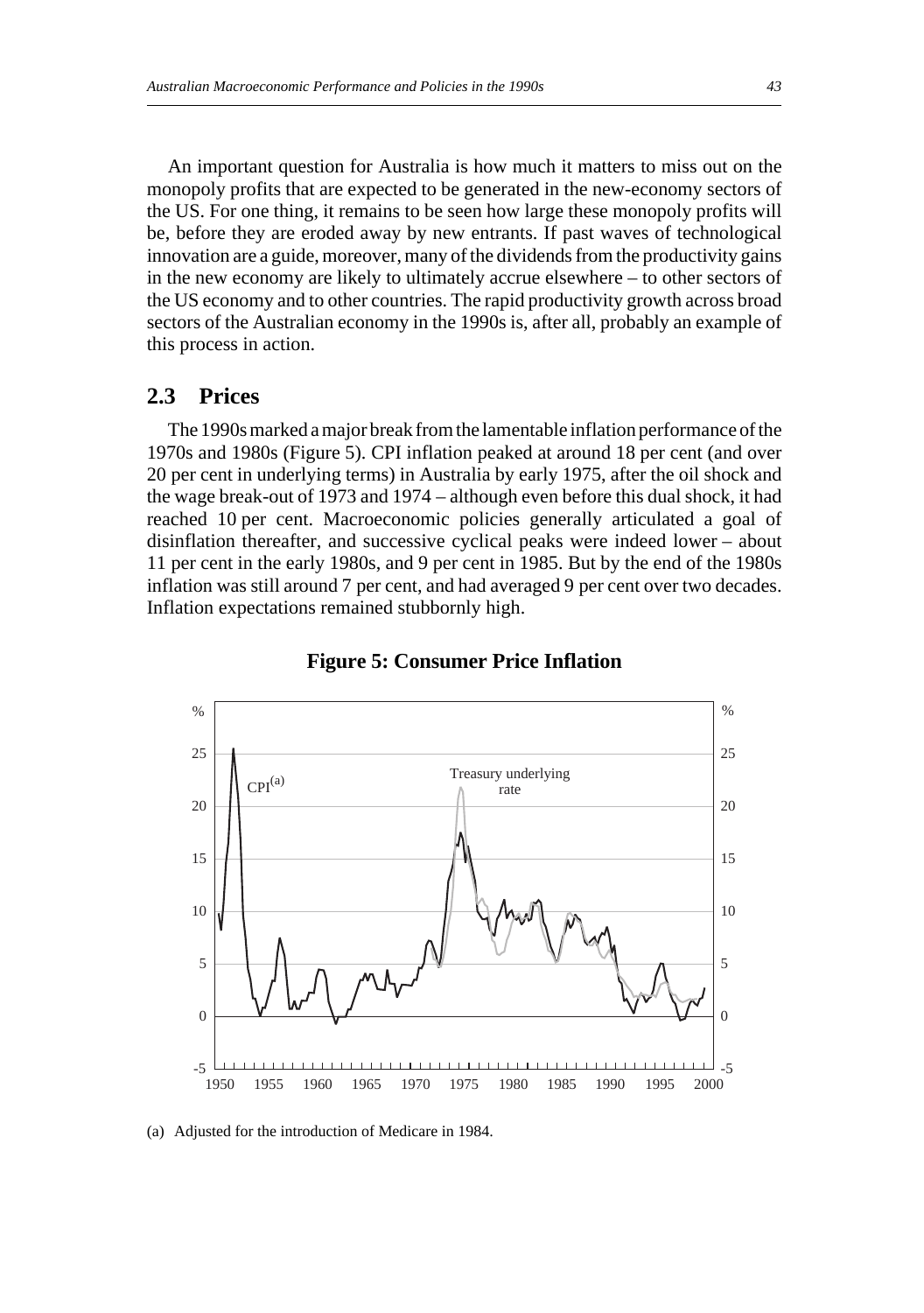As the economy slowed and then went into recession during 1990, inflation began to fall. By the middle of 1991 it had fallen to 4 per cent. Eighteen months later, at the end of 1992, it had settled at 2 per cent in underlying terms, where it remained for a couple of years before a temporary rise in 1995 and 1996. That rise was successfully capped and reversed by an early response from monetary policy under the inflation-targeting regime introduced in 1993. Subsequently, towards the end of the 1990s, inflation ran under the target for a period.

These episodes have been treated elsewhere (Stevens 1999). What is of more interest here is the whole decade's performance, where CPI inflation averaged 2.3 per cent, the lowest average of any of the five post-war decades. This is a slight overstatement of the degree of improvement since the practice between 1986 and 1998 of including mortgage interest charges in the CPI meant that the downshift in the mean inflation rate in the 1990s, because it was accompanied by a corresponding downshift in interest rates, artificially reduced the measured rate of CPI inflation during the period of disinflation. Even excluding interest from the CPI, however, the decade inflation average of 2.8 per cent was much lower than in the 1970s or 1980s and comparable to the 1960s. Not only was the average inflation rate low, but the variability of inflation and of the price level itself around its trend were also lower than in the preceding two decades.

This was also a feature, of course, seen in many countries around the world: global inflation was lower and more stable in the 1990s than it had been in the preceding two decades. Much of this is presumably attributable to the more consistent pursuit of low inflation by policy-makers in most countries after the problems of the 1970s. Performance was also assisted, no doubt, by the fact that the large supply-side shocks in the mid and late 1970s did not recur, so that the observed transitional output cost of reducing inflation was not as great as it would have been in the  $1970s$ .<sup>14</sup> Indeed, as we have seen in the previous section, the latter part of the 1990s was characterised by increasing discussion of favourable supply shocks emanating from technological advance, under the general (if somewhat ambitious) heading of the 'new economy'.

This global environment of lower and less volatile inflation clearly must have been advantageous in achieving better outcomes in Australia. It is noteworthy, however, that the decline in average global inflation in the 1990s continued a trend which had begun in the 1980s, but that Australia had not shared fully in the fall in inflation in the 1980s: the average inflation rate in Australia in the 1980s was only marginally lower than in the 1970s. So lower global inflation, while helpful, does not necessarily translate into lower domestic inflation. Price stability begins at home.

Many observers would be quick to point out the role of structural change in the economy, particularly the lift in productivity performance in the 1990s and the opening up of product and (to some extent) labour markets to competitive forces, as contributing to sustaining low inflation. In practice, these have made the job of

<sup>14.</sup> An alternative view of the OPEC I and II episodes is that they represented a lumpy 'catch-up' of oil prices to persistent inflation of the general price level over a number of years. In this view, the absence of such shocks in the 1990s would presumably reflect the general low inflation environment itself.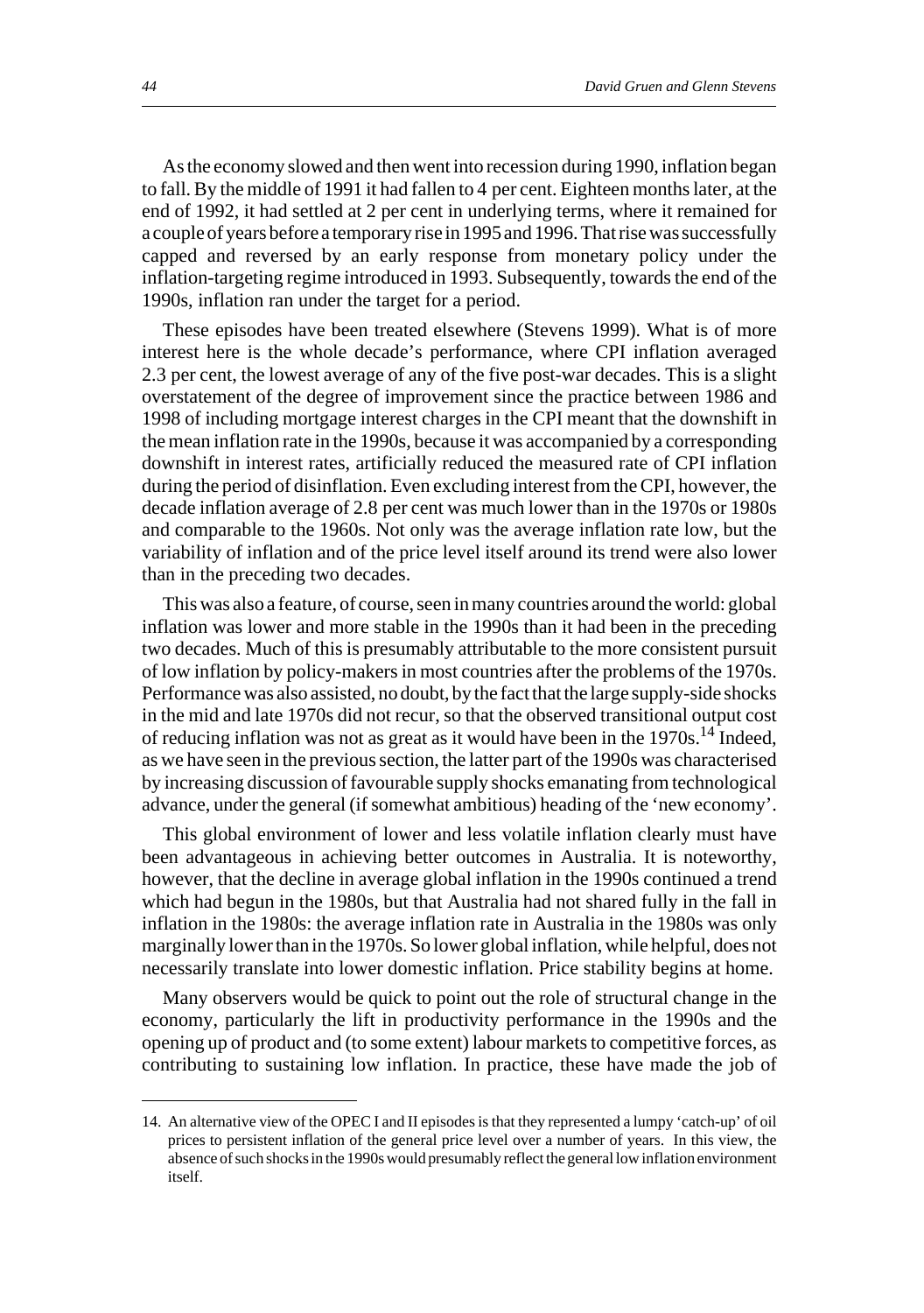keeping inflation low easier – once it was decided that monetary policy should be devoted clearly to that end. This still depends, however, on monetary policy pursuing the appropriate objective. High labour productivity growth could still coincide with high inflation (indeed labour productivity growth in the second half of the 1970s was higher than in the 1980s, but so was inflation). It is also possible that policies which successfully keep inflation down prompt greater efforts to generate productivity gains across the economy, though admittedly the cross-country evidence is not very supportive of this proposition.

Surely it was the more resolute pursuit in Australia of a decline in inflation, and the determination to keep it low once it had fallen, which made the crucial difference. The use of a flexible inflation-targeting regime has been one of the success stories of Australian economic policy of the past twenty years. It can be immediately acknowledged, of course, that the international trend in this direction was influential in pushing the RBA in the direction of inflation targeting. This is discussed later in the paper. At this point, it is sufficient to record that Australian inflation performance improved dramatically in the 1990s, at the same time as economic activity continued to grow, and in a less volatile fashion at that.

### **2.4 Labour market**

The rate of growth of Australia's working age population declined during the 1990s, due to the completion of the 'baby boomers' entry into the relevant age cohort, and the reduced immigration levels in place for much of the decade (Table 4). Participation rates for women also increased more slowly for most of the decade than they had in the 1980s. Hence labour force growth was much lower than in the 1980s. Employment growth, at 1.3 per cent per annum on average, was also lower, at just over half the pace recorded in the 1980s.

In late 1989, unemployment was at a ten-year low, just under 6 per cent (Figure 6). During the following two years it rose to over 10 per cent as the economy went into recession and experienced only a relatively subdued recovery initially. By the end of 1992 it had moved over 11 per cent, a new post-war high. Pessimism about the prospects for reducing unemployment also reached new highs.

|                                 | <b>Table 4: Labour Market Aggregates</b><br>Per cent |       |
|---------------------------------|------------------------------------------------------|-------|
|                                 | 1980s                                                | 1990s |
| Employment growth               | 2.4                                                  | 1.3   |
| Working-age population growth   | 2.0                                                  | 1.4   |
| Labour force growth             | 2.4                                                  | 1.4   |
| Net change in unemployment rate | $-0.4$                                               | 1.1   |
| Average unemployment rate       | 7.6                                                  | 8.9   |
| - Peak unemployment rate        | 10.4                                                 | 11.2  |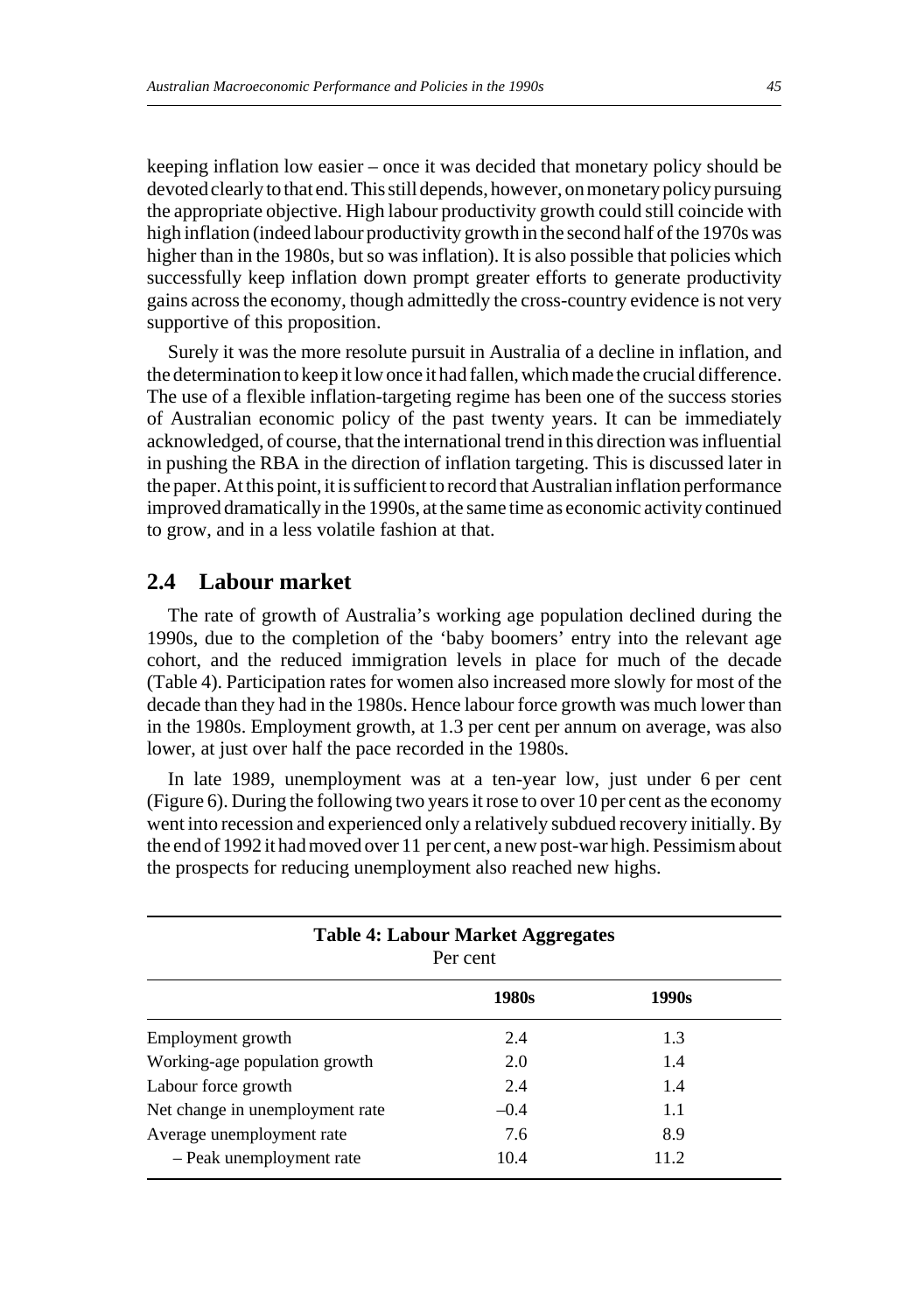

#### **Figure 6: Labour Market**

However, unemployment did begin to decline in 1994. In rough parallel to the experience of the 1980s, it fell to about  $8^{1/2}$  per cent by late 1995, rose slightly, then began to fall again in 1997 and continued to do so until early 2000, by which time it was around  $6^{3/4}$  per cent. Still, the average unemployment rate in the 1990s was higher than in the 1980s.

The 1990s demonstrated again what had been seen in the 1980s and 1970s: that unemployment rises very quickly in periods of recession, and tends to fall much more slowly in recovery. A comparison with the United States is revealing. The peak US unemployment rate in the 1980s was over 10 per cent – very similar to Australian experience in 1983. But the peak 9 years later in mid 1992 was 7.8 per cent, compared with Australia's at over 11 per cent. The rate of decline in unemployment after the early 1990s recessions in the two economies was almost identical. Even recognising the more flexible, and more brutal, nature of the US labour market, and leaving aside the question of whether or not the very low unemployment rates reached in the US in the past couple of years will be sustained, one observation stands out. It is that a major part of the difference between the two experiences is simply that the early 1990s recession in the US was relatively shallow, and in Australia (at least in its labour-market dimension), relatively deep. Avoiding deep downturns, even if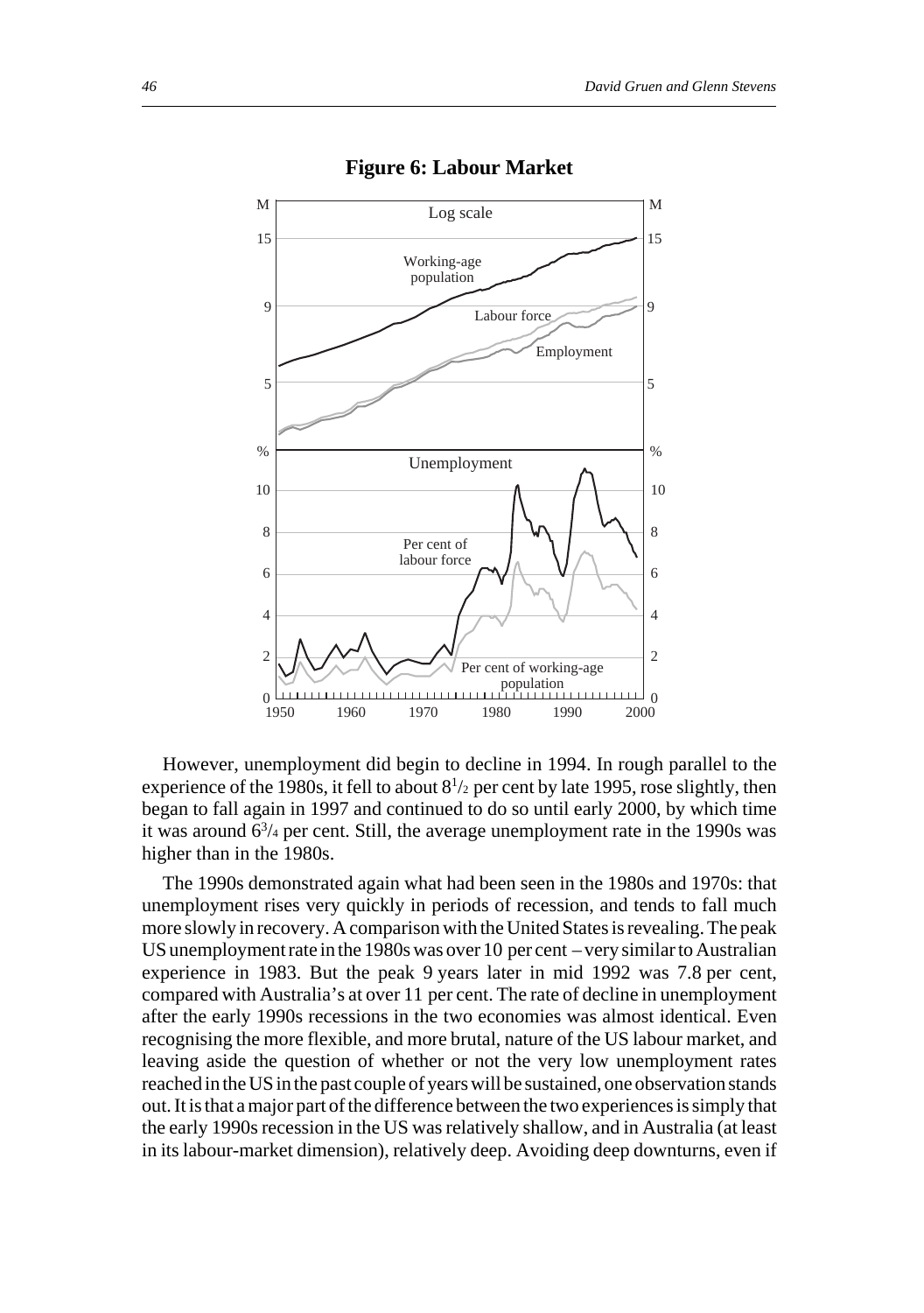shallow ones cannot be avoided, appears to make a large difference to the time path of unemployment rates. There is at least the hope that in this respect, the first decade of the twenty-first century might turn out to be a much better one for the labour market than the 1990s. Further issues in the labour market are taken up in Peter Dawkins' paper in this volume.

# **2.5 The balance of payments**

Figure 7 and Table 5 summarise the key developments in Australia's balance of payments over the past five decades. Even though the 1960s and early 1970s turned out to be a relatively benign period on average for Australia's external accounts, there were quite large swings. The secular decline in the terms of trade is apparent, something which continued in the 1990s.

As has already been noted, however, the terms of trade were less volatile in the 1990s than they had been in earlier decades. Moreover, while they were lower on average than in the 1980s, the extent of the decline was smaller than had to be absorbed in the 1980s.



**Figure 7: Balance of Payments**

Note: Decade averages are shown for the terms of trade and current account balance.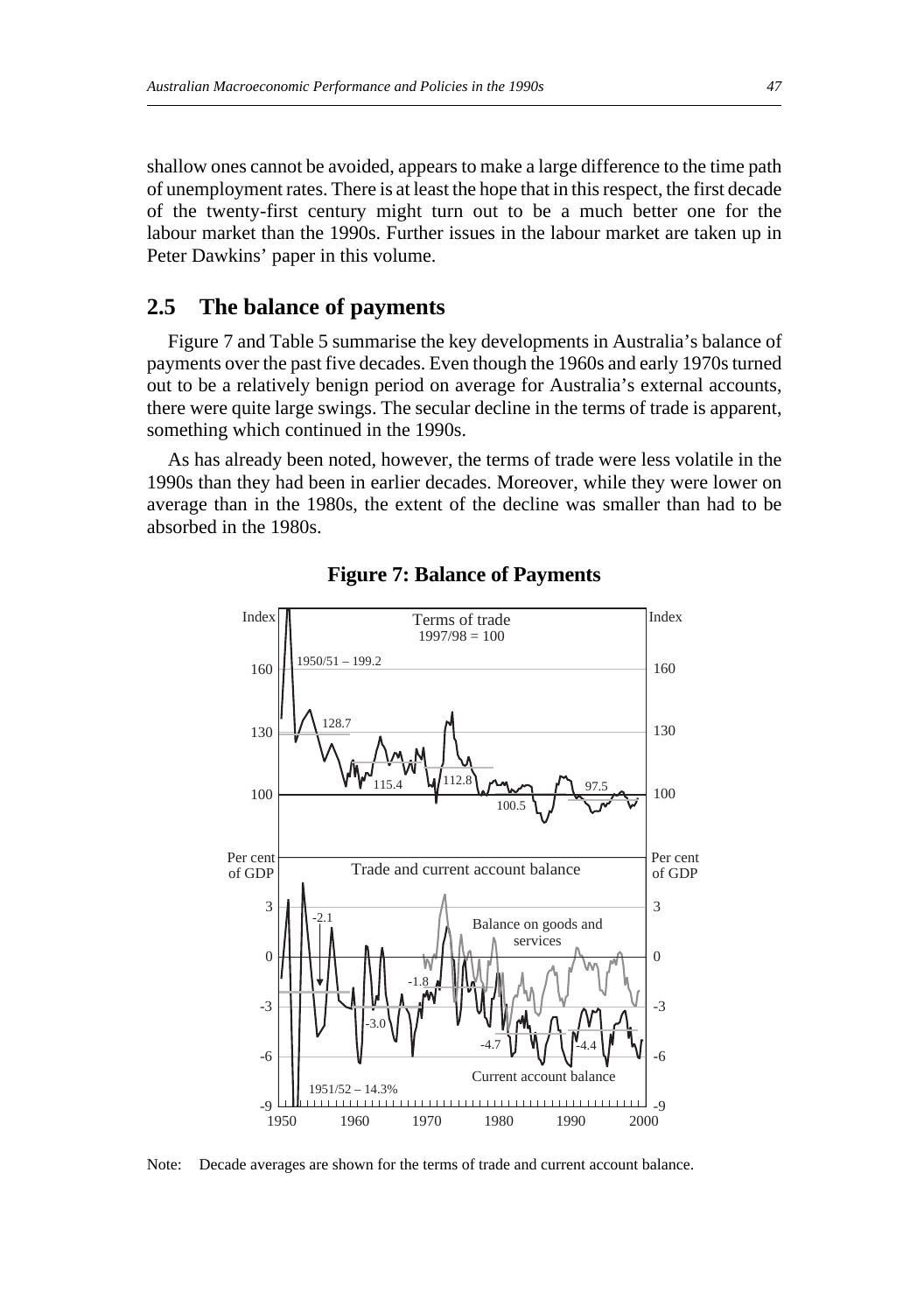|                                  | 1970s  | 1980s  | 1990s  |
|----------------------------------|--------|--------|--------|
| Exports of goods and services    | 5.3    | 4.1    | 8.1    |
| - Resources                      | na     | 5.7    | 6.7    |
| – Rural                          | na     | $-2.4$ | 7.0    |
| - Manufactured                   | na     | 8.9    | 12.2   |
| – Services                       | 4.5    | 6.3    | 7.8    |
| Imports of goods and services    | 3.3    | 6.6    | 6.5    |
| – Consumption                    | na     | na     | 7.4    |
| - Capital                        | na     | na     | 10.1   |
| $-$ Intermediate and other $(a)$ | na     | na     | 7.0    |
| – Services                       | 3.6    | 6.5    | 2.2    |
| Balance of trade $(a)$ (b)       | 0.0    | $-2.1$ | $-0.9$ |
| Current account (a) (b)          | $-1.8$ | $-4.7$ | $-4.4$ |

#### **Table 5: Balance of Payment Aggregates** Average annual growth rates, per cent

(b) Per cent of GDP: average for decade.

The figure also shows the trade and current account balances. On the back of very strong growth in export volumes, the trade deficit declined significantly on average in the 1990s. The average rate of growth of export volumes in the 1990s was the highest of any post-war decade. Growth in manufactures and services outpaced that of the more traditional resource and rural products (although this was also true in the 1980s). The Asian crisis, together with the ensuing decline in global growth and a small fall in the terms of trade, resulted in a loss of export income equivalent to 2–3 per cent of a year's GDP. As of the time of writing, it was apparent that a strong recovery in exports was under way. Whether this will be sufficient to make up the earlier loss, restoring the trade balance to its earlier trend, remains to be seen.

The current account deficit averaged around  $4\frac{1}{2}$  per cent of GDP in the 1990s, much the same as its 1980s outcome.<sup>15</sup> Cyclical fluctuations have been of the same order of magnitude across the two decades, with about 3 and 6 per cent of GDP

<sup>15.</sup> Edey and Gower (this volume) present inflation-adjusted estimates of the current account balance in their Table 1. Their estimates, 3.8 per cent of GDP in the 1980s and 3.2 per cent in the 1990s, suggest quite a significant fall in the inflation-adjusted current account deficit to GDP ratio between the two decades. These inflation-adjusted numbers are calculated using ABS estimates of the currency denomination of Australia's net external debt. It seems clear, however, that a significant portion of the foreign-currency-denominated part of this debt is hedged, in a way that cannot be captured in the official statistics. That portion is then effectively A\$-denominated, which affects the appropriate inflation adjustment. If, as seems plausible, much of the foreign-currency-denominated portion is hedged, the inflation-adjusted current account deficit to GDP ratios are roughly the same in the two decades (Luke Gower, personal communication).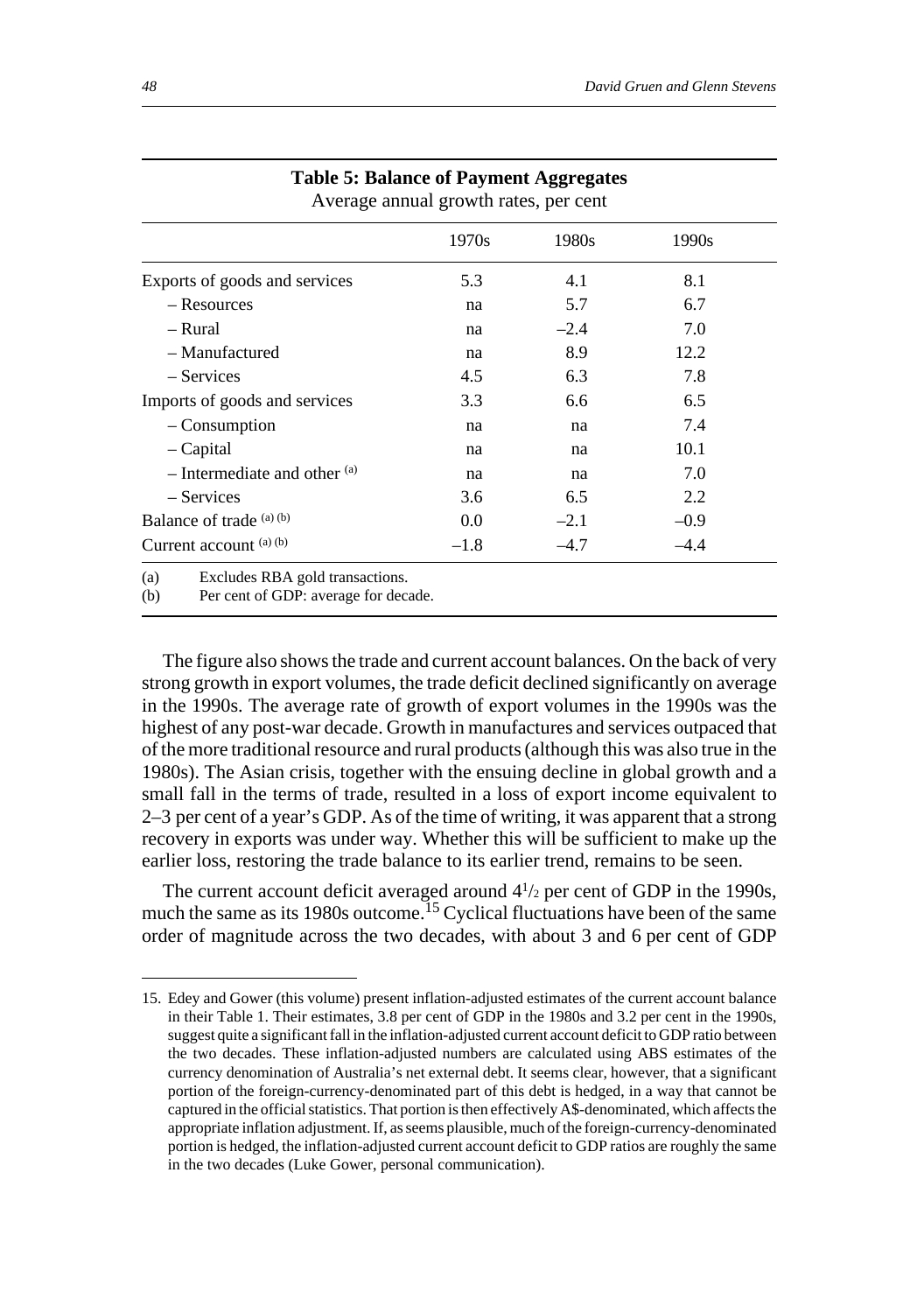defining the lows and highs. The capital flows which were the counterpart of the current account deficit changed in nature in the 1990s, with much more in the way of equity inflows, and less in the form of debt flows. At times in the 1980s, in contrast, debt flows had more than funded the current account deficit, with net equity outflows being observed. The occurrence of the Asian crisis did not appear to affect adversely Australia's access to international capital markets, and capital flows actually increased at that time (not without a decline in the exchange rate of course), with Australia apparently having some 'safe haven' status despite the expected effect on exports.

Few observers in 1980 would have considered it likely that a current account deficit of  $4^{1/2}$  per cent of GDP could be sustained for two decades. The fact that it has been – admittedly not without some exciting moments – has itself changed the nature of debate about the current account. That debate is taken up in some detail below.

## **2.6 Finance**

A feature of the 1990s was the way in which the older discussion of monetary and credit aggregates waned. Milbourne's paper for the predecessor to this conference in 1990 contained extensive discussion of the financial aggregates. Much of the RBA's published work in the mid and late 1980s focused on the aggregates, as even after the demise of monetary targeting there was a need to demonstrate rigorously the case that the demand for money had become unstable.16 Around the turn of the decade, there was much attention on credit and the linkage to asset prices, and on the role of these dynamics in exacerbating the cyclical downturn in 1990. But by the mid 1990s, with the clearer focus on inflation targeting, and the restructuring of corporate balance sheets well advanced, attention on the aggregates tended to wane.

There were, however, some important financial developments in the 1990s. The balance sheet of the household sector, in particular, changed dramatically in size and composition.

The change in size is illustrated in Table 6 and Figure 8, which show the ratio of gross household wealth to annual disposable income for the household sector.<sup>17</sup> For many years, this ratio was about four. By the end of the 1990s it had risen to almost seven. Similar trends are observable in the United States and the United Kingdom. Household debt burdens also rose sharply in the 1990s, from levels which (relative to income) were well below those in comparable countries, to levels which were much more in the middle of the international pack.

<sup>16.</sup> See, for example, Stevens, Thorp and Anderson (1987), Blundell-Wignall and Thorp (1987), and the papers in Macfarlane and Stevens (1989).

<sup>17.</sup> RBA estimates of household wealth based on financial accounts and value of household dwellings (sources: ABS, CBA/HIA Housing Report, RBA); household disposable income from national accounts, no exclusions; household debt from RBA measure; consumption from national accounts, includes consumption of fixed capital.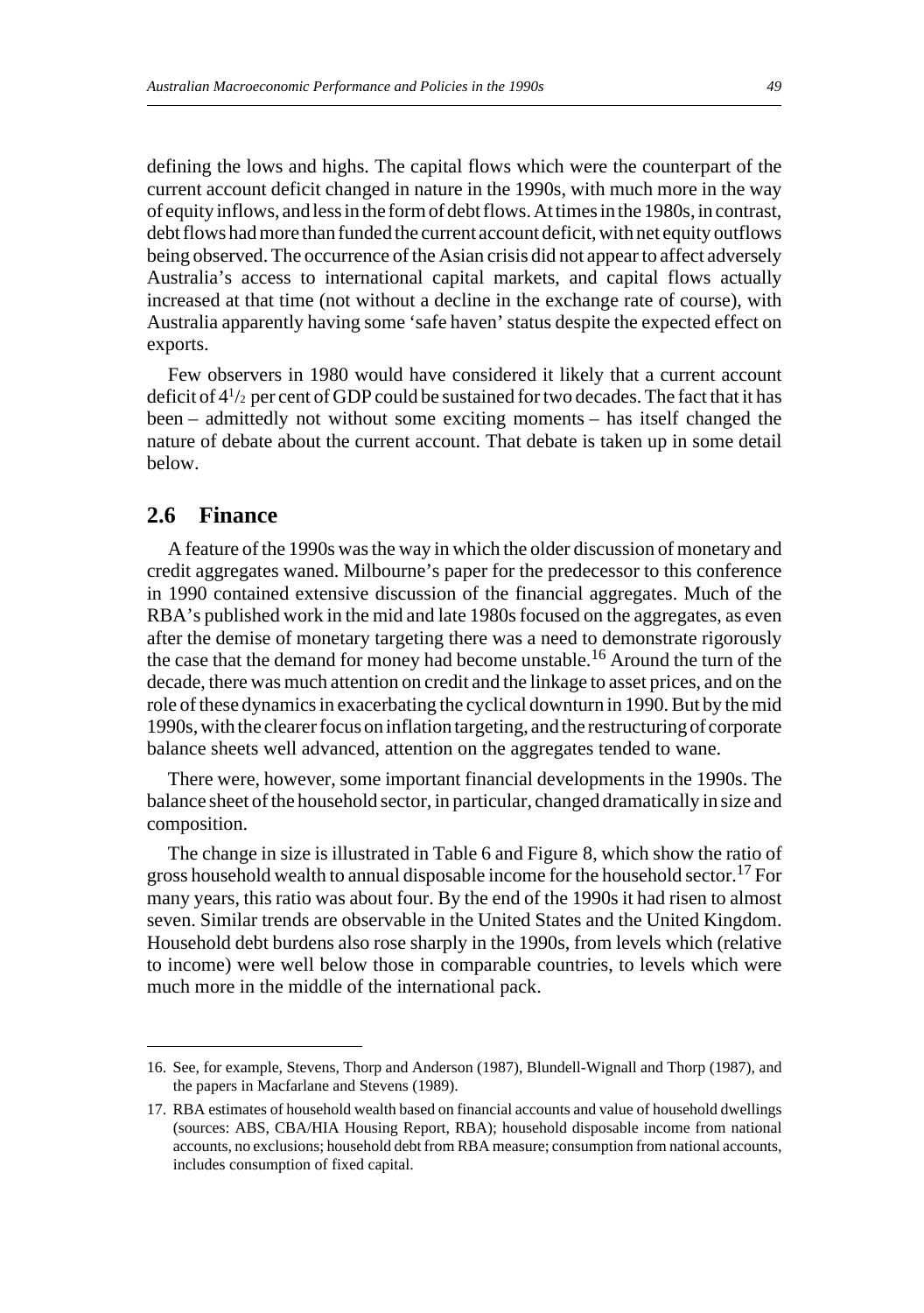|                             | 1979 | 1989 | 1999 |
|-----------------------------|------|------|------|
| Gross wealth                |      |      |      |
| % of income                 | 362  | 487  | 683  |
| Proportion of:              |      |      |      |
| - Dwellings                 | 62   | 60   | 60   |
| $-$ Financial               | 29   | 34   | 36   |
| of which:                   |      |      |      |
| $-$ Equities <sup>(a)</sup> | 5    | 10   | 18   |
| – Currency and deposits     | 14   | 12   | 9    |
| $-$ Other financial         | 9    | 12   | 9    |
| $-$ Other                   | 9    | 7    | 4    |

Source: ABS Cat No 5232.0; CBA/HIA; RBA staff estimates



# **Figure 8: Household Wealth**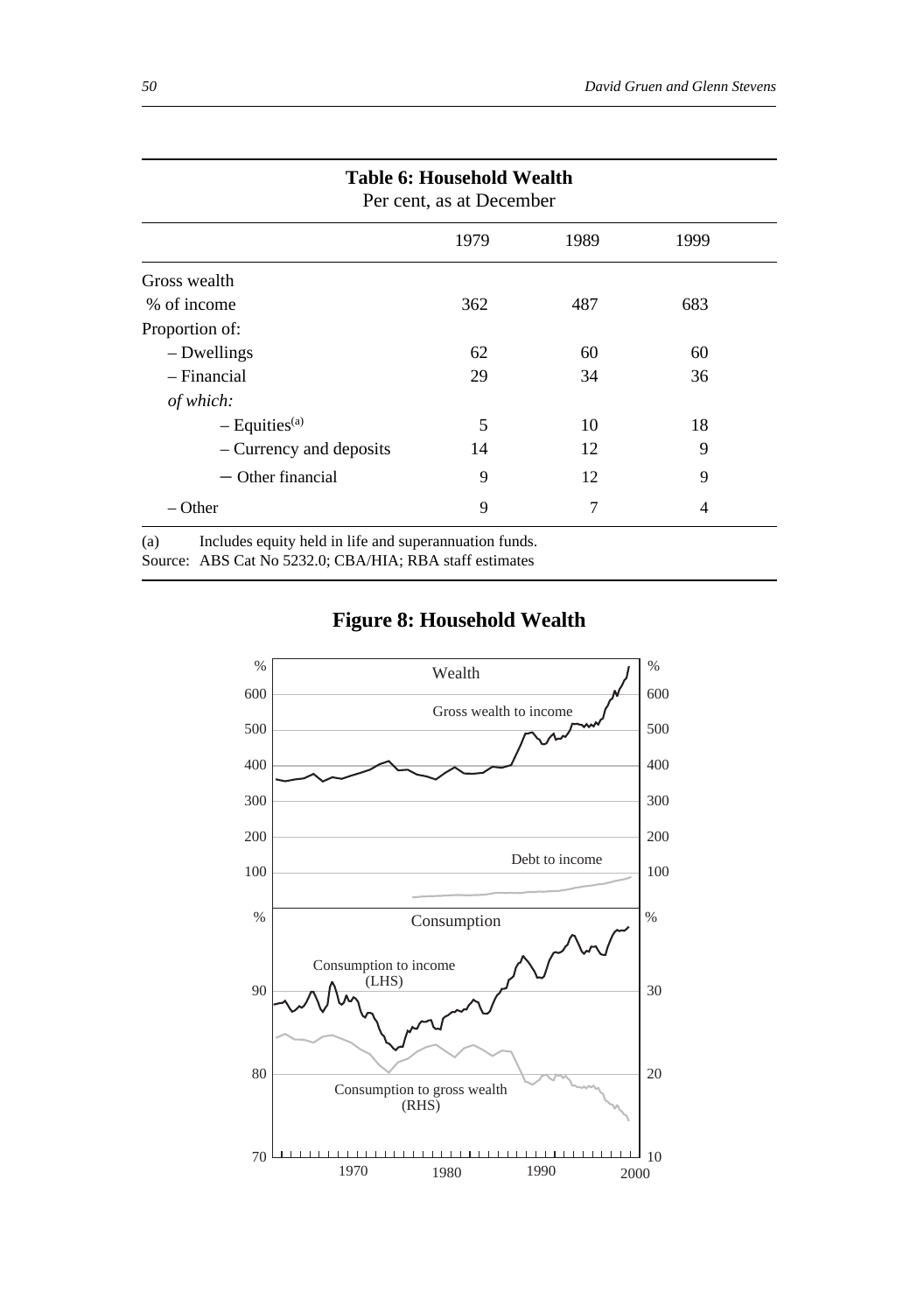The forces at work in driving these trends, in the Australian case at least, were financial deregulation, competition and innovation, and the decline in inflation. Privatisation also played a role. After the rise in corporate leverage in the 1980s, business debt levels were reduced in the 1990s, and banks spent the early years of the decade trying to restore asset quality. But Australian households, under-geared by international standards, represented a major opportunity for profitable balance sheet growth. The decline in inflation, by bringing interest rates down to levels not seen in a generation, made mortgage borrowing much more affordable. This allowed an increased number of borrowers to pass the standard sorts of repayment-toincome-ratio tests for borrowing, and also meant that existing borrowers could service substantially larger loans. With this demand-side incentive, and the supply-side willingness of lenders, not to mention increased competition from new entrants in the housing loan market, it is not surprising that there was a very substantial lift in household debt in the 1990s (Stevens (1997) and Gizycki and Lowe (this volume) provide more detail on this).

But as the data show, assets increased as well, and household net wealth rose strongly across the decade. A good portion of this increase came in the form of higher house prices late in the decade, the counterpart of freely available and low-cost credit. Other assets also increased, however, with financial assets increasing at a faster rate than tangible assets. This reflected the impact of privatisations of major publicly owned corporations, which introduced large numbers of Australians to direct share ownership for the first time and pushed the proportion of the adult population with direct share ownership to over 40 per cent, one of the highest rates in the world. There was also an increasing tendency for individuals to own shares directly anyway, as the low interest rates available on conventional assets like bank deposits prompted the search for higher yield by savers. As a result, the share of equities in total financial assets increased noticeably, while that of deposit instruments declined.

Compared with the United States, the run-up in the value of equity holdings was smaller in Australia. Nonetheless, there have been echoes of the US debate in Australia, with wealth gains commonly thought to have affected consumption trends, and the likelihood that balance sheet impacts will be more important in the future than they have been in the past, simply by virtue of their greatly increased size, and factors such as the enhanced capacity to borrow against previously locked-up collateral in the housing stock.

# **3. The Debates**

#### **3.1 Monetary policy**

The nature of debate about monetary policy has changed considerably in the past ten to fifteen years. In the 1990 conference, monetary policy in the 1980s was discussed in some detail by Milbourne. Re-reading that paper, one is struck by the extensive discussion of the impact of financial liberalisation and innovation, and the complexities that it brought for monetary policy. These developments were the dominant feature of the policy environment and discussion of the 1980s.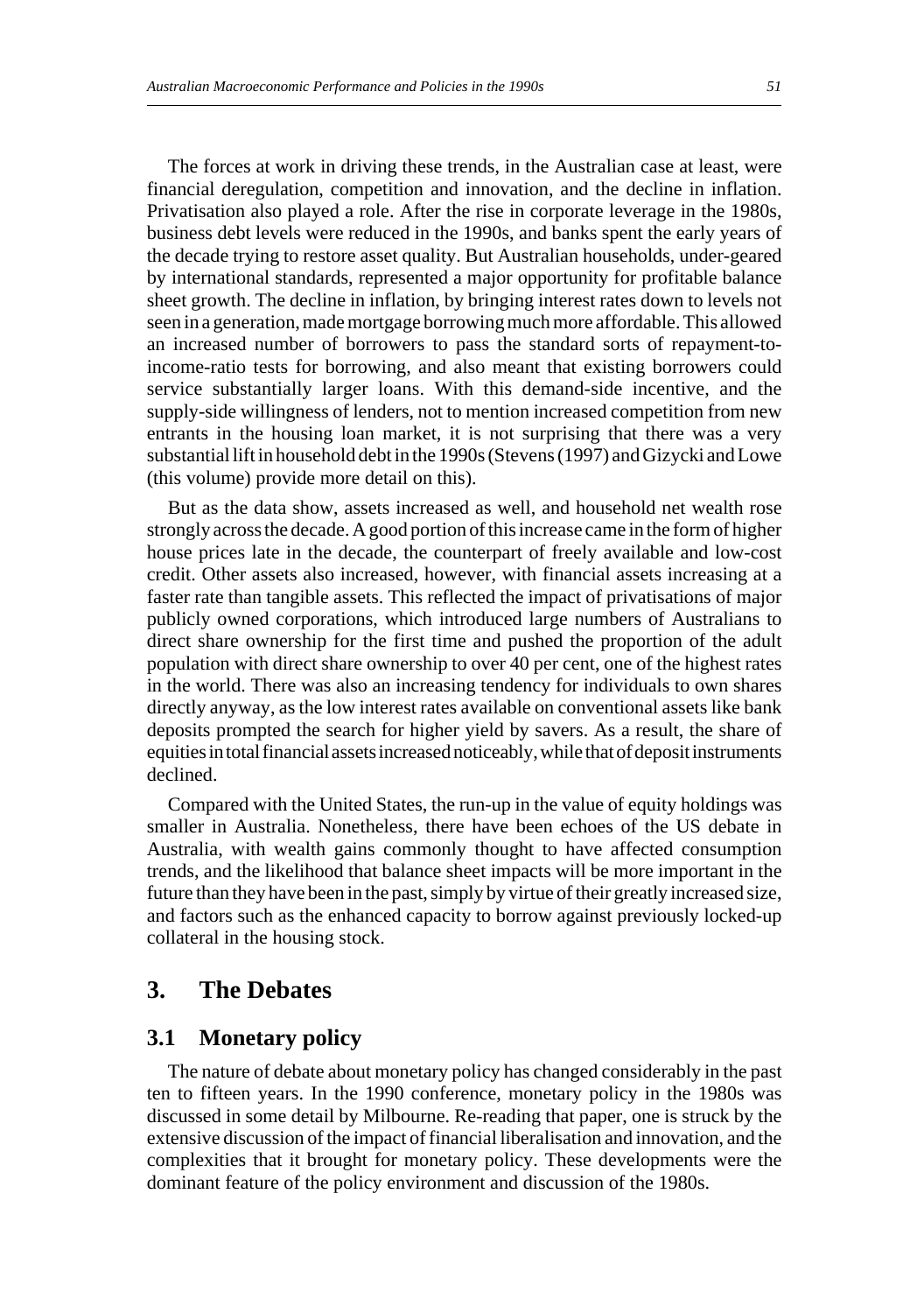The prevailing monetary policy framework in operation in the first half of the 1980s was that of monetary targeting, which had been in place since 1976. The regulation of interest rates and exchange rates in the 1970s and early 1980s meant, however, that the stock of money could not be adequately controlled. It was driven by the vagaries of capital flows, and administrative decisions on interest rates on government securities. These at times made it impossible to keep financial conditions where they needed to be to achieve monetary policy goals.

Deregulation of the key financial prices – interest rates on government debt, and the exchange rate – in the 1980s gave the Reserve Bank the capacity to control the cash market much more effectively. But the extensive liberalisation agenda also led to large changes in the behaviour of financial institutions, which were now freed of many of the old administrative restraints, and were also facing increased competition from new entrants. There was also a change in the behaviour of the non-financial private sector, particularly the corporate sector, whose appetite for leverage increased dramatically. This inevitably meant large shifts in the relationships between the financial aggregates and the economy. Hence even as the RBA finally gained effective instruments, the strategy of targeting M3 broke down.

At the same time, a floating exchange rate came with its own issues. In early 1985, having just abandoned the M3 target in the face of the shifting financial relationships, monetary policy was confronted with a crisis of confidence in the Australian dollar, something which recurred periodically for some time. *The Australian Financial Review*'s 9 April 1985 headline, 'Australia's Monetary Policy Confusion', gives something of the flavour of the times.

It is no surprise, therefore, that there was much discussion in the second half of the 1980s and the first few years of the 1990s about the impact of deregulation, the struggle of the monetary authorities to cope with it, and the possible alternative strategies which might be employed in response to it. Coming to terms with a floating exchange rate in particular, which could at times be subject to very large movements, required adjustments both by the authorities and by those involved in economic activities which were exposed to the outside world.

This was a period of transition from the idea that monetary policy proceeded by directly controlling some sort of quantity, with financial prices endogenous, to the notion that it proceeded by using the short-term interest rate as the instrument, with the financial quantities endogenous in the short to medium term (see Grenville (1997)). This appeared to take longer to be accepted in mainstream Australian discussion than it apparently did in most other places. Admittedly, it was not until the late 1980s that the Reserve Bank clearly articulated this view of the process (Macfarlane and Stevens 1989, Grenville 1990).

At the same time, there was a tension in the 1980s between two ideas. The first, based on the main insight of two centuries of monetary economics, was that monetary policy ultimately determined inflation. The quantity-theory version of this view had been the intellectual underpinning of monetary targeting. The other was the long-standing tradition in Australian economic policy-making and many academic circles that wages outcomes were the proximate determinant of prices, and that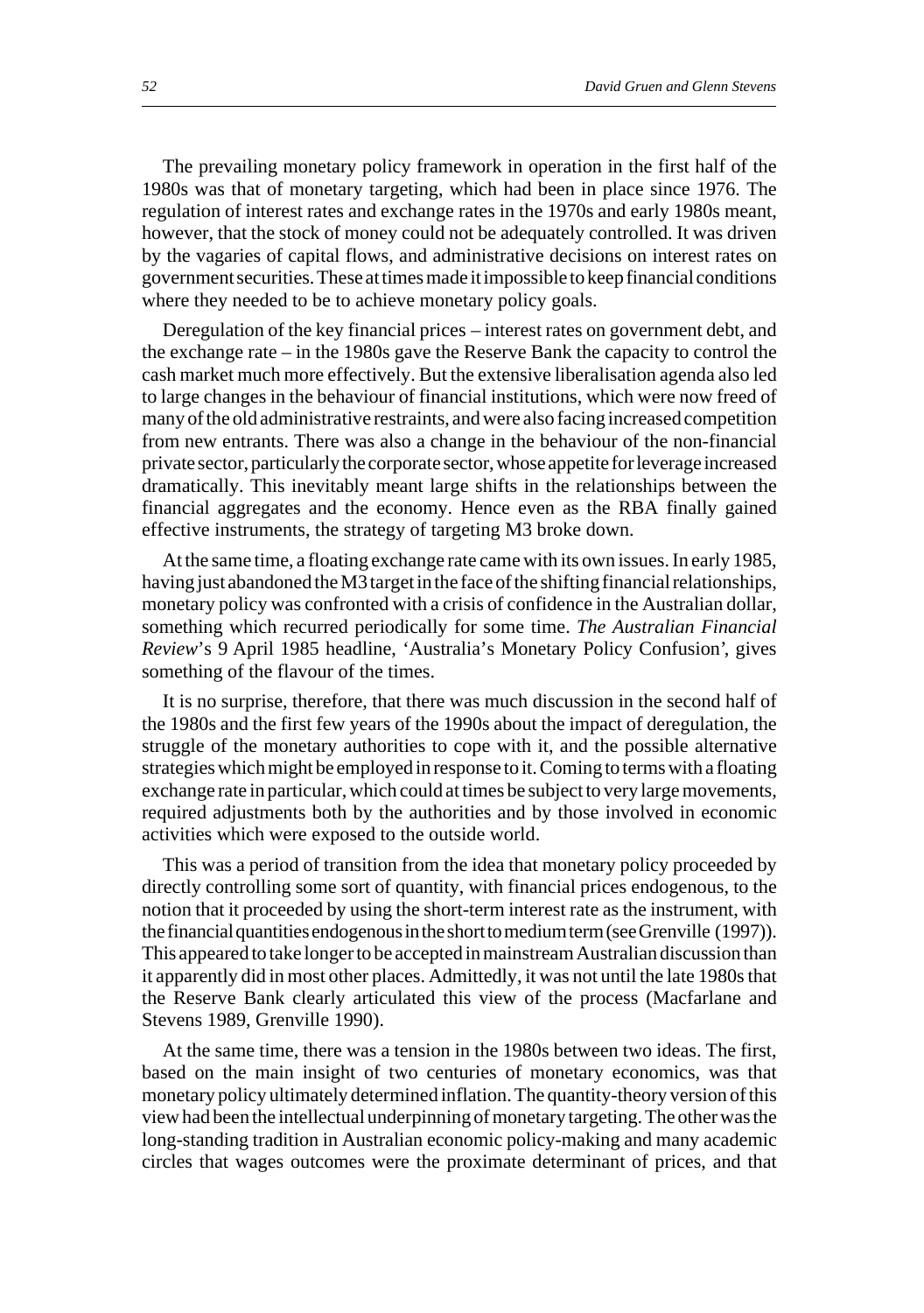wages could be influenced independently of monetary policy. Australia's industrial relations arrangements contributed to this view, and economists trained in the 1970s learned of the 'four arms' of economic policy, of which wages policy was one. (Exchange rate policy, at the time of the fixed exchange rate, was another.)

Even among those inclined to be critical of monetary policy for being too lax or inconsistent, this view was often central. In the issue of the *AFR* which carried the 'confusion' banner quoted above, the editorial lamented at length the course of the Australian dollar and the failures of monetary and fiscal policies. It then concluded by saying that '… in the end, the key is wages policy'.

This tension is evident in Milbourne's 1990 paper, and it is notable that in that same conference, there was an entirely separate paper (Carmichael 1990) on inflation. 'Money and finance' were often discussed quite separately from inflation outcomes. Carmichael offers a reconciliation between the 'money' view of inflation and the 'wages' view, in which monetary policy accommodates the inflation stemming from wage outcomes. In this view of the world, the wages Accords of the 1980s, at the heart of the Hawke Government's economic strategy, determined the rate of wage and price expectations. Actual inflation could be made to differ from this by monetary policy, but only by having substantial impacts on output, monetary policy not having any independent capacity to affect expectations (and not being invited to attempt it).

In the 1990s, this view of the world gradually gave way to one in which inflation was seen as the specific responsibility of monetary policy. This reflected partly the global intellectual shift towards inflation targeting, but also the shift in wages policies towards microeconomic, rather than macroeconomic goals, and the reduced emphasis on centralised wage setting. The extent of the contrast with the mid-1980s view of the world can perhaps be seen most clearly in the outcome of the 1997 *Safety Net Review*, conducted by the Australian Industrial Relations Commission. The prospect that monetary policy would respond to large wage increases which threatened inflation performance appears to have had a major impact on the decision.<sup>18</sup>

In the wake of the early 1990s recession, the debate about monetary policy became even more intense. Recessions tend to cause reconsideration of all manner of policies. The theme of deregulation and its effects continued through this discussion, since the distinguishing feature of the late 1980s boom and subsequent slump was the role of asset prices, accommodated by rapid credit expansion by newly-liberated intermediaries, despite exceptionally high real interest rates almost all the time in the second half of the 1980s (see Macfarlane (1989), (1990)). That discussion did not turn back deregulation, but did result in much more attention being given to prudential supervision in the 1990s (see Gizycki and Lowe (this volume) for more details on this).

<sup>18.</sup> The decision included the following: 'we have noted the Reserve Bank's intimations of the order of increase which, in its view, accords with its inflation target. Any increase greater than the amount which we grant carries a risk, in our view, of leading to a rise in interest rates. In the current state of the economy, with a high and seemingly stationary unemployment rate and an inadequate growth rate, we are unwilling to take that risk' (Australian Industrial Relations Commission 1997, p 50).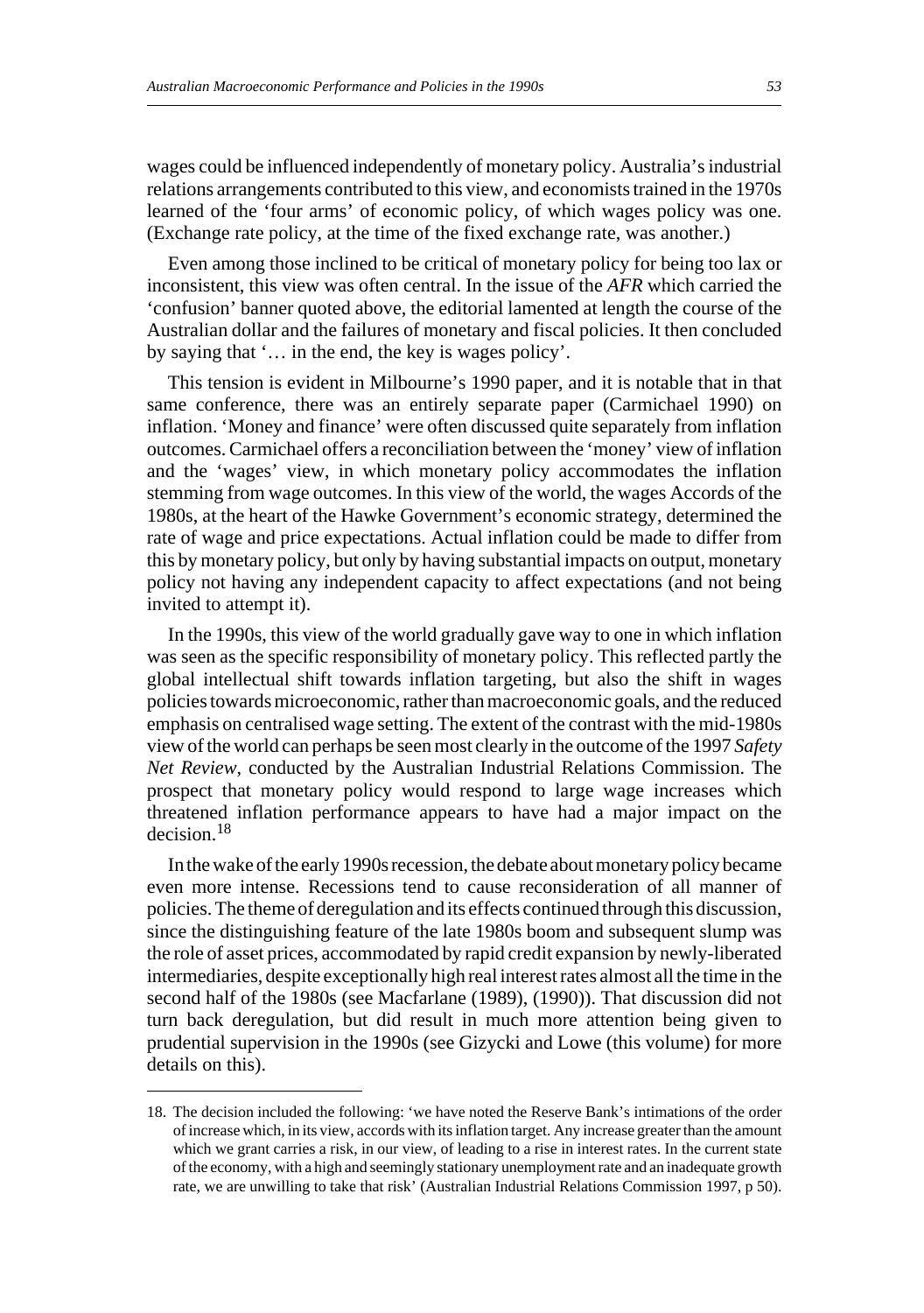The discussion in this period widened, however, beyond the quasi-technical issue of the effects of deregulation, to focus on the overall framework of monetary policy, including issues of the appropriateness of multiple objectives, the structure and governance of the Reserve Bank, and its independence. Many criticisms in this period appear to have been motivated by a genuine frustration with perceived failures of policy, particularly as regards inflation control, over a long period. These critics were not convinced that the decline in inflation which accompanied the recession could be sustained without far-reaching reform of the Bank. Some commentators remained suspicious that monetary policy had not really pursued an anti-inflation strategy at all in the late 1980s and early 1990s, and had paid too much attention to the balance of payments, to the detriment of more appropriate domestic goals (an issue we return to in the next section).

Hence there was great debate in academic circles. A whole issue of the *Australian Economic Review* was devoted in 1990 (Creedy 1990) to publishing papers from a conference on monetary policy. Among a range of reasonably conventional papers, monetary-base targeting was advocated by McTaggart and Rogers (1990), on the grounds that this would lessen an apparent (and in their view inappropriate) positive relationship between the money stock and the terms of trade. Monetary-base targeting was an idea with a very respectable pedigree amongst academic economists, but was actually practised at that time only by the Swiss National Bank (which has in recent years adopted an inflation target instead). Hence in Australia it has tended to be regarded as rather radical. But in another conference, with the less than even-handed title 'Can Monetary Policy be Made to Work?', organised by the Institute for Public Affairs in December 1991 (Moore 1992), monetary-base targeting was one of the *least* extreme proposals on offer. The more adventurous ones included a currency board (modelled on a program being developed for Albania by, *inter alia*, Steve Hanke (Hanke, Porter and Schuler 1992)), and free banking – no central bank, but competitive moneys offered by private banks (presumably including the same ones which had made the disastrous corporate loans of the 1980s). Edey (1997) discusses these ideas in more detail. They never gained serious support, but the fact that they were raised in respectable circles at all only nine years ago seems remarkable now.

In political and policy-making circles, more attention began to be given to the model which combined an inflation target and clear central bank independence. In New Zealand, the Reserve Bank was undergoing very substantial changes to its structure and mandate. Both there and in Canada, the idea of an explicit, numerical inflation target took shape, and was implemented. The goal was set by the government, but with the central bank given complete operational independence in pursuit of that agreed goal. Such regimes were producing declines in inflation in those countries – though admittedly inflation was declining almost everywhere else as well. Inflation targeting became more appealing through the 1990s, as a number of countries one by one found the alternative anchors, and the prospect of completely unconstrained discretion, unsatisfactory.

In Australia in the early 1990s, inflation was also falling rapidly, a result of determined application of monetary policy. But inflation had also fallen in the early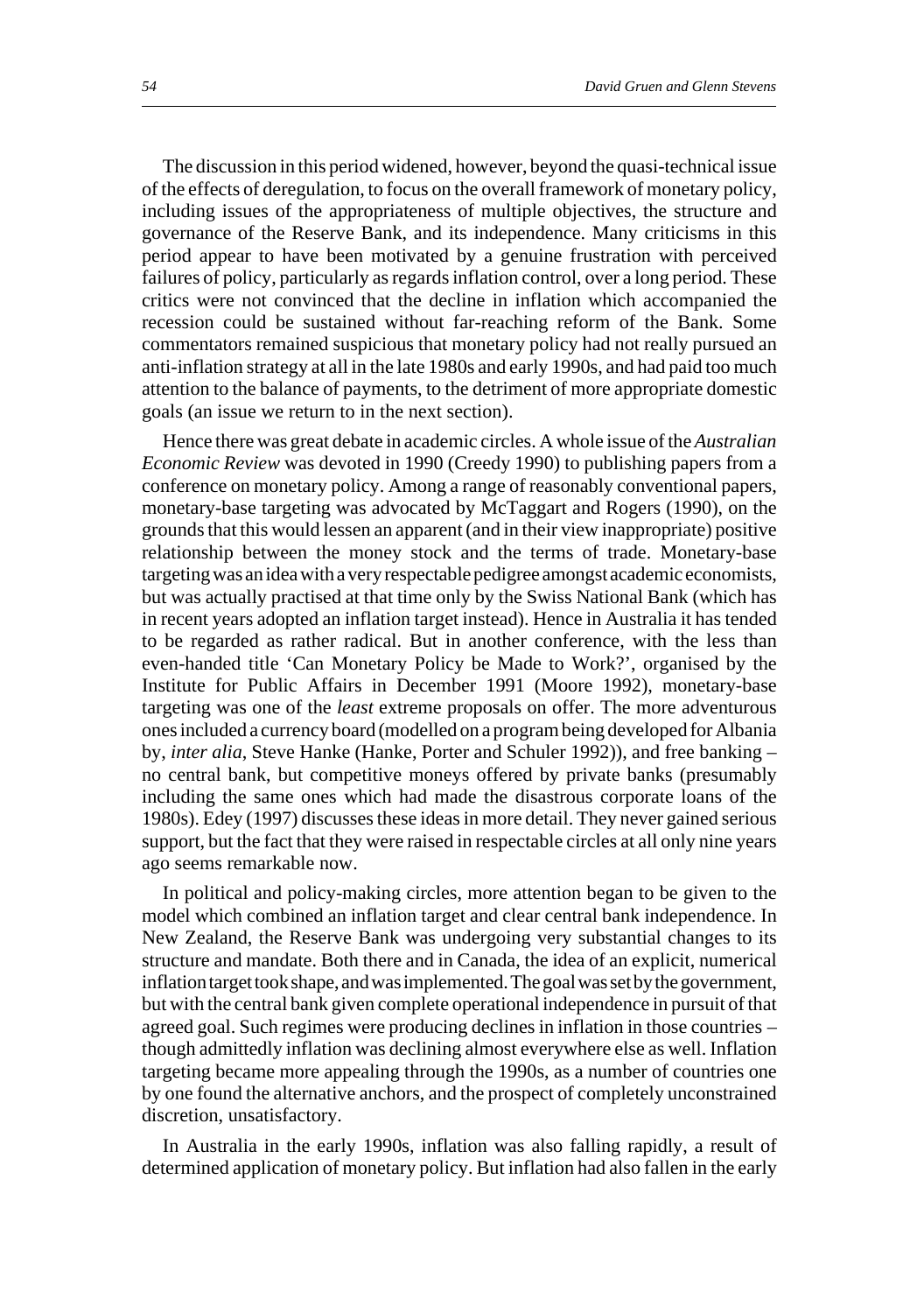1980s, only to rise again, so the question was whether the decline could be sustained. In the minds of many sceptics, the result was an accidental by-product of policies really directed at other goals. In the event, inflation continued to fall and remained low, and without any change to the RBA's charter or structure. There was, however, a gradual shift towards an inflation-targeting model. This began in March 1993 when Bernie Fraser as Governor gave a speech within which the outlines of the '2–3 per cent over the course of the cycle' inflation target can be seen (Fraser 1993). As time went by, the target was progressively firmed up, endorsed by Treasurer Willis and then endorsed much more explicitly by the present Government. The target formulation was of the Bank's choosing to start with, and therefore it gave some weight to the reservations about the apparent narrowness of the other models on offer at the time. This was initially at the cost that it took longer to build credibility for the regime, but had the benefit of conferring an appropriate degree of flexibility. Stevens (1999) gives an account of Australian experience with inflation targeting. As argued earlier in this paper, the stronger anti-inflation focus from the late 1980s, developing into the inflation-targeting framework since 1993, has made an important difference to the inflation performance, and a tangible difference to economic performance more generally.

Issues of independence of the RBA also came to the fore in the 1990s, especially as the conduct of monetary policy became hotly contested in the political arena between 1990 and 1993. The importance of the principle of independence was never in dispute; what was at issue was how independent the RBA had been in practice. Proposals for changing the charter to a sole focus on inflation, and strengthening the Board's independence emerged from various quarters. These issues are taken up at some length in Macfarlane (1998). As it turns out, the structure and governance of the Bank remains unchanged, from the time of its inception in 1960. The degree of formal independence has not changed, although the extent of the perception of independence has increased greatly.

There was still a measure of debate about monetary policy at the end of the 1990s, but its nature was completely different to that of ten years earlier. The focus was no longer on deregulation, and its effects on money and credit, against a backdrop of the centrality of wages policy in thinking about the inflation outlook. Nor were the role of monetary policy in controlling (or not) the current account, or the Bank's *bona fides* on inflation any longer hotly contested issues. The more extreme ideas which intruded to an unusual extent in the early 1990s had lost force.

The more recent discussions have been conducted on the assumption that monetary policy is and should be set within an inflation-targeting framework, that the Bank is independent of the Government in adjusting interest rates in pursuit of the target, and that interest rates are the instrument of policy. Critics of monetary policy in recent times tend mostly to have made a different judgment to the Bank's on the necessity of a policy adjustment. To be sure, some debate still continues about the amount of detailed information (such as forecasts, Board minutes etc) the Bank should or should not release, and there is the occasional foray into governance issues. But no mainstream commentators appear to be saying that the whole framework is inadequate and needs replacement, or that the Bank's decisions are politically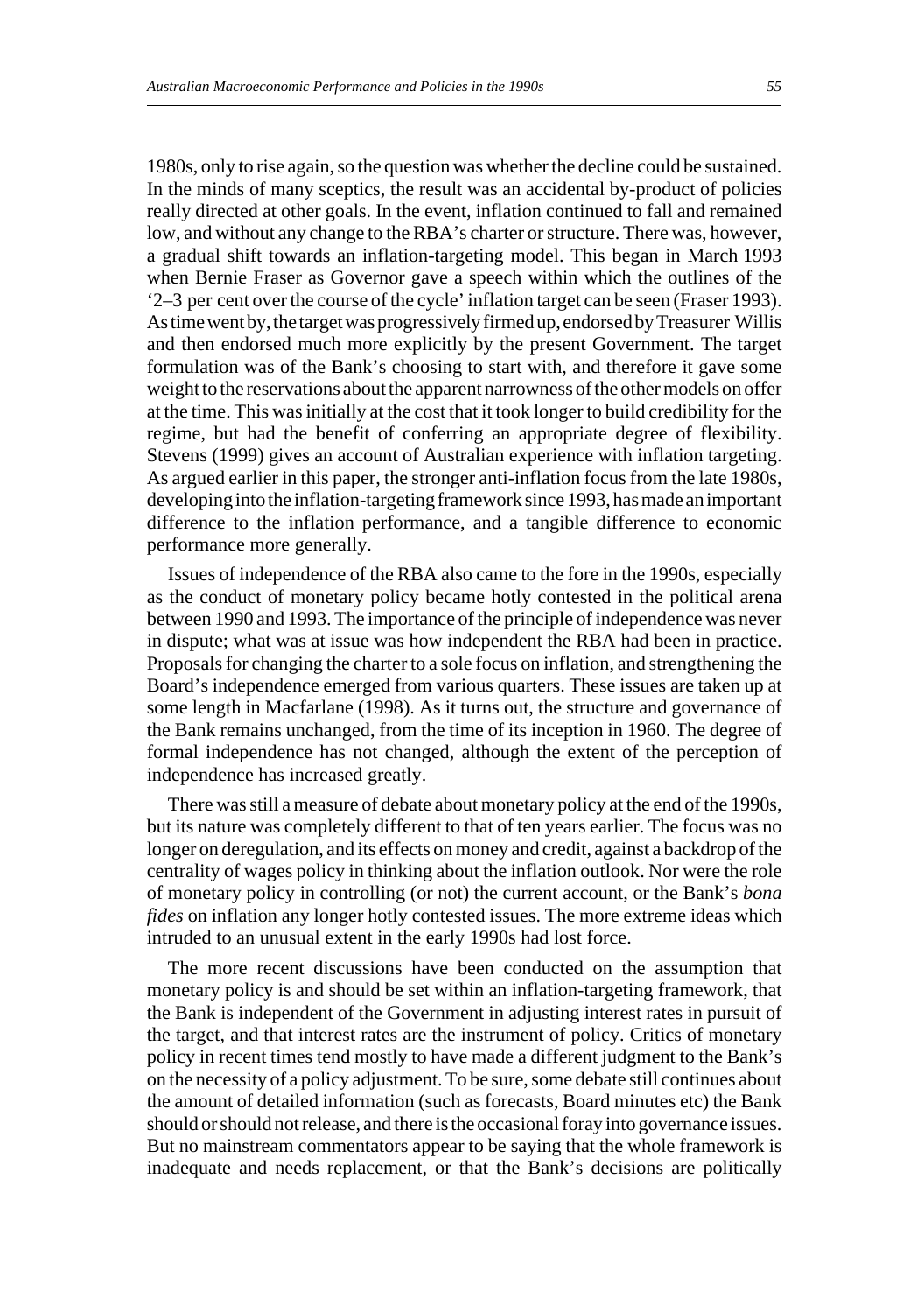motivated. This seems a long way from the debates of ten years ago. Of course, should there be unexpected turbulence for the economy at some future time, things may well change.

## **3.2 The current account and foreign debt**

# *3.2.1 The 1980s: rising concerns*

One of the enduring features of the economic landscape over the past fifteen years has been the debate about the current account deficit and the growth of Australia's foreign debt. In this section, we discuss this debate and offer some reflections on how it evolved in the 1990s. We begin however with the 1980s, the decade in which the foreign debt debate took shape.

One of the early warnings that the debt build-up might have serious implications was issued by the then Head of the Department of Treasury, John Stone, in his 1984 Shann Memorial Lecture '1929 and All That …'. Stone used the lecture to compare Australia's predicament at the time with the predicament discussed by Shann in the years leading up to the Great Depression. While Stone's remarks might have been



**Figure 9: Australia's Foreign Liabilities**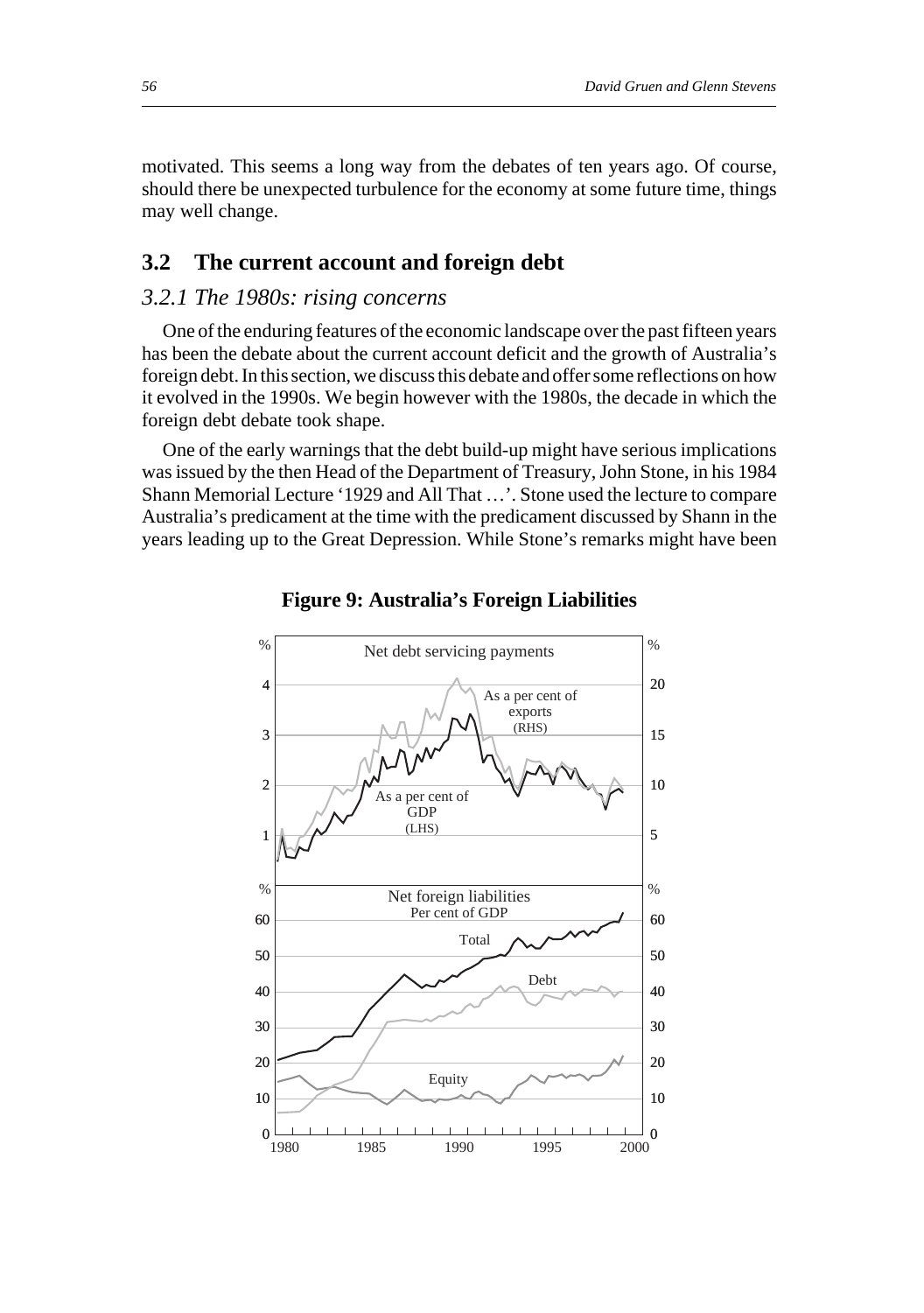thought to be unduly alarmist at the time, the debt debate did grow in intensity over the next few years as events conspired to convince many observers that the implications of the debt build-up might indeed be serious. Over eighteen months from the beginning of 1985, the terms of trade fell significantly, and the currency depreciated by 40 per cent in trade-weighted terms. The current account deficit, which had averaged 41 /4 per cent of GDP over the first half of the 1980s, widened to 51 /2 per cent in 1985 and 53 /4 per cent in 1986. With the deficit financed primarily by borrowings rather than equity, the stock of foreign debt and debt servicing ratios rose sharply (see Figure 9).

Worsening assessments of Australia's credit worthiness by the two main international credit rating agencies, Moody's and Standard and Poor's, added to the general level of concern. Australian Commonwealth Government debt had long been rated AAA by both organisations. Between September 1986 and October 1989, however, both agencies twice lowered the long-term foreign-currency debt of the Commonwealth Government, to Aa2 and AA.

According to some, Australia risked becoming a 'banana republic', a phrase made famous in the Australian context in an impromptu interview on commercial radio by the then Treasurer, Paul Keating, in May 1986. From around that time to the end of the 1980s and into the 1990s, there was a broad consensus – encompassing the whole political spectrum, and shared by policy-makers, economic commentators, business leaders, and the wider community – that the current account deficit and the growing stock of foreign debt represented the most serious economic problem facing Australia.19 Reports were written by a range of organisations, diagnosing the problem, and suggesting solutions.<sup>20</sup>

Given the perceived seriousness of the foreign-debt problem, there was also a broad consensus that all arms of economic policy needed to play a role in responding to it. In a renegotiated Prices and Incomes Accord with the trade union movement, award-based superannuation was introduced to contribute to private saving, and a 2 per cent fall in centrally determined real wages was agreed to reduce the inflationary implications of the exchange rate depreciation. Fiscal policy was tightened progressively, with the general government underlying balance moving

<sup>19.</sup> Newspaper headlines from the time give a feeling of the level of concern: 'Fall in Productivity Leads Economy to the Edge of Debt Quagmire' (*Sun-Herald*, 20 November 1988), 'Scary Arithmetic in our Debt Figures' (*The Sydney Morning Herald*, 17 July 1989), 'Australia's debt hovering on the cliff-face of crisis' (*The Australian Financial Review*, 21 September 1989); and 'Australia Sliding into Debt Trap Says Bank' (*The Age*, 20 November 1989). Less apocalyptic prognostications were also reported, but tended not to capture the headlines. For example, Westpac pointed out that 'contrary to the Cassandras, Australia was not on the brink of financial disaster and could expect to reap the benefits in 1990 from the strong growth in business investment of the past few years' (*The Australian Financial Review*, 27 December 1989).

<sup>20.</sup> Perhaps the most dramatic of these was a booklet issued in November 1989 by Macquarie Bank, entitled *A Boiling Frog: Australia's Economic Challenge*. This booklet argued that Australia's problem with its foreign debt could be likened to that of a frog immersed in water that was initially cold but was gradually being heated. Failing to realise the impending danger, the frog is eventually boiled.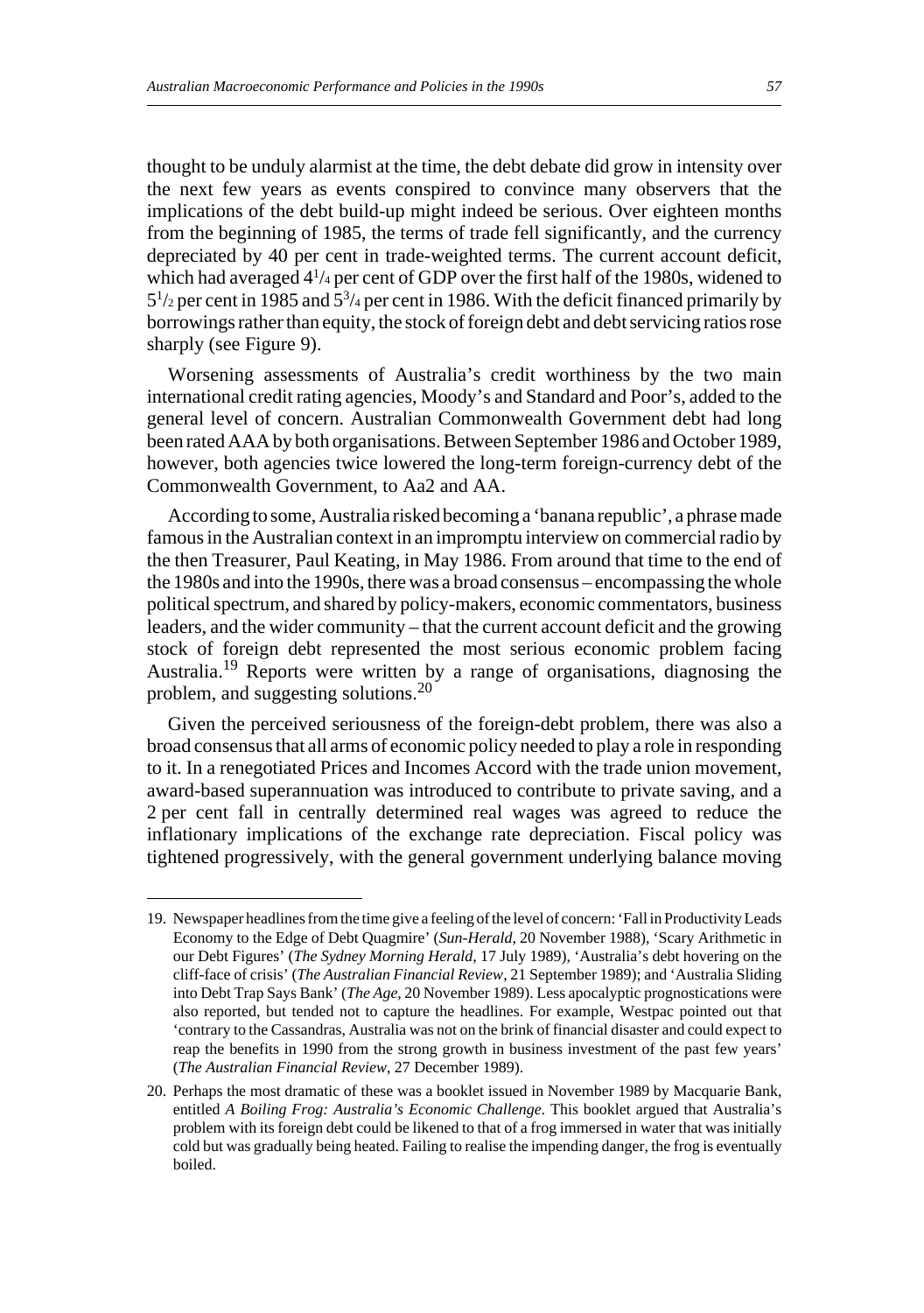from a deficit of  $3^{1/2}$  per cent of GDP in 1983/84 to a surplus of over 1 per cent by the end of the decade in  $1989/90$ .<sup>21</sup> There was also a widely held view that tighter monetary policy was part of the appropriate response to the external imbalance.<sup>22</sup>

Towards the end of the decade, however, the idea that large current account deficits and the associated build-up of foreign debt were matters of concern that required a public policy response faced an intellectual challenge. In the Australian context, the challenge was mounted primarily by John Pitchford (1989a, 1989b, 1990) and subsequently Max Corden (1991). Pitchford and Corden began with the accounting identity linking the current account deficit to the excess of investment over saving in the private and public sectors. Private-sector investment and saving decisions, it was argued, were made by consenting adults, who would either reap the benefits or incur the costs of those decisions. Public-sector decisions, and the resulting fiscal balance, should be judged on their own merits, rather than in terms of their influence on the current account. If large deficits were a symptom of distortions in the economy, the distortions should be tackled at their source, rather than providing an excuse to use monetary or fiscal policy to influence them. There should be no presumption that large current account deficits were either good or bad.

When these ideas were first presented, they were treated as academic, in the pejorative sense of the word.<sup>23</sup> But they gradually became more influential. Although many commentators continued to disagree with the policy implications of the consenting-adults view, the debate was increasingly conducted in the terms in which it had been set out by Pitchford and Corden.

## *3.2.2 The 1990s: the dog that didn't bite*

Concern about the current account and Australia's foreign debt probably reached a peak at the beginning of the new decade. At times during the 1990s – especially when the deficit was rising as a proportion of GDP – the debate was again intense, but there were gradual shifts of view and refinements of argument.

An important early shift was in the analysis of the appropriate role of monetary policy. As previously discussed, Pitchford (and later Corden) had challenged the

<sup>21.</sup> We discuss fiscal policy in more detail in the next section of the paper. For further discussion of superannuation, see Edey and Gower (this volume).

<sup>22.</sup> Judging by its public statements, the Reserve Bank shared this view at the time. In its 1988 *Annual Report*, the Bank argued (p 8): 'Australia's external imbalance and the high level of external debt were major issues for general economic policy throughout 1987/88. It was of some concern, therefore, that strong domestic demand boosted imports over the year. Also, in the second half of the year, earnings and prices appeared to be growing uncomfortably quickly, threatening the downward course of inflation and the improving trend in the balance of payments. The tightening of monetary policy in the second half of the year was in response to those developments'. The Bank's later views on the subject will be discussed shortly.

<sup>23.</sup> For example, no-one from the consenting-adults school was invited to the high-profile National Summit on [Foreign] Debt convened in early 1990 by the Business Council of Australia, and attended by over 300 leading businesspeople. In the background report prepared for the Summit by Access Economics (1990), the consenting-adults view was discussed, and dismissed.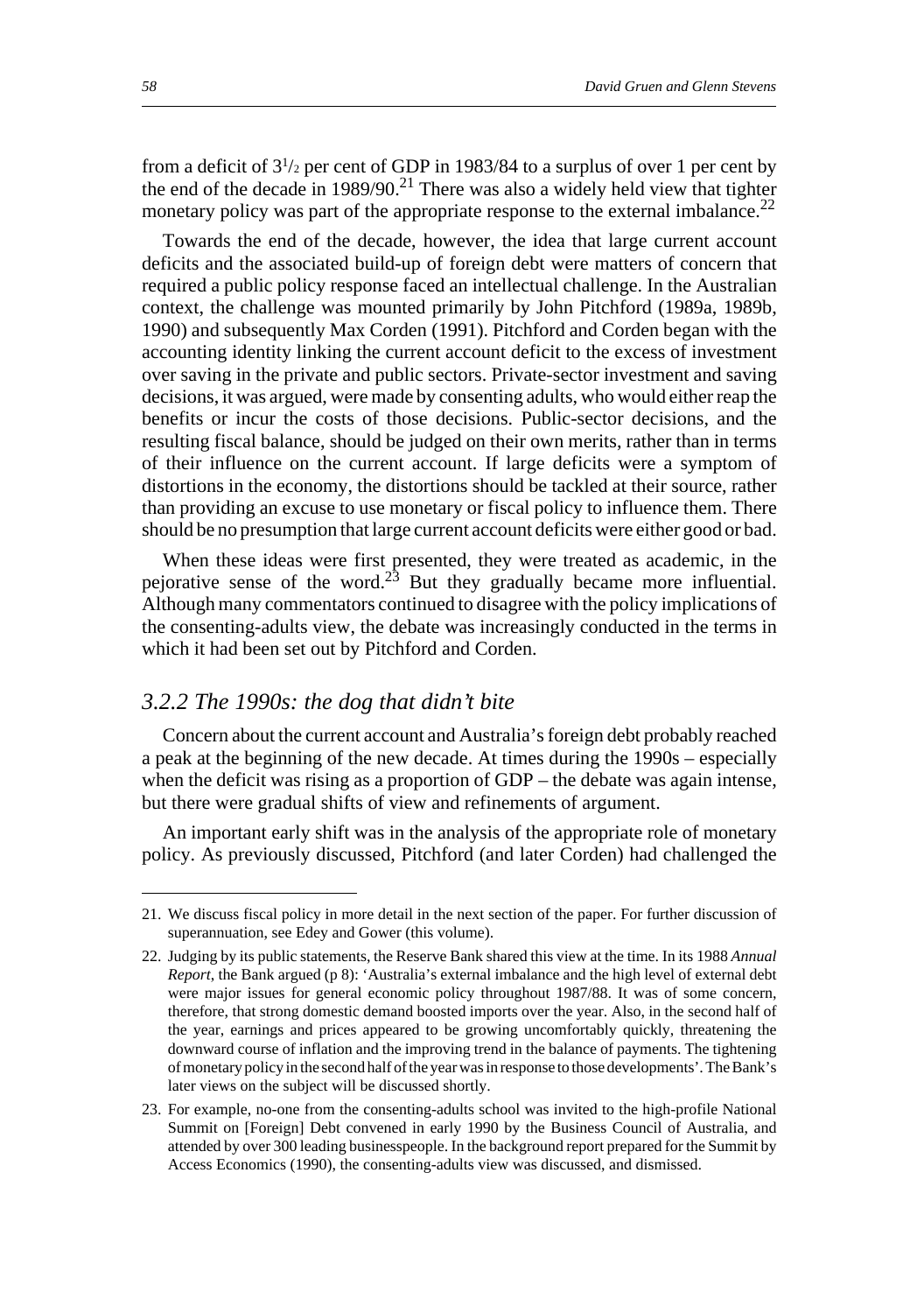view that had been broadly held in the late 1980s that monetary policy (along with other policies) should be tightened in response to the external imbalance. Around the turn of the decade, the Reserve Bank publicly acknowledged the intellectual force of this challenge (although not the wider implications of the consenting-adults view). In the Bank's 1989 Annual Report and in two speeches delivered in September 1989 and June 1990 by the then Deputy Governor John Phillips, it was argued that monetary policy's appropriate role was to establish low inflation, and that any structural imbalance in the balance of payments was a result of the 'community's attitudes to savings, consumption, investment and debt' (Phillips 1989, 1990). As such, it was not a problem that could be 'targeted directly by monetary policy'. This position generated considerable controversy on the second occasion on which Phillips presented it (though curiously, not on the first) but in time it became more generally accepted.<sup>24</sup>

By the early 1990s, there had been ample opportunity for anyone so inclined to come to an informed view about the foreign debt build-up. Those who were concerned about the build-up argued that with no significant fall in the current account deficit, the rising debt burden would generate rising vulnerability to the possibility of a loss of confidence by foreign investors. They pointed to an apparent rise in the risk premium on Australian assets such as 10-year government bonds and the downgrades by credit-rating agencies to argue that foreign investors were becoming increasingly concerned. Some also argued that the current account was imposing a constraint on the rate at which the Australian economy could grow, or would be allowed to grow.<sup>25</sup>

As it turned out, economic outcomes over the remainder of the 1990s were much more favourable than might have been expected, especially by those who were most concerned about the debt build-up. From the trough of the recession in 1991:Q2 to the end of the decade, annual output growth averaged just over 4 per cent, with little sustained change in the current account deficit. If the external accounts were imposing a constraint on growth, it was not a very severe one.

Furthermore, necessary adjustments were taking place in the economy. The real exchange rate in the 1990s was more than 10 per cent lower in trade-weighted terms

<sup>24.</sup> The day after Phillips' June 1990 speech, *The Australian Financial Review* reported his arguments in its lead front-page story under the headline 'Reserve [Bank] seeks shift in gov[ernmen]t strategy'. It was clear from reactions to the speech that the arguments put by Phillips were indeed contentious at the time.

<sup>25.</sup> Two examples give a flavour of this last argument. 'In practice we are muddling into using low economic growth as a technique for 'coping' with Australia's current account problems – even though it is widely conceded that this is an inefficient solution to the problem.' (Gruen and Grattan 1993, p 174–175). 'Increasing dependence on foreign savings, as reflected in growing net foreign liabilities, … place[s] an external "speed limit" on the pace at which economic growth can be sustained' (Budget Statements 1996, p 1-9). In a related argument, Andersen and Gruen (1995) argued that rising external liabilities/GDP would require gradual real depreciation, which in turn would require domestic costs to rise more slowly than aggregate (traded and non-traded goods) domestic prices. To generate the required restraint in domestic costs would require a lower *level* of domestic output than would otherwise be the case, although output growth would not be affected.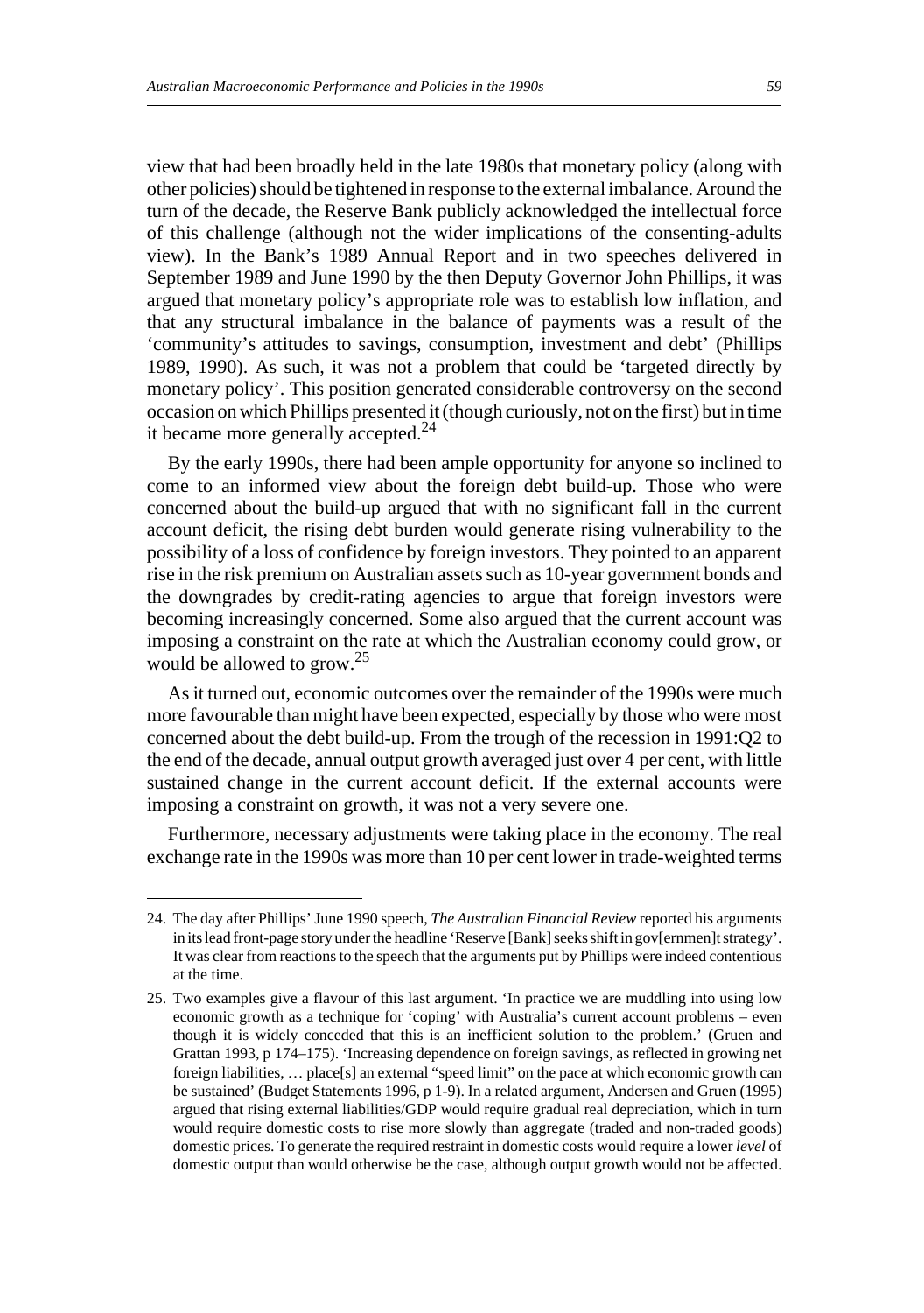than it had been in the 1980s, and this was generating a transfer of resources into the traded sector. Exports of goods and services over the 1990s grew at more than twice the rate of economic output, and in contrast to the 1980s, significantly faster than imports (see Table 5).

There was also a sharp turnaround in the method of financing the current account. Debt financing had dominated the 1980s, but this was largely replaced by equity financing in the 1990s. As a consequence, although the ratio of net external liabilities to GDP continued to rise through the 1990s, the net external debt ratio did not; it remained at about 40 per cent of GDP from 1992 to the end of the decade (see Figure 9). This no doubt reduced the vulnerability of the domestic economy to external shocks, since the cost of servicing equity investments tends to vary with domestic profitability, and so more closely reflects the economy's capacity to pay.

After the two downgrades by both Moody's and Standard and Poor's in the late 1980s, there were no further downgrades of Australian Commonwealth Government debt by either agency. Indeed, there was an upgrade by Standard and Poor's in May 1999 to AA+. Perhaps more importantly, however, it became increasingly clear how little information was revealed about a country's vulnerability to possible future changes in foreign-investor sentiment by its credit rating.26

Nevertheless, while credit downgrades might not provide much information about future vulnerability, they might be associated with a higher cost of borrowing in international capital markets. As previously mentioned, many commentators argued that Australia was being forced to pay a sizeable risk premium on borrowings as a result of the debt build-up. For example, FitzGerald (1993), in his report to the government on national saving, provides estimates of the real interest differential between 10-year bonds in Australia and in the G3 countries, United States, Germany and Japan, which certainly suggest a sizeable risk premium on Australian long-term bonds in the few years leading up to the end of his sample in 1992.

Figure 10 shows an updated version of the figure presented by FitzGerald (p 13) in support of this argument.<sup>27</sup> With the benefit of an extra seven years of data, a rather different conclusion emerges. Although Japan is an outlier (presumably for domestic Japanese reasons) it is much less clear that Australia has been paying a sizeable risk premium as a consequence of the external debt build-up. By the end of the 1990s, the real yield on A\$-denominated bonds was roughly the same as those on German and US bonds. A more natural explanation for the relatively high Australian real bond

<sup>26.</sup> Downgrades have almost always been a sign of current or past difficulties, rather than increased future vulnerability. For example, the countries most affected by the Asian financial crisis (Thailand, Malaysia, Indonesia and Korea) received either steady or gradually improving credit ratings from Moody's in the years leading up to the 1997–98 crisis. After the crisis was upon them, however, their credit ratings dropped sharply.

<sup>27.</sup> FitzGerald used the past year's change in OECD private consumption deflators to deflate nominal bond yields. We use the past year's core consumer price inflation because it is a more commonly used measure. This change makes minimal difference to the results. FitzGerald also registered the relevant caveat that past inflation may be only an imperfect measure of expected future inflation.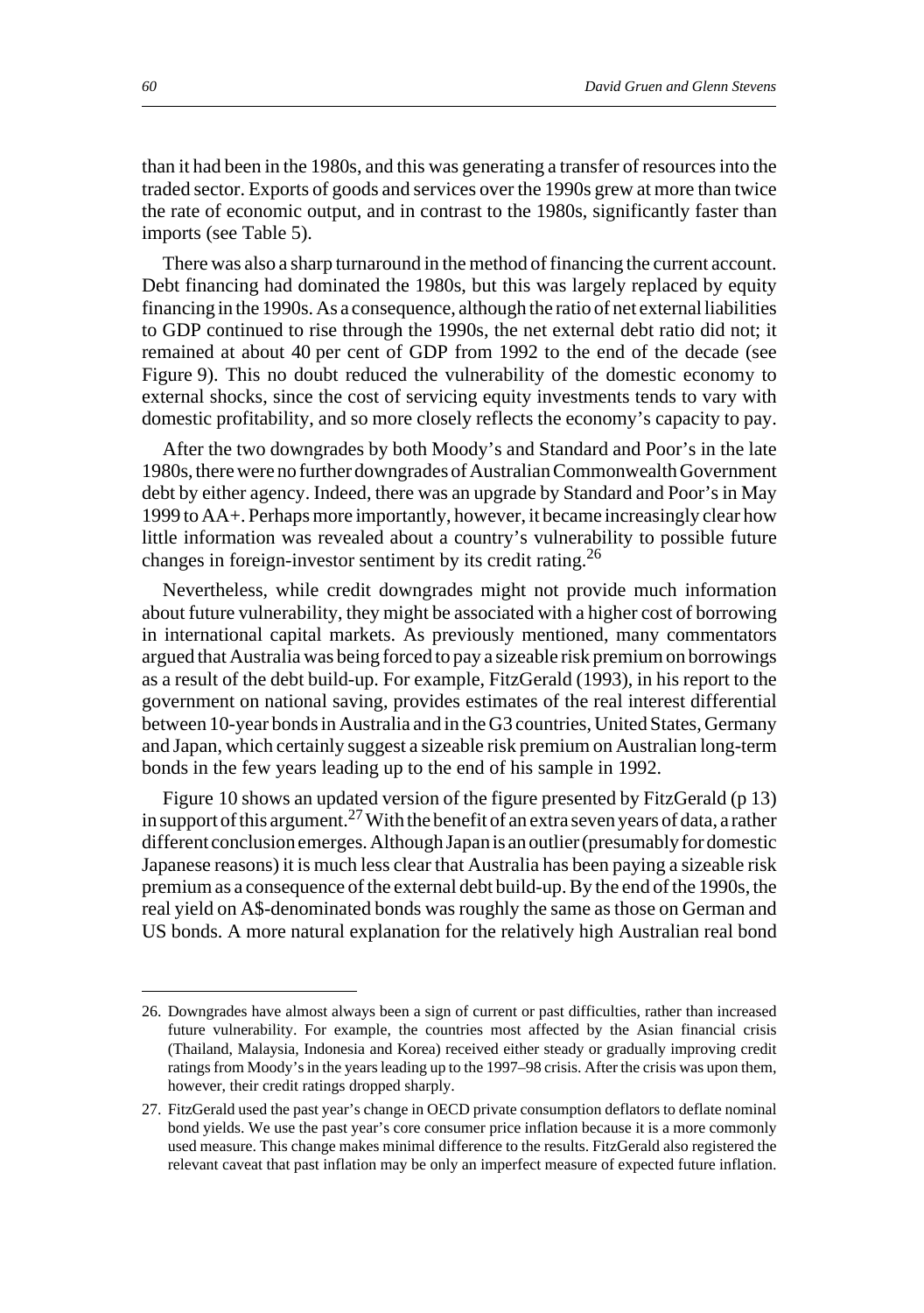

#### **Figure 10: Real Long-term Interest Differential** Australia versus US, Germany and Japan<sup>(a)</sup>



rates in the early 1990s, and their subsequent fall, is that markets took a long time to be convinced that the step-down in inflation at the beginning of the decade would be sustained.<sup>28</sup>

In coming to a view about Australia's vulnerability to external shocks, the Asian financial crisis was also a revealing event. Of the countries severely affected by the crisis, two had run significant current account deficits in the years leading up to the crisis, and two had not.<sup>29</sup> But it is clear that current account deficits were not an important reason for the crisis. The countries had serious domestic vulnerabilities not present in Australia; in particular, large stocks of unhedged foreign borrowings in combination with the nature of their corporate governance and financial systems. There were, undoubtedly, also self-fulfilling elements to the crisis as market euphoria turned to panic. But the serious domestic vulnerabilities meant that, when

<sup>28.</sup> This alternative explanation also accords with the cross-country empirical evidence presented by Orr, Edey and Kennedy (1995). Their results imply that a rapid fall in inflation of the kind experienced in Australia in the early 1990s leads to significantly higher real bond yields for several years afterwards. Higher sustained current account deficits also lead to higher real bond yields, but the effect is small empirically.

<sup>29.</sup> The Thai current account deficit averaged  $6^{1/2}$  per cent of GDP over the five years 1992–96, with the corresponding figures being  $5\frac{3}{4}$  per cent for Malaysia,  $2\frac{1}{4}$  per cent for Indonesia, and 13 /4 per cent for Korea.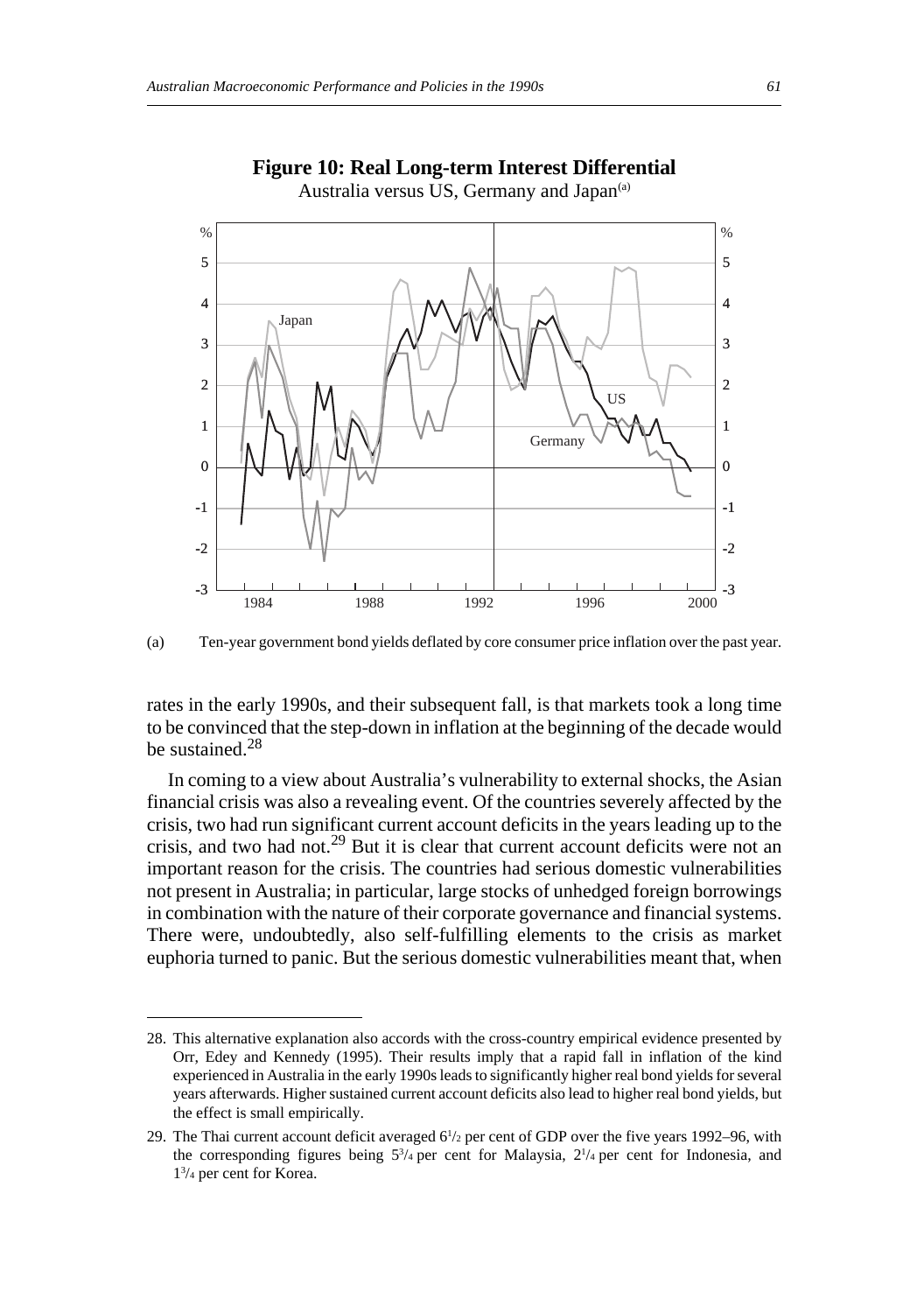the currency pegs collapsed, the resulting exchange rate depreciations generated widespread bankruptcies and savage recessions, rather than expanding domestic activity as was the case in Australia.

As the crisis intensified, there was less appetite for risk on the part of international investors, and risk premia on bonds issued by developing countries – even those with no links to East Asia – rose dramatically. Australia was, however, treated as a safe haven. The current account deficit widened by over 2 per cent of GDP from mid 1997 to mid 1999, but this was treated with equanimity by capital markets and yields fell on A\$-denominated bonds. There were no signs of enhanced Australian vulnerability, at least from this external shock.

The recent academic literature has also not been particularly kind to the idea that high current account deficits or foreign-debt exposures necessarily increase a country's vulnerability to crisis. In a survey of 28 empirical studies on currency crises, Kaminsky, Lizondo and Reinhart (1998) uncover a series of economic indicators that receive support as indicators of impending crisis. These include an overvalued real exchange rate relative to trend, rapid credit growth, and indicators of banking sector problems. They observe (p 12), however, that '*variables associated with the external debt profile [do] not fare well*. Also, contrary to expectations, *the current account balance [does] not receive much support as a useful indicator of crises*' [emphasis in the original].30

Most of the studies surveyed by Kaminsky *et al* focus on the collapse of fixed exchange rate regimes, or exchange rate bands of one sort of another. Most examine the experience of developing rather than industrial countries. We should therefore not overstate the relevance of such work for Australia. Nevertheless, it is still of interest that high current account deficits and/or high levels of external indebtedness do not systematically seem to signal enhanced vulnerability to crisis.

A final point about countries with large external debts. These are, of course, countries to which international investors have lent large quantities of funds. In many cases, this is because the countries have a range of characteristics – macroeconomic, microeconomic and regulatory – that inspire the confidence of investors. Without these characteristics, the countries might not have been able to build up their large external debts in the first place. But these characteristics also render these countries more able to adjust to shocks; that is, they reduce the countries' vulnerability to crisis. It should therefore not come as such a surprise that high levels of external indebtedness are not good indicators of enhanced vulnerability to crisis.

To conclude then, the current account debate in Australia never completely went away over the course of 1990s, but its intensity gradually subsided. The current account deficit showed no sustained improvement over the decade, with its average

<sup>30.</sup> The authors qualify this last statement with the remark: 'This may be because the information provided by the behavior of the current account balance to some extent may already have been reflected in the evolution of the real exchange rate'. This comment would seem of particular relevance to pegged rather than floating-rate regimes.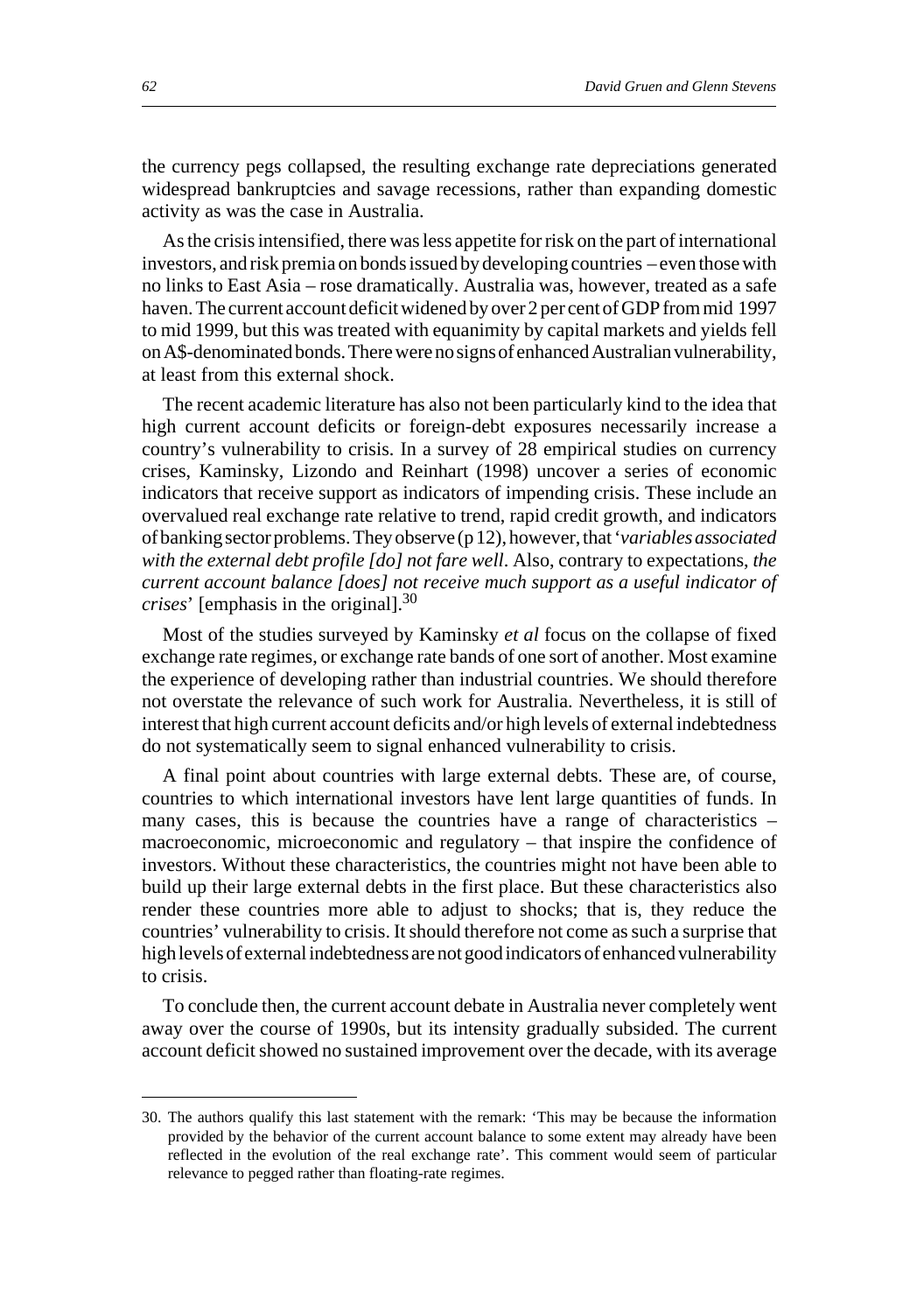ratio to GDP almost as large as it had been in the 1980s. Nevertheless, at no time in the 1990s did the predictions of those most pessimistic about the current account look like they would be realised. The economy grew strongly and by many measures, Australia's vulnerability to possible changes in sentiment by foreign investors declined over the course of the decade.

Notwithstanding the favourable experience of the 1990s, however, we can still pose the question: Is Australia significantly more vulnerable to external shocks because of the foreign debt build-up? Perhaps the right answer remains the one attributed to Chou En Lai when he was asked his opinion of the French revolution: 'It is too early to say'. It may still be true that the foreign debt build-up is of concern because, were there to be a serious domestic policy mistake or political instability at some time in the future, the associated costs could be much higher than would otherwise be the case. Nevertheless, we can at least say that the 1990s experience has been kind to the consenting-adults view of the current account.

# **3.3 Fiscal policy**

In the immediate aftermath of World War II, Australia had a large stock of government debt, amounting in gross terms to more than 100 per cent of GDP. This ratio declined rapidly over the next several decades, mainly as a consequence of prudent fiscal policy until the mid 1970s, but also because of a period of unanticipated inflation in the 1970s. By 1980, the net debt of the Australian general government sector had fallen to about 10 per cent of GDP. $^{31}$ 

During the 1980s, a further significant deterioration in the fiscal accounts associated with the recession early in the decade occurred, followed by a long period of consolidation culminating in fiscal surpluses at the decade's end. This pattern was repeated, at least in rough outline, during the 1990s (see Figure 11). The net effect of these cycles in the fiscal balance over the two decades was that general government net debt in 1990 and again in 1999 was largely unchanged from its 1980 level of about 10 per cent of GDP.

The maintenance of low levels of government net debt over the past two decades is quite unusual by international standards. Figure 12 shows snapshots of the level of general government net debt for 17 OECD countries including Australia in 1980,

<sup>31.</sup> Data issues complicate comparisons over time. Commonwealth Government Securities on issue amounted to more than 100 per cent of GDP in 1950; this ratio had fallen to 25 per cent by 1980. We use the alternative figure for general government net debt (or net financial liabilities) because it is one of the measures used by the OECD to make cross-country comparisons of government indebtedness. The general government sector is a consolidation of the central, state and local governments, and the social security sector (which does not exist as a separate sector in Australia). Net debt includes all financial liabilities less all financial assets. The government's equity participation in public trading enterprises is not included as part of its holdings of financial assets. As a consequence, therefore, the use of the proceeds from the sale of public trading enterprises to retire government debt reduces general government net debt. Adjusting the Australian figures for the proceeds of such sales would change the numbers somewhat, without making much difference to the overall qualitative picture.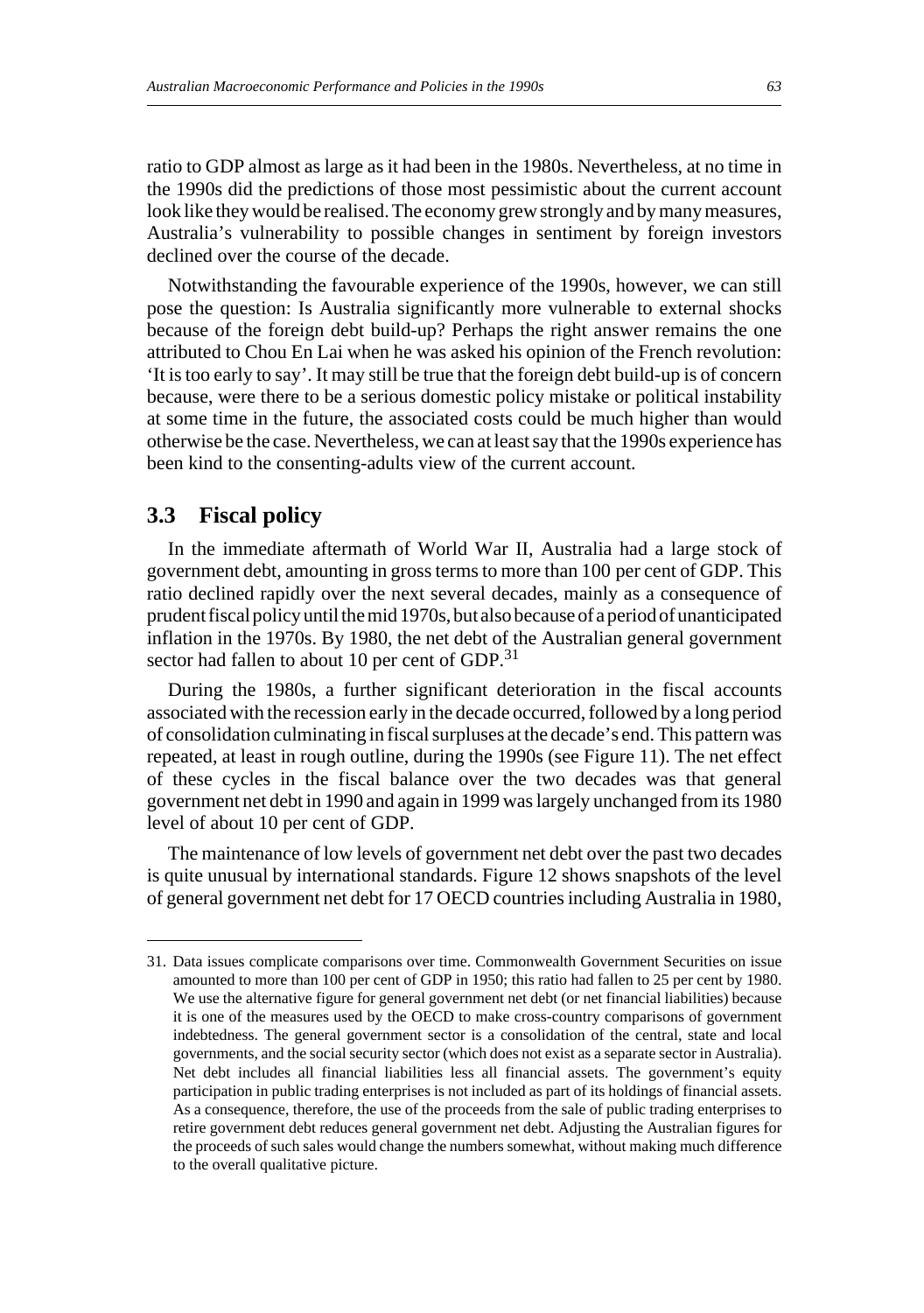

**Figure 11: General Government Underlying Cash Balance** Per cent of GDP

**Figure 12: General Government Net Debt** Per cent of GDP



Note: Decade averages are shown.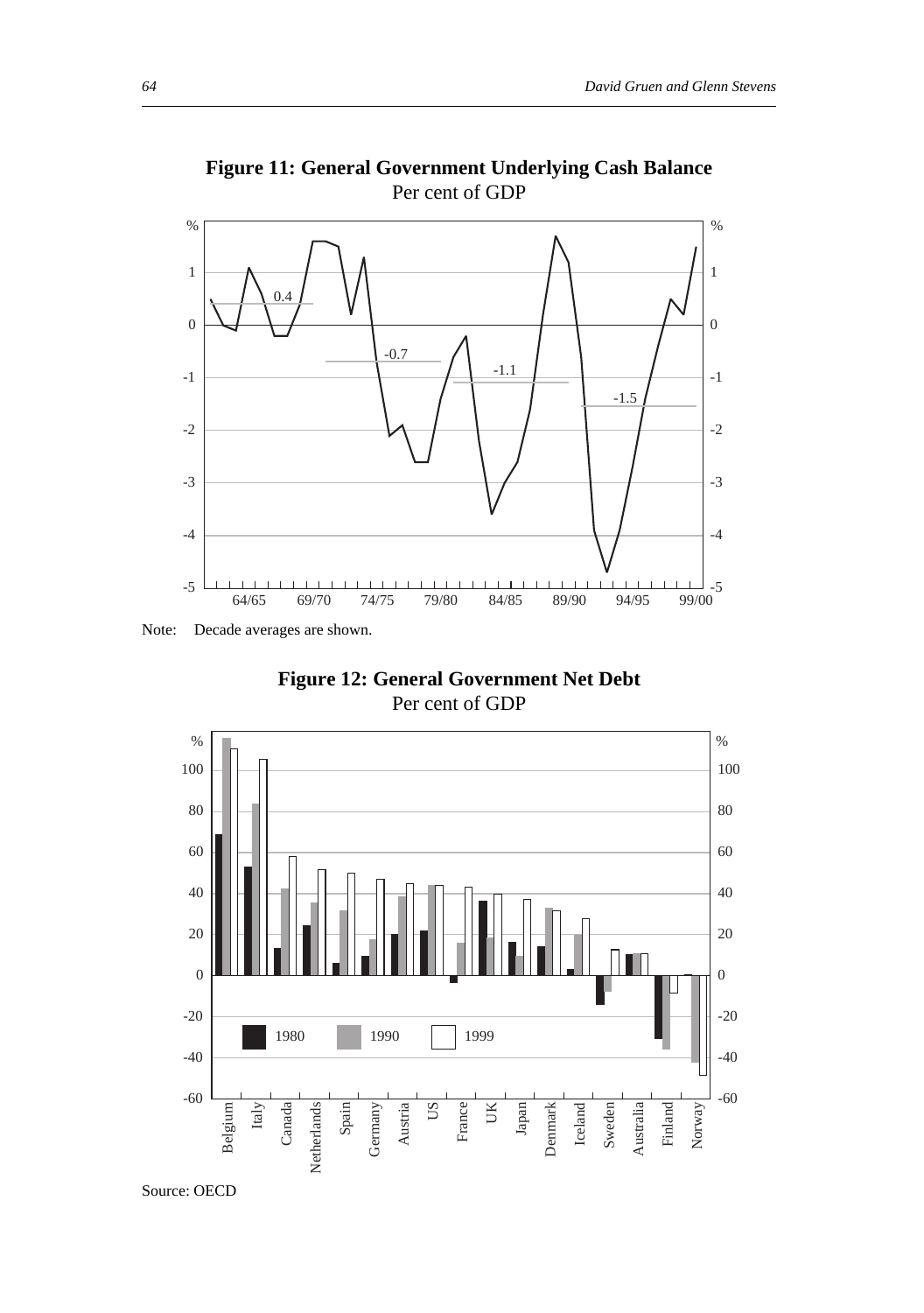1990 and 1999. Australia is right in the middle of the international pack in 1980, with eight of the countries shown having lower ratios of net government debt to GDP, and eight higher. By 1999, however, only Finland and Norway among this group of countries have lower ratios of net government debt than Australia. The two extended periods of fiscal consolidation in the latter halves of the past two decades have meant that Australia has not experienced the significant fiscal deterioration suffered by many other industrial countries over this time.

In discussing Australian fiscal policy in the 1990s, it is convenient to separate its role as a counter-cyclical tool from analysis of its medium-term focus. There is general agreement that fiscal policy's automatic stabilisers should and do play an important counter-cyclical role. But beyond that, there has been growing disillusionment, both in Australia and elsewhere, about the capacity of discretionary fiscal policy to be genuinely counter-cyclical. The problem is not the transmission lag. Indeed, changes to fiscal policy, once implemented, should be expected to have a quick impact on economic activity – probably quicker than the impact of monetary policy. This is particularly true of changes to government expenditure, which feed directly into economic activity.

The problem, as has been widely understood, is instead the implementation lag. Fiscal policy is implemented, predominantly, on an annual cycle, with the timetable determined by the calendar rather than the state of the economy. Even in circumstances in which governments decide to provide a fiscal boost to the economy, the process of deciding exactly which expenditures and taxes to change, having the changes passed through the Parliament where that is necessary, and implementing them, leads to inevitable delay. For example, the Federal Government's main fiscal initiative in response to the early 1990s recession, One Nation, was announced in February 1992, when the economy was in its third quarter of expansion following the recession, but still growing quite slowly. While there were some small spending initiatives in the package that began immediately, the bulk of them were implemented in the following financial year, 1992/93, and beyond. They therefore came into effect when the economy had begun to expand robustly (growth over the 1992/93 financial year was 4.2 per cent, and over the 1993/94 year, 4.7 per cent).

In contrast, monetary policy could, subject to the medium-term inflation target, respond counter-cyclically. Monetary policy decisions could be made and implemented quickly, even though the transmission lags were long.

These perceived institutional disadvantages of fiscal policy suggested to some that the institutional arrangements for implementing it should be changed so that it could play a more effective counter-cyclical role. This suggestion had been put forward by Larry Ball (1996) in New Zealand, Alan Blinder (1997) in the US, and Nicholas Gruen (1997) in Australia. It received more prominence in the Australian debate with the release of a discussion paper by the Business Council of Australia, 'Avoiding Boom/Bust', in late 1999. This paper argued that politically independent officials should be given the power to make small across-the-board changes to tax rates to deliver effective counter-cyclical fiscal policy. This suggestion generated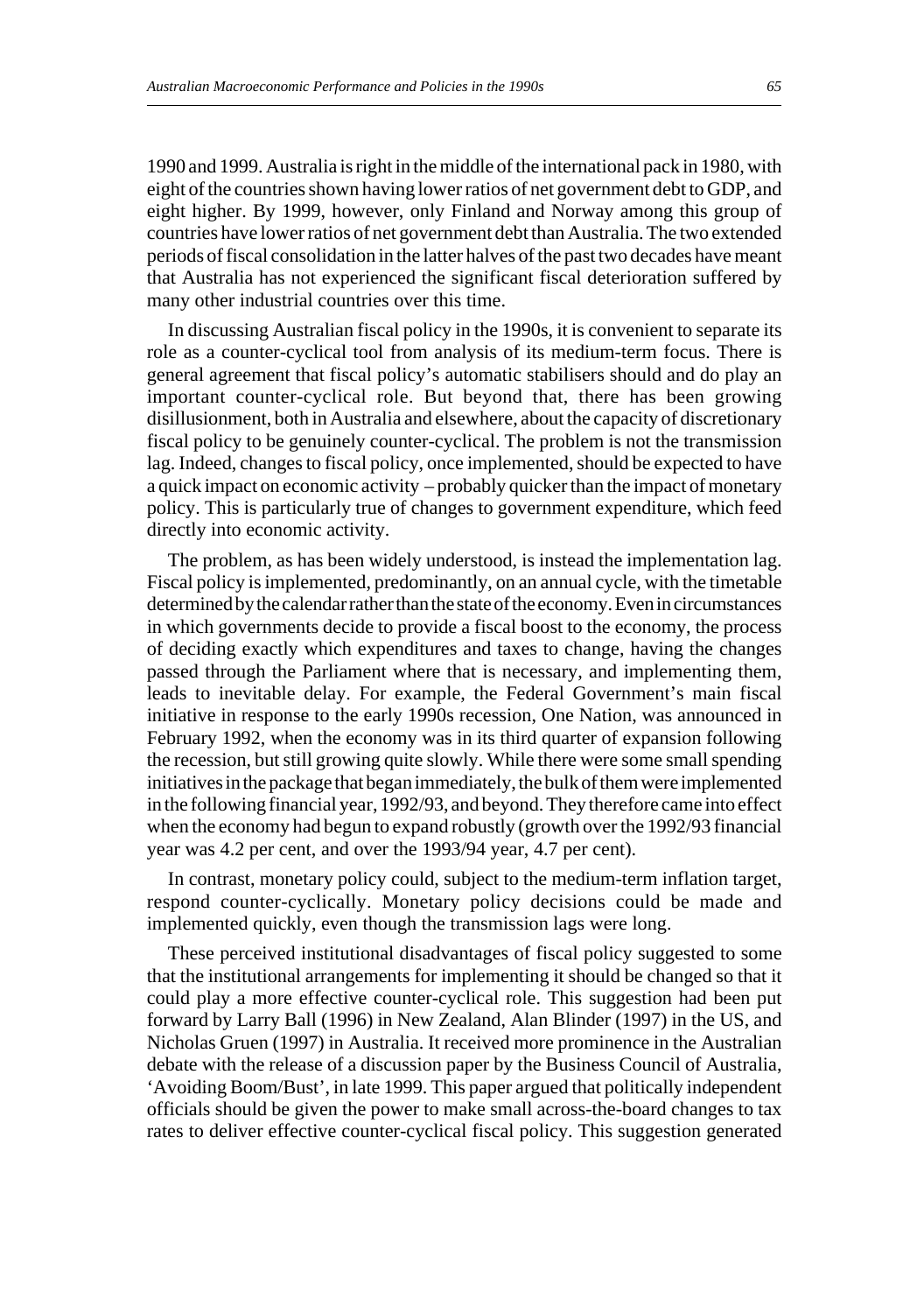widespread interest and discussion, although at present it appears unlikely that it will be implemented in the foreseeable future.

Aside from its counter-cyclical role, fiscal policy also has a medium-term influence on national saving. For most of the period since the mid 1980s, discussion about fiscal policy's appropriate medium-term stance has been strongly influenced by concern about the current account. Notwithstanding the consenting-adults view, there has been a broad consensus, shared by governments of both political persuasions, that sustained high current account deficits represent *prima facie* evidence that national saving is insufficient and that public saving should make a contribution to raising it.

This position is expressed clearly in Budget documents in the second half of the 1980s, and throughout the 1990s. At the time of the early 1990s recession, this medium-term requirement is balanced against the immediate need for fiscal policy to support economic recovery. 'In the face of weak private sector demand, … discretionary increases in expenditure have provided a direct stimulus to activity … As private sector activity consolidates, … [f]iscal policy can … resume its important medium term role of increasing national saving and reducing recourse to foreign financing of domestic investment' (Budget Statements 1992, p 2.59).

With recovery from recession, the medium-term task of improving the fiscal balance again becomes the dominant influence on fiscal policy. The need for this improvement is argued forcefully in the June 1993 FitzGerald report, the major report on national saving commissioned by the Federal Government. The report opens with the observation that national saving had fallen to its lowest level in the twentieth century, except in times of world war and the Great Depression. It continues (p xiii) '*prima facie*, there is cause for concern – particularly since we already have a very high foreign debt and a high current account deficit adding constantly to it. If we do not save more, then the investment necessary to ensure higher growth and more employment will only be funded by even greater recourse to foreign savings and further build-up of foreign debt'. Of particular relevance to fiscal policy, the report goes on to argue (p 16) that 'the greatest scope for raising … national saving lies in the public sector. A concerted effort to strengthen the national public sector fiscal position is thus one of the major economic imperatives for Australia in the years ahead'.

In its response to the FitzGerald report in the 1993/94 Budget, the Federal Government committed itself to lifting public saving in the medium term and specifically to achieving a Commonwealth budget deficit of around 1 per cent of GDP by 1996/97, compared to the deficit of nearly 4 per cent that had been recorded in the 1993/94 financial year that had just ended. (As events turned out, the goal for the 1996/97 budget deficit was achieved, but under a new government.)

The bipartisan nature of the general strategy to raise public saving was confirmed with the election of the Liberal/National Coalition government in 1996. In its first budget, the new government committed itself to a medium-term fiscal strategy 'to follow, as a guiding principle, the objective of maintaining an underlying [budget] balance on average over the course of the economic cycle' (Budget Statements 1996,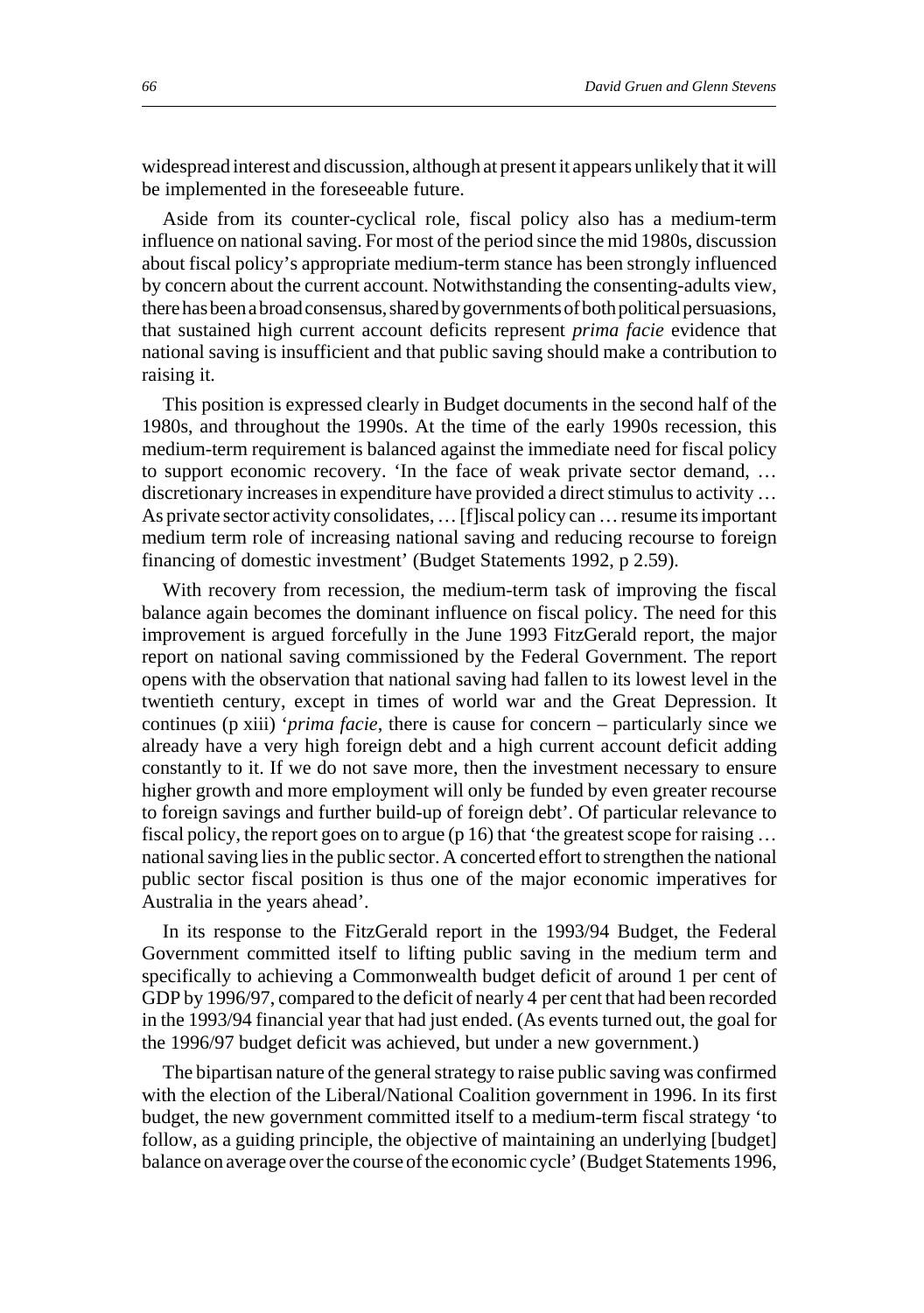p 1–9). Assuming that this strategy is indeed maintained over the medium term, it will generate a ratio of government debt to GDP that gradually declines towards zero.<sup>32</sup> As had been the case earlier in the decade, the primary justification presented for this fiscal strategy was that it was the appropriate response to the sustained high level of the current account deficit.

It would be an oversimplification to argue that concern about the current account has been the only reason advanced for tightening fiscal policy and raising the level of public saving in Australia in the 1990s. The FitzGerald report, for example, also points to the need to raise national saving because of the ageing of the population.<sup>33</sup> And it has also been argued that improving the budget balance in good times gives fiscal policy more capacity to respond flexibly to unforseen future economic difficulties. But it would be fair to say that concern about the current account has been the primary reason advanced for raising public saving and returning gradually to a fiscal surplus through the course of the 1990s.

How one views this justification for maintaining very low levels of government debt (and further reducing them) depends on one's view about the current account. For those who do not regard the current account as a relevant consideration in determining fiscal policy's appropriate medium-term stance, there must be an alternative guiding principle. An appealing alternative is intergenerational equity. For given government spending, this principle would lead the overall level of taxes (and therefore the fiscal balance) to be set so that each generation's tax burden would (roughly) pay for the government services that it uses. Ageing of the population would be relevant to this calculus simply because taxes are mostly paid during individuals' working lives, while government services continue to be used in retirement.

This approach would, however, lead to separate treatment for current and capital government expenditures, rather than having a target for the overall medium-term fiscal balance. Government capital expenditure projects that, it is judged, would generate a social return over the life of the projects higher than the borrowing costs incurred to fund them would be undertaken, and financed out of new government borrowing. Provided one is not concerned about the implications for the current account, a cost/benefit analysis of such projects would therefore suggest that they should go ahead, despite their implications for the overall budget balance.

An alternative perspective, however, is the one discussed at the end of the previous section. Notwithstanding the favourable experience of the 1990s, Australia may still remain vulnerable to possible future changes in sentiment by foreign investors. In this view, one of the reasons Australia has maintained the confidence of foreign investors over the two decades of high current account deficits has been the fiscal restraint and discipline that has been demonstrated over this time. From this

<sup>32.</sup> Abstracting from the effects of any asset sales, maintaining an underlying budget balance in a growing economy gradually generates this outcome.

<sup>33.</sup> See Edey and Gower (this volume) for further discussion on the implications of population ageing for the fiscal accounts.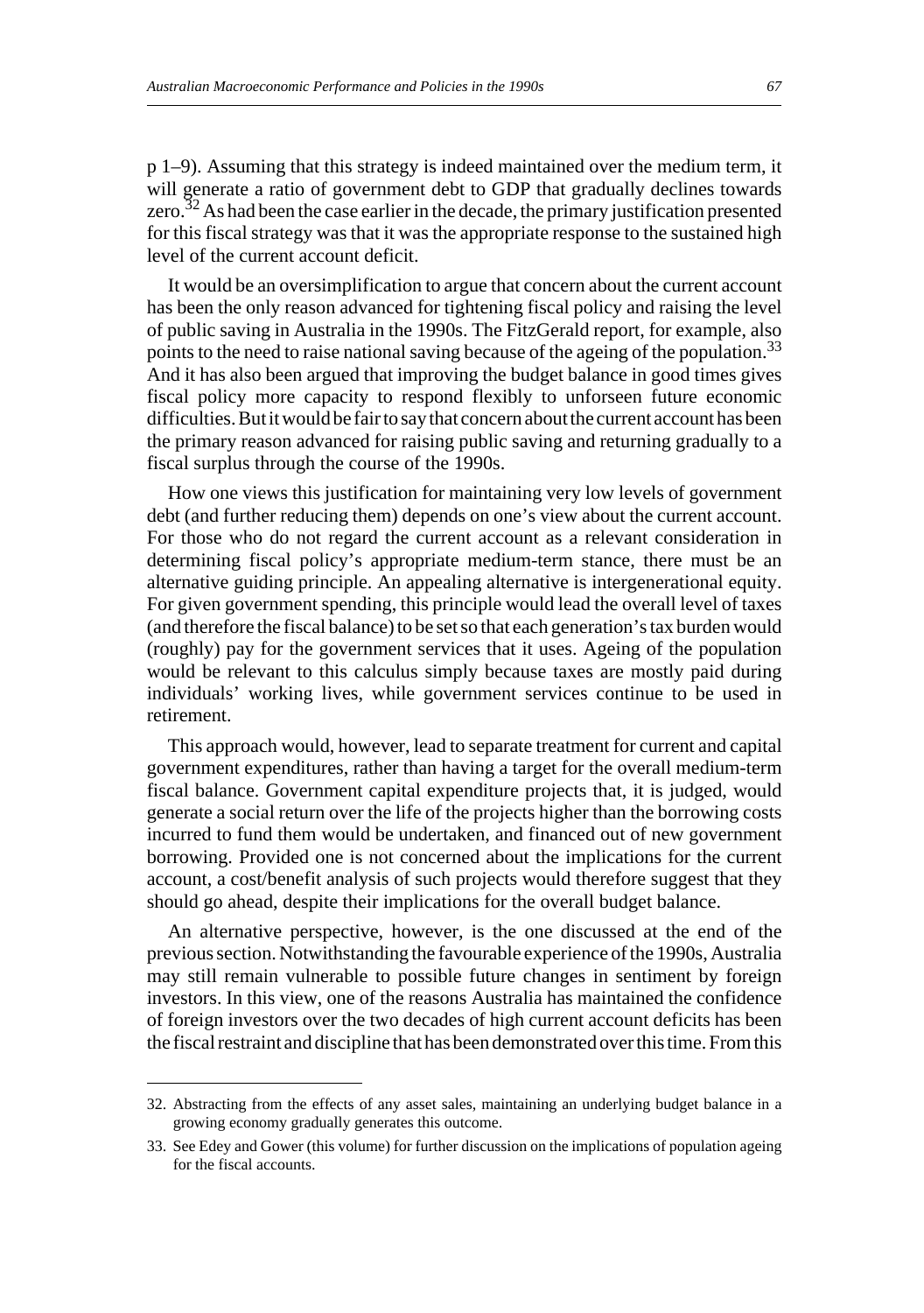perspective, achieving continued medium-term fiscal balance and maintaining very low levels of government debt represent an appropriately prudent course of action. This approach, it could be argued, represents a small price to pay to enable Australia to continue to draw on foreign saving to fund that portion of domestic investment not funded by domestic saving, while maintaining the confidence of foreign investors.

# **4. Conclusion**

The macroeconomic performance of the Australian economy grew progressively more impressive as the 1990s proceeded. While the decade began with a severe recession, by its close, growth had been strong and sustained for over eight years. The upswing had outlived its two predecessors. The economy had apparently become noticeably more stable than in the past. Living standards, as measured by per capita GDP, had improved at a rate not seen since the 1960s – a result shared only with Ireland among industrial countries. Public finances were, by any normal standard, in exceptionally strong shape. Unemployment rates remained high throughout the decade, but had declined by the end of 1999 by more than many would have dared hope six or seven years earlier. At the same time, inflation had averaged less than 3 per cent over the whole decade, and about 2 per cent since the inflation target for monetary policy was introduced in 1993. The combination of 4 per cent growth and 2–3 per cent inflation seen for a number of years now is one which a previous generation of economists and policy-makers would have only dreamed of – but to which many contributed through the hard grind of numerous reforms over many years.

That this combination would be achieved in a world in which Australia's current account deficit – the *bête noire* of the policy-makers of the 1980s – had apparently changed little, and had averaged  $4\frac{1}{2}$  per cent of GDP for twenty years, would have been considered even more unlikely a decade ago. Careful observers would probably be wary of concluding that this issue has been completely put to rest, or that problems could not at some stage appear. But it is undeniable that Australia's standing in international financial markets remained strong, and at few times in our history has it been stronger than during the financial crisis which engulfed our neighbours, and which clearly did not derail the Australian economy.

The policy debates of the 1990s shaped these trends, and also were shaped by them. Vigorous debate about the conduct of monetary policy, its objectives and even its very institutional structure, was a feature of the early part of the decade. Some elements of that debate contributed to constructive change in policy arrangements. It would be disingenuous to suggest that there is now no debate on these issues, but the debate is more confined, more focused, and less politicised. Likewise there seems to be broad agreement at present about the overall goals of fiscal policy, though the inevitable conflicts about how they are achieved naturally occur. Our guess would be that interesting intellectual debates may lie ahead in this area, assuming that surpluses continue for some years and debt on issue continues to run down. A decade from now, some important medium-term issues of public finance may well have been debated to a much greater extent that they have to date. If so, it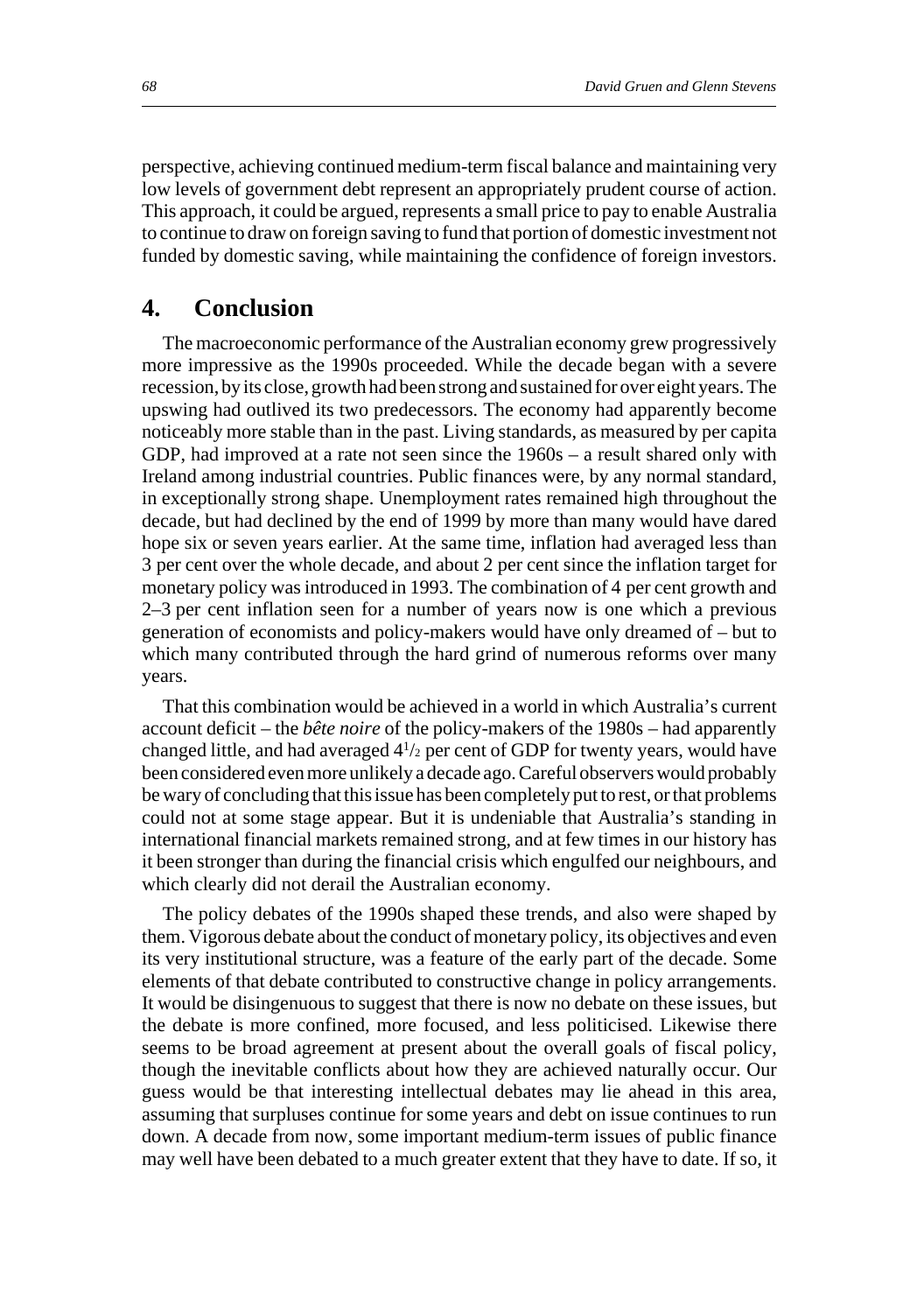will only have been possible because of the efforts at fiscal consolidation and maintaining discipline in the period since the mid 1980s.

The key question in mid 2000 is whether these successes of the 1990s can be continued in the first decade of the new century. There is no shortage of actual or potential challenges. Most imminently, the various temporary effects of wide-ranging tax reform have to be coped with. There is the obvious potential for instability in international financial markets were a serious correction to take hold in US equity markets. The increased size of household financial balance sheets generally is something that may generate additional uncertainty, as is the pervasive effect of rapid technological change. Further ahead, environmental issues may become more prominent as factors requiring adjustments in relative prices and patterns of production – which in the past have been known to occasion disruption. Many of the factors pertinent to ongoing success lie in the social area rather than the strictly economic domain, though the two are related.

Yet despite this, and evident concern that the economic gains have been unevenly distributed, and despite the tendency of the Australian media to give more prominence to bad economic news than to good, and to threats to growth than to opportunities for it, there is perhaps more optimism in many informed circles now than there was ten years ago about Australia's economic possibilities. A decade of low inflation has done a lot to eradicate the old inflation mentality, with all the distortions that came with it. Stable growth, and a long expansion, mean that talk of sustaining unemployment rates below 6 per cent might now seem only slightly ambitious; seven years ago it would have seemed ludicrous to many. The benefits of productivity growth for living standards, a result of all the difficult microeconomic reforms, and perhaps of the more stable macroeconomy, have become clearer and will surely be clearer still in future. Finally, comparisons with the performance of other countries, particularly our Asia-Pacific neighbours, made so unfavourably even five years ago, are more balanced now.

The successes in the 1990s, and of the latter 1990s in particular, have generated a lot of this confidence. It was surely not, of course, all good management; good fortune has, perhaps, favoured Australia at times in the 1990s, in ways it did not in the 1980s. Only time will tell whether further performance like that of the past several years is within our grasp, or not. There are areas of risk to watch out for. But there are also good reasons for cautious optimism.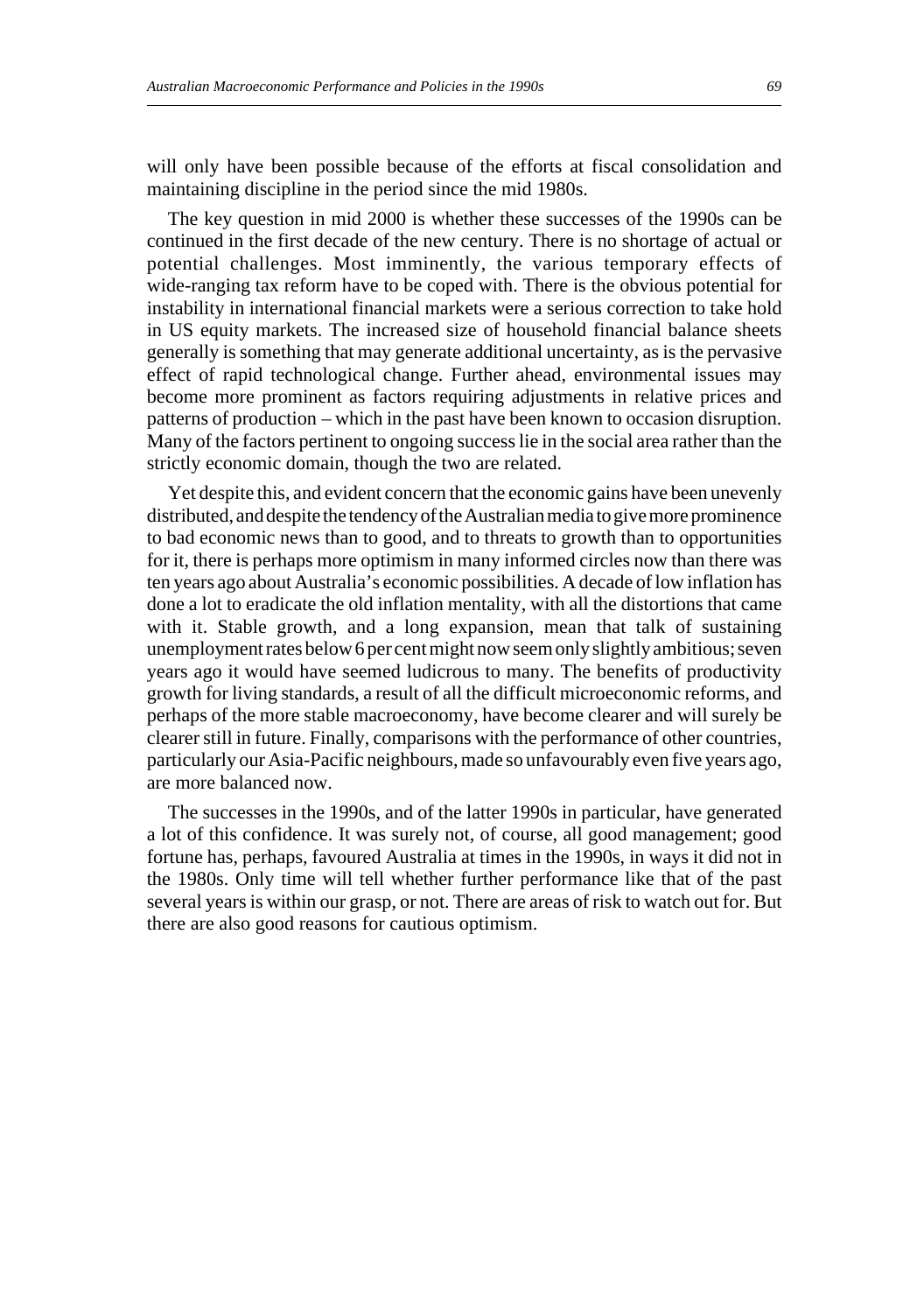# **References**

- Access Economics (1990), *Australia's Foreign Debt: Choices for the Futur*e, report prepared for First National Summit on Debt, Business Council of Australia, Melbourne, 1–2 March.
- Andersen P and D Gruen (1995), 'Macroeconomic Policies and Growth', in P Andersen, J Dwyer and D Gruen (eds), *Productivity and Growth*, Proceedings of a Conference, Reserve Bank of Australia, Sydney, pp 279–319.
- Australian Industrial Relations Commission (1997), *Safety Net Review* – *Wages.*
- Budget Statements (1992), *1992-93 Budget Paper No 1*, Australian Government Publishing Service, Canberra.
- Budget Statements (1996), *1996-97 Budget Paper No 1*, Australian Government Publishing Service, Canberra.
- Ball LM (1996), 'A Proposal for the Next Macro-Economic Reform', Victoria University of Wellington Foundation, Wellington, 11 November, mimeo.
- Blinder AS (1997), 'Is Government Too Political?', *Foreign Affair*s, 76(6), pp 115–126.
- Blundell-Wignall A and S Thorp (1987), 'Money Demand, Own Interest Rates and Deregulation', Reserve Bank of Australia Research Discussion Paper No 8703.
- Boehm EA and PM Summers (1999), 'Analysing and Forecasting Business Cycles with the Aid of Economic Indicators', Melbourne Institute Working Paper No 18/99.
- Business Council of Australia (1999), 'Avoiding Boom/Bust: Macro-economic Reform for a Globalised Economy', New Directions Discussion Paper 2.
- Carmichael J (1990), 'Inflation: Performance and Policy', in SA Grenville (ed), *The Australian Macro-Economy in the 1980s*, Proceedings of a Conference, Reserve Bank of Australia, Sydney, pp 288–342.
- Chapman B (1990), 'The Labour Market', in SA Grenville (ed), *The Australian Macro-Economy in the 1980s*, Proceedings of a Conference, Reserve Bank of Australia, Sydney, pp 7–65.
- Corden WM (1991), 'Does the Current Account Matter? The Old View and the New', *Economic Paper*s, 10, pp 1–19.
- Creedy J (ed) (1990), *The Australian Economic Review*, 90, Melbourne Institute of Applied Economic and Social Research, University of Melbourne.
- Dowrick S (2000), 'The Resurgence of Australian Productivity Growth in the 1990s: Miracle or Mirage?', paper presented at 29th Annual Conference of Economists, Gold Coast, Queensland, 3–6 July.
- Edey M (1997), 'The Debate on Alternatives for Monetary Policy in Australia', in P Lowe (ed), *Monetary Policy and Inflation Targeting*, Proceedings of a Conference, Reserve Bank of Australia, Sydney, pp 42–67.
- FitzGerald VW (1993), *National Saving: A Report to the Treasurer*, Australian Government Publishing Service, Canberra.
- Fraser BW (1993), 'Some Aspects of Monetary Policy', Reserve Bank of Australia *Bulletin*, April, pp 1–7.
- Gordon RJ (2000), 'Does the "New Economy" Measure up to the Great Inventions of the Past?', *Journal of Economic Perspectives*, 14(4), forthcoming.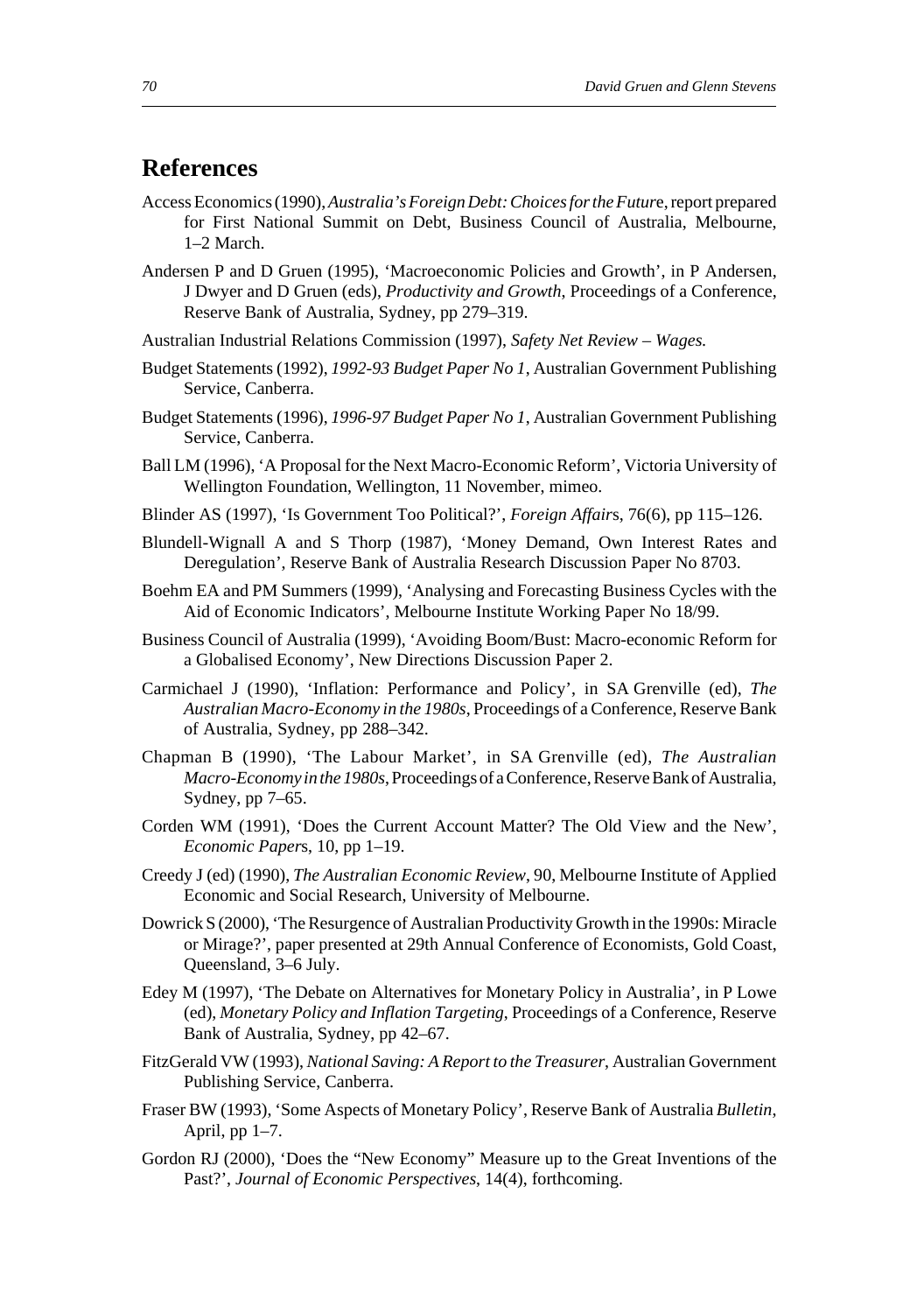- Grenville SA (1990), 'The Operation of Monetary Policy', *The Australian Economic Review*, 90, pp 6–16.
- Grenville SA (1997), 'The Evolution of Monetary Policy: From Money Targets to Inflation Targets', in P Lowe (ed), *Monetary Policy and Inflation Targeting*, Proceedings of a Conference, Reserve Bank of Australia, Sydney, pp 125–158.
- Gruen D and G Shuetrim (1994), 'Internationalisation and the Macroeconomy', in P Lowe and J Dwyer (eds), *International Integration of the Australian Economy*, Proceedings of a Conference, Reserve Bank of Australia, Sydney, pp 309–363.
- Gruen F and M Grattan (1993), *Managing Government: Labor's Achievements and Failures*, Longman Cheshire, Melbourne.
- Gruen N (1997), 'Making Fiscal Policy Flexibly Independent of Government', *Agenda, a Journal of Policy Analysis and Reform*, 4(3), pp 297–307.
- Hanke SH, MG Porter and K Schuler (1992), 'A "Bundesbank" or a "Reserve Currency Board"?', in D Moore (ed), *Can Monetary Policy be Made to Work?*, Papers presented at the Institute of Public Affairs Monetary Policy Conference, Melbourne, pp 36–50.
- Kaminsky G, S Lizondo and CM Reinhart (1998), 'Leading Indicators of Currency Crises', IMF Staff Papers, 45(1), pp 1–48.
- Lowe P(1995), 'Labour-Productivity Growth and Relative Wages: 1978–1994', in P Andersen, J Dwyer and D Gruen (eds), *Productivity and Growth*, Proceedings of a Conference, Reserve Bank of Australia, Sydney, pp 93–134.
- Macfarlane IJ (1989), 'Money, Credit and the Demand for Debt', Reserve Bank of Australia *Bulletin*, May, pp 21–31.
- Macfarlane IJ (1990), 'Credit and Debt: Part II', Reserve Bank of Australia *Bulletin*, May, pp 27–34.
- Macfarlane IJ (1998), 'Australian Monetary Policy in the Last Quarter of the Twentieth Century', Reserve Bank of Australia *Bulletin*, October, pp 6–19.
- Macfarlane IJ and G Stevens (eds) (1989), *Studies in Money and Credit*, Proceedings of a Conference, Reserve Bank of Australia, Sydney.
- Macquarie Bank (1989), *A Boiling Frog: Australia's Economic Challenge*, Macquarie Bank, Sydney.
- McTaggart D and C Rogers (1990), 'Monetary Policy and the Terms of Trade: A Case for Monetary Base Control in Australia?', *The Australian Economic Review*, 90, pp 38–49.
- Milbourne, R (1990), 'Money and Finance', in SA Grenville (ed), *The Australian Macro-Economy in the 1980s*, Proceedings of a Conference, Reserve Bank of Australia, Sydney, pp 222–276.
- Moore D (ed) (1992), *Can Monetary Policy be Made to work?*, Papers presented at the Institute of Public Affairs Monetary Policy Conference, Melbourne.
- Oliner SD and Sichel DE (2000), 'The Resurgence of Growth in the Late 1990s: Is Information Technology the Story?', Board of Governors of the Federal Reserve System, Finance and Economics Discussion Series, Paper No 2000-20, Washington DC.
- Orr A, M Edey and M Kennedy (1995), 'The Determinants of Real Long-Term Interest Rates: 17 Country Pooled-Time-Series Evidence', OECD Economics Department Working Paper No 155.